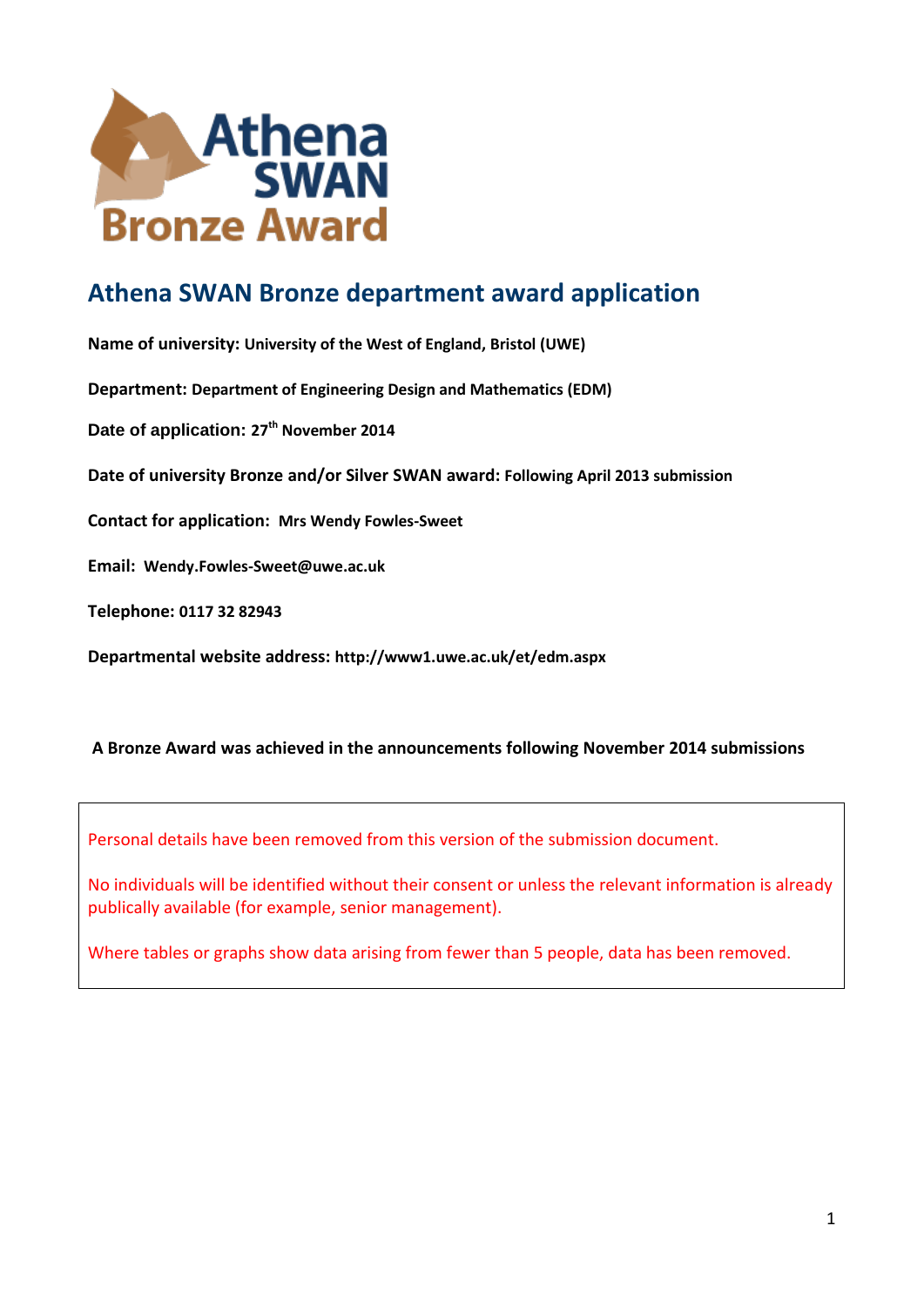## **1. Letter of endorsement from the head of department: maximum 500 words**

*An accompanying letter of endorsement from the head of department should explain how the SWAN action plan and activities in the department contribute to the overall department strategy and academic mission.*

*The letter is an opportunity for the head of department to confirm their support for the application and to endorse and commend any women and STEMM activities that have made a significant contribution to the achievement of the departmental mission.*



 **Department of Engineering Design and Mathematics**

Dr Catherine Hobbs Head of Department Engineering Design and Mathematics University of the West of England Bristol BS16 1QY

Ms Sarah Dickinson Senior Policy Adviser Athena SWAN Charter Equality Challenge Unit Queen's House 55-56 Lincoln's Inn Fields London WC2A 3LJ

27 November 2014

Dear Sarah,

## **Re: Application for an Athena Swan Bronze Award**

I am writing as Head of Department to endorse this application for an Athena SWAN Bronze Award from the Department of Engineering Design and Mathematics at the University of the West of England, Bristol.

This is our second Bronze Award submission, after our original unsuccessful November 2013 application. We have responded to the feedback and re-written our submission to incorporate comments received; in the interim we have made much progress against our Action Plan. Highlights include a Women into Engineering outreach event and the appointment of seven new female staff across the Department, [Data removed].

A strategic aim of the University is inclusivity, with a diverse student and staff population where difference and different perspectives are explored and celebrated. The Department is fully committed to achieving this aim, and views the Athena SWAN application as an important step towards this. The Department's progress has been of significant interest within our Faculty, and across the University, to help identify and implement generic as well as more specific good practice.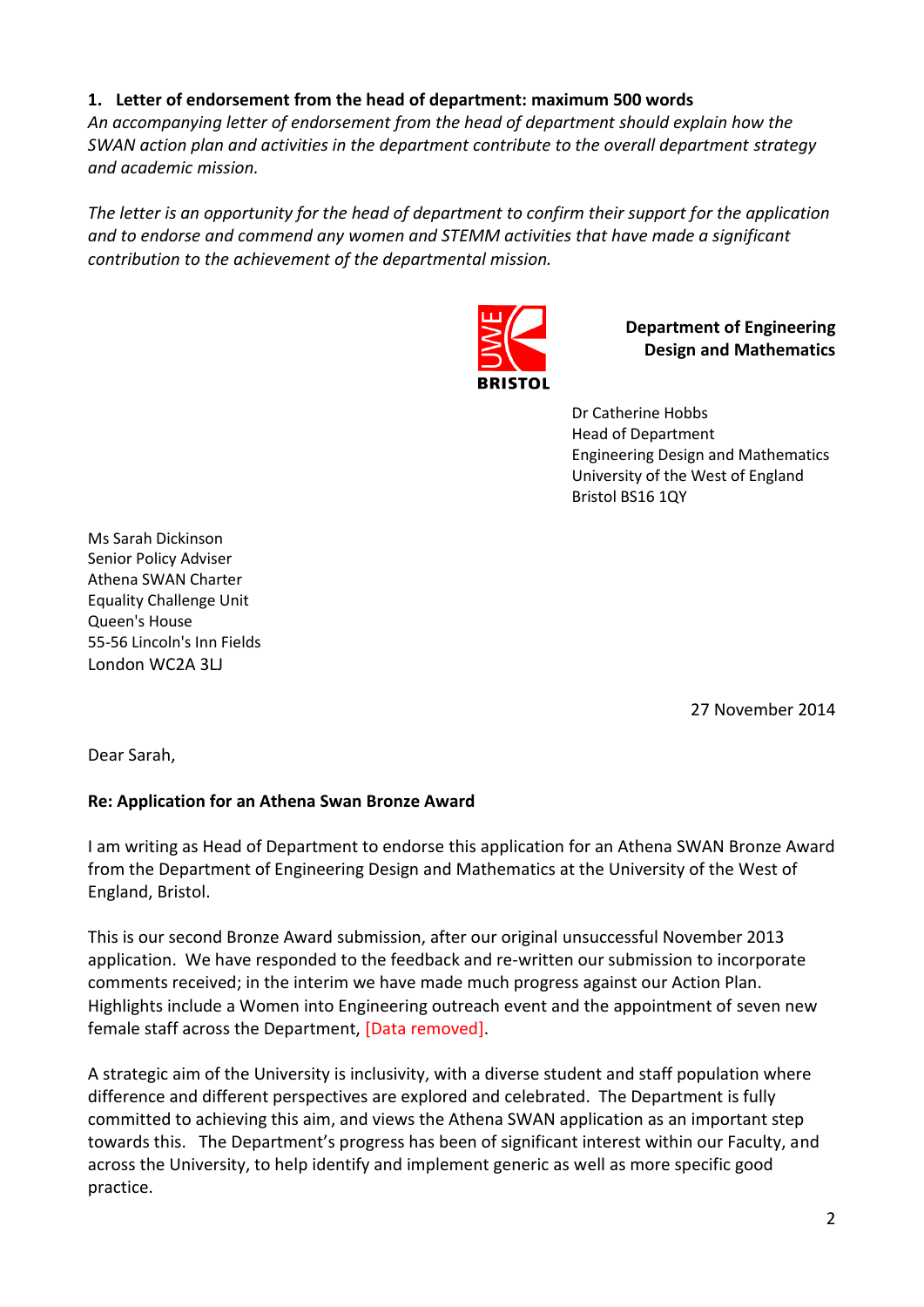We are a broad-based department covering quite distinct areas of STEM. We believe that our initial engagement with Athena SWAN via the London Mathematical Society's Good Practice Scheme has been effectively spread across the whole Department over the last 2 years, fully incorporating our engineering areas. Our SAT has a suitable balance between mathematicians and engineers. Good practice in mathematics, such as engagement with outreach, has been replicated across our engineering areas.

To help the Panel, we have now matched UWE roles onto those of a traditional university for clarity, highlighting the number of women at senior levels. We have a female Head of Department, [Data removed]. These figures are well above the national average for Mathematics or Engineering. Additionally, we have revised our Action Plan in accordance with four key Athena SWAN criteria - so actions are understood in context.

- Communication (C)
- Career Progression (CP)
- Data Management (DM)
- Organisation and Culture (OC)

As Head of Department I have been involved in the process from the start as a SAT member, then the Chair for 12 months when our original (female) Chair was seconded to a prestigious RAEng Fellowship. I have participated in national workshops on Athena SWAN through my work with the LMS on Good Practice. I aim to promote an open and inclusive culture through my own actions and behaviours, and to communicate this to staff and students. I am fully committed to the aims and objectives of Athena SWAN, and to ensuring implementation of our Action Plan. I am delighted with the engagement within the Department fostered by our SAT, and feel that we have strongly committed to the Athena SWAN principles.

Yours sincerely,

Cest\_ tubbs.

Dr Catherine Hobbs

*SECTION 1 WORD COUNT: 499*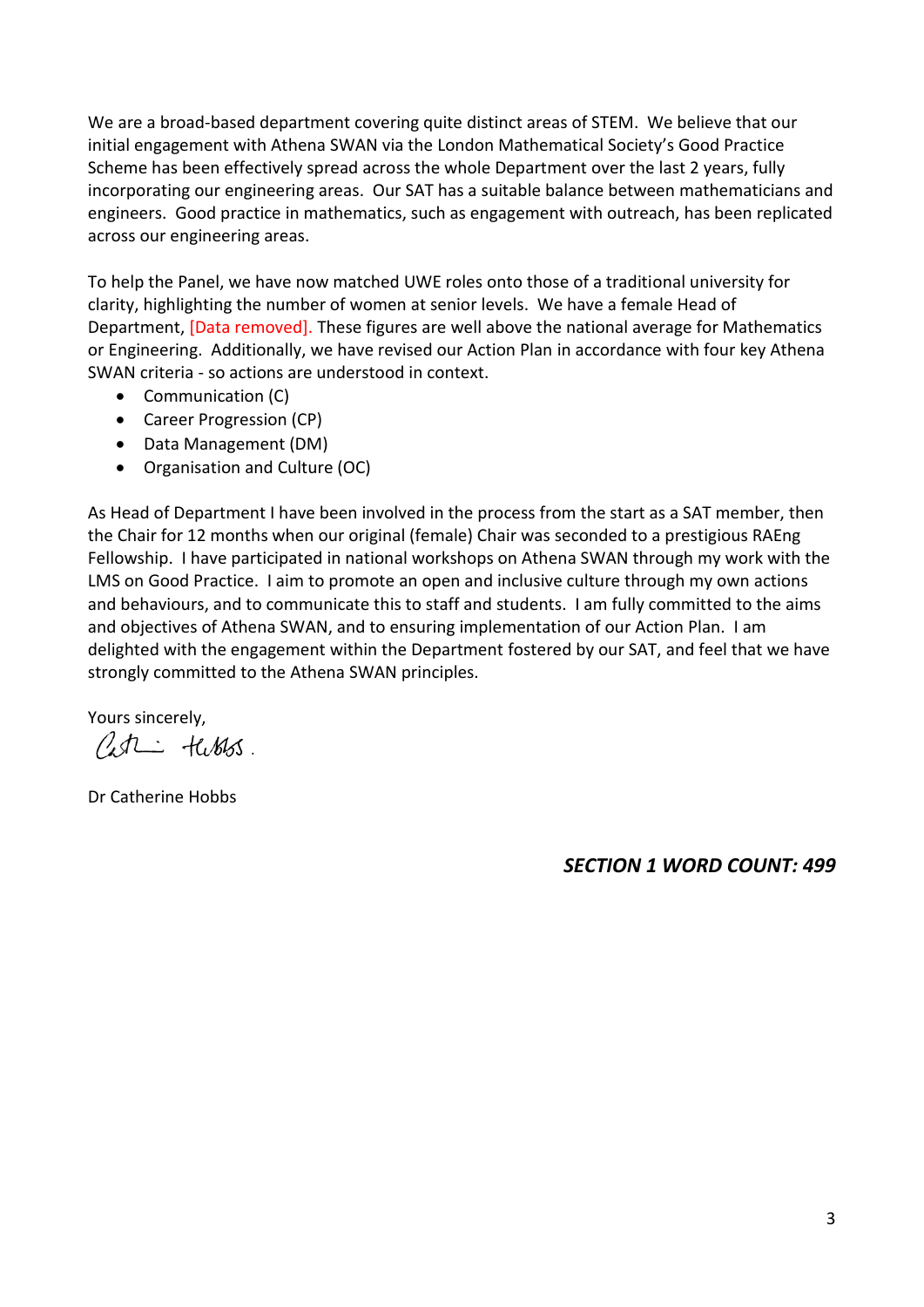## *2.* **The self-assessment process: maximum 1000 words** *Describe the self-assessment process. This should include:*

*a) A description of the self assessment team: members' roles (both within the department and as part of the team) and their experiences of work-life balance.*

| <b>SAT Member</b>                                                                   | <b>Job Title</b>                                                 | Time at<br><b>UWE</b>                | <b>SAT Perspective</b>                                         | <b>SAT Position</b>                                  |
|-------------------------------------------------------------------------------------|------------------------------------------------------------------|--------------------------------------|----------------------------------------------------------------|------------------------------------------------------|
| Dr Lisa Brodie<br><b>Engineering Management</b><br>Manufacturing<br>CEng, MIET      | Senior<br>Lecturer/Programme<br>Manager                          | 3 years                              | Full time, flexible<br>working to meet<br>school hours         | Programme Leader<br>Representative                   |
| Mrs Wendy Fowles-Sweet<br>Aerospace Engineering<br>CEng, MRAeS                      | FET CPD Director /<br><b>EDM Programme</b><br>Manager            | 4 years                              | Full time, part time<br>after maternity                        | Chair / CPD<br>Representative                        |
| Dr Mark Hansen                                                                      | <b>Research Fellow</b>                                           | 2 years $(+3)$<br>years PhD)         | Flexible working to<br>meet school hours.                      | Early Career<br>Researcher<br>Representative         |
| Dr Catherine Hobbs<br>Mathematics<br>FIMA, CMath                                    | <b>Head of Department</b>                                        | 4 years                              | Full time, normally one<br>day a week home<br>working          | <b>Head of Department</b>                            |
| Dr Alison Hooper<br><b>Mathematics</b><br><b>FIMA</b>                               | Associate Head of<br>Department for<br><b>Student Experience</b> | 20 years                             | Full time as Head<br>Mathematics &<br>Statistics; now 0.8 FTE. | Management<br>Committee<br>Representative            |
| Michael Miller<br><b>AMIMA</b>                                                      | <b>PhD Student</b>                                               | 1 year PhD<br>Student, 3<br>years UG | New parent, flexible<br>hours for childcare                    | PhD student<br>Representative                        |
| Prof Anthony Pipe                                                                   | Deputy Director, BRL                                             | 27 years                             | <b>Full Time</b>                                               | Professorial<br>Representative                       |
| Dr Vicky Swinerd                                                                    | <b>UWE Athena SWAN</b><br>Officer                                | 2 years                              | Home work; attends<br>Women's Forum                            | HR Representative                                    |
| Dr Deirdre Toher<br><b>Statistics</b><br><b>FRSS</b>                                | Lecturer                                                         | 5 years                              | Occasionally works<br>from Ireland                             | Lecturer<br>representative                           |
| Professor Alan Winfield<br><b>Electronic Engineering</b><br>CEng, MIET, MIEEE, MIoD | Director of Science<br><b>Communication Unit</b>                 | 20 years                             | Flexible working while<br>disabled child was<br>young          | <b>Research Centre</b><br>Director<br>Representative |
| Prof Quanmin Zhu<br>CEng, MIET                                                      | Editor for two<br>international<br>journals                      | 8 years                              | Full time and flexible<br>working                              | Professorial<br>Representative                       |

## Table 1: Description of the EDM Self-Assessment Team (SAT) Members

*IMA: Institute of Mathematics and its Applications RAeS: Royal Aeronautical Society RSS: Royal Statistical Society IoD: Institute of Directors F: Fellow M: Member AM: Associate Member*

*IET: Institution of Engineering and Technology IEEE: Institute of Electrical and Electronics Engineers*

*CEng: Chartered Engineer CMath: Chartered Mathematician*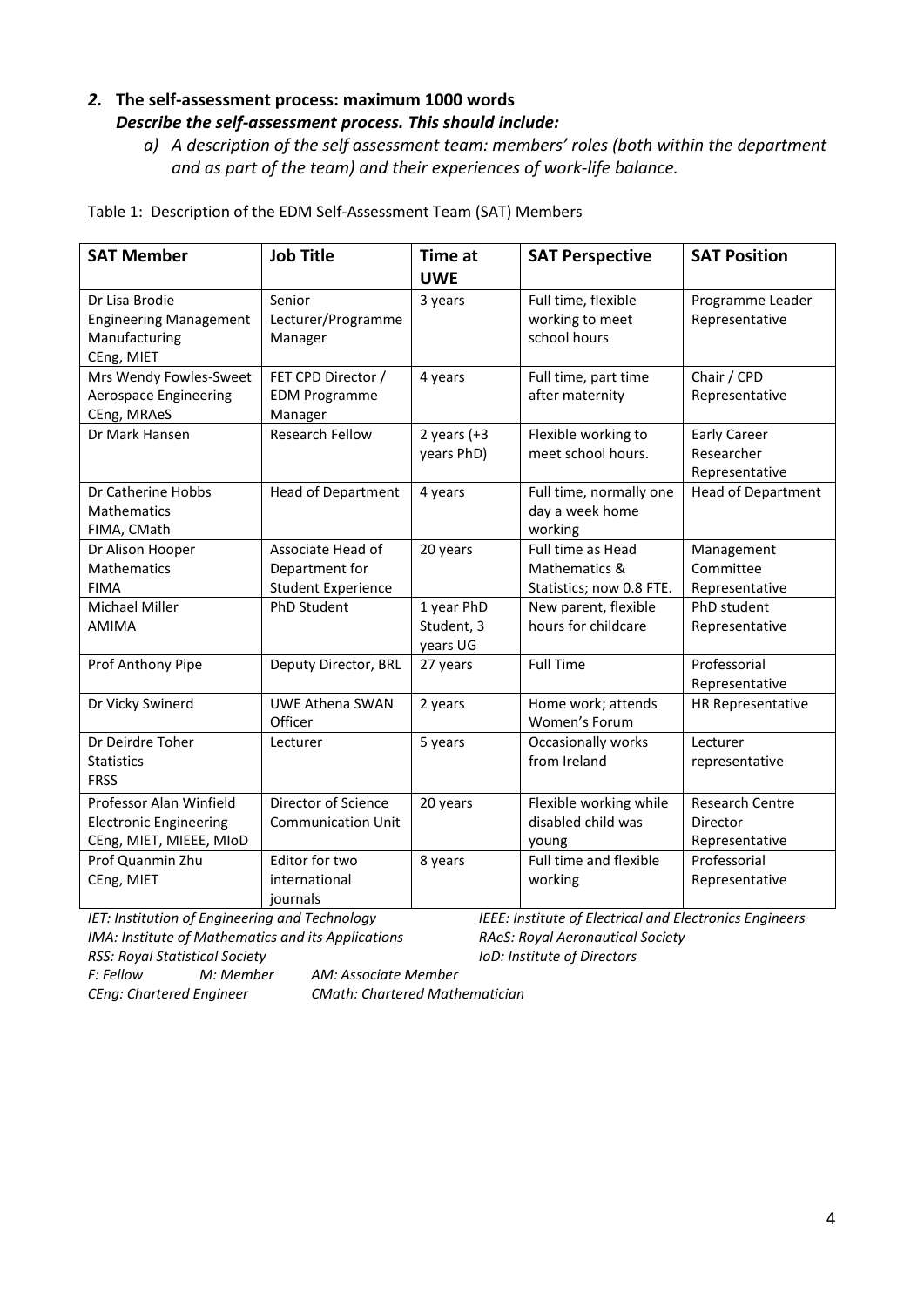*b) An account of the self assessment process: details of the self assessment team meetings, including any consultation with staff or individuals outside of the university, and how these have fed into the submission.*

## **Self-assessment process and meetings**

Early preparation for Athena SWAN included a 2012 benchmarking survey on departmental policies and procedures supporting women in mathematics, for the London Mathematical Society. The results indicated a generally good level of practice, although there were some areas the department needed to develop, such as:

- implementing procedures for gathering evidence (quantitative and qualitative)
- formalising organisational approach to acting on evidence
- implementation across all Engineering Design and Mathematics (EDM)

As the University of the West of England had joined the Athena SWAN scheme, EDM members on the University's SAT decided to submit the Department for a Bronze Award, to formalise the process of reviewing and implementing good practice for its female staff, building on the feedback from the LMS report.

The EDM SAT formed late 2012, targeting a November 2013 submission. It liaises with Human Resources, the Equality and Diversity Unit, Academic Services, the Graduate School and others to secure and sustain the required data. It:

- Includes the UWE Athena SWAN Officer
- Is maximum two thirds female, minimum one third male
- $\bullet$  Holds regular meetings (normally every 4 6 weeks)
- Approved its Terms of Reference in January 2014
- Has a breadth of Representatives staff and student
- Reports to University SAT (normally quarterly)

Its remit within the Department's structure is to make recommendations to the Departmental Management Committee, publicise Athena SWAN, disseminate good practice across EDM (and beyond) through formal and informal interactions with students and staff, write applications, monitor action plans, and ensure participation in UWE Athena SWAN events, and in regional / national networking meetings. Sustained Departmental funding has been allocated. **(Actions C1.1 – C1.7)**

Following an unsuccessful November 2013 submission, it was agreed a resubmission should be made. The SAT role in resubmission includes:

- Retaining the majority of original SAT representatives to support the Bronze Award resubmission
- Providing answers to queries arising from original submission
- A review of actions completed, on-going and further actions required to clarify the three year action plan, and beyond.

## **Evidence to support the Action Plan**

All the statistics used within the first submission have been reviewed and updated to include 2013 and 2014 data where available. Alongside the general data collection needed to update the statistics from the original submission, further use has been made of the August 2013 staff questionnaire – developed specifically to explore Athena SWAN issues by Dr Deirdre Toher, a member of the SAT and expert on questionnaire design and analysis. This was anonymous and voluntary, with 43 from approximately 100 staff responding, and 36 provided demographic data. The questionnaire covered the department's culture, awareness of initiatives, training, flexible working, career breaks and promotion opportunities, as well as collecting data on professional body membership, caring responsibilities and external roles.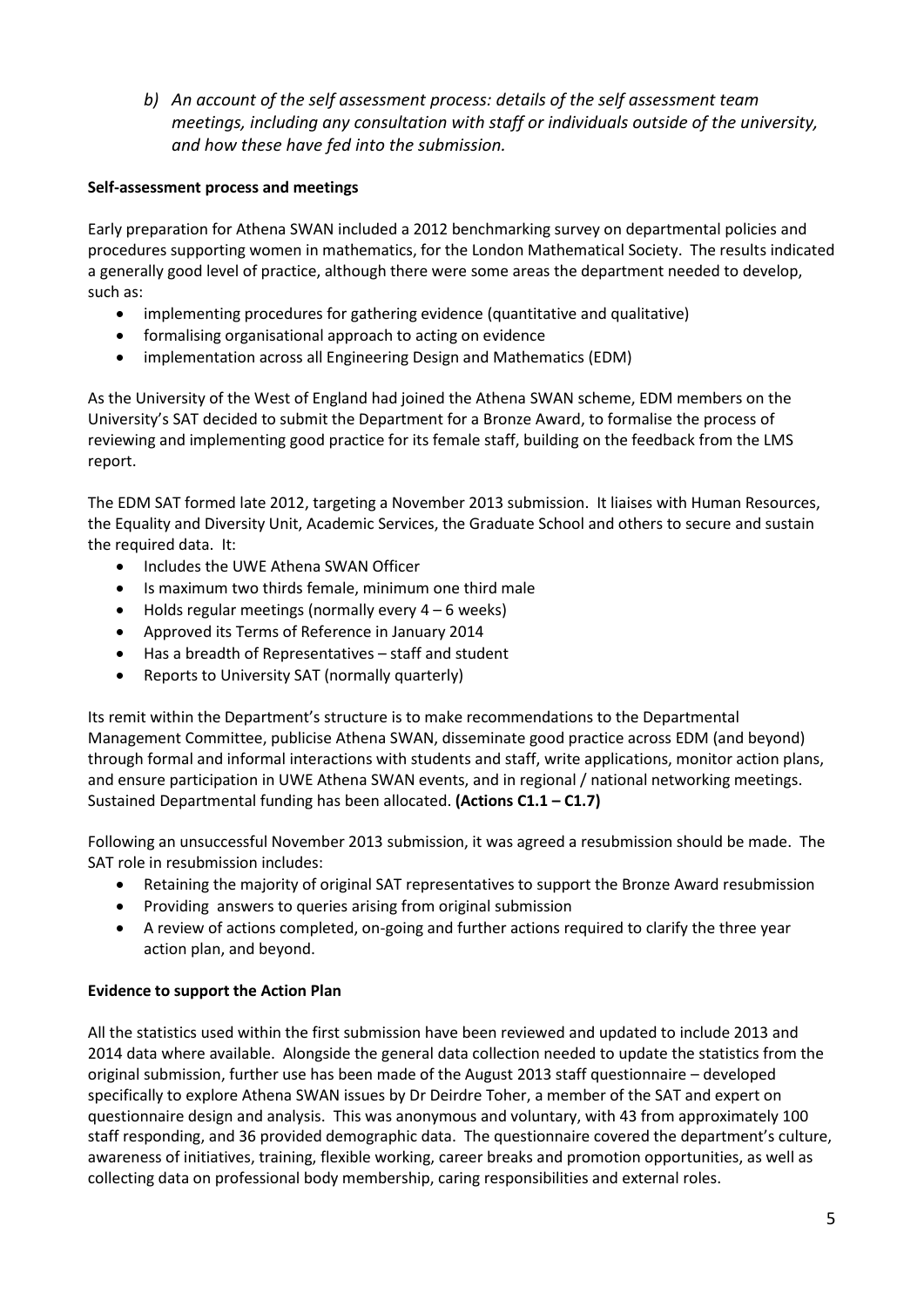In summary:

- Responses were split across the three disciplines of the Department in close proportion to the staffing in those areas. The response by gender also closely matched the actual balance within the Department.
- The results of the questionnaire were analysed and used to inform this submission and action plan. Data from the questionnaire has been presented throughout the submission where appropriate.
- Note that gender information was collected for cross-tabulation in all questions. In some cases small numbers could then identify individuals so where appropriate we have presented such information without including the gender of the respondents.

This questionnaire will be re-run normally every two years or as appropriate to capture improvements in practice as we move towards a future submission to Athena SWAN - providing a suitable interval for Departmental initiatives to take effect. **(Action C1.8)**

## **Communication of Athena SWAN activities**

Various channels were identified and used to ensure wide communication opportunities – not least encouraging members of the SAT to talk with their colleagues. Athena SWAN is:

- Discussed at regular informal EDM forum meetings.
- Featured in the quarterly departmental staff newsletter.
- Shown on the Departmental webpages, which also include related activities, e.g. EDM signed up as a Supporter of the LMS Good Practice Scheme April 2013
- Noted on the Good Practice webpage, with the EDM SAT members identified for consultation.
- Explicit in Department publicity material including web-based information, brochures and marketing banners
- Related activities include the Head of Department organising two national workshops on Good Practice for the LMS; giving presentations on supporting good practice at the Isaac Newton Institute, Cambridge and at the Royal Society, London, and facilitating an LMS workshop on Unconscious Bias.

The internal questionnaire found that in 2013 only 50% of staff were aware of the on-going initiatives such as Athena SWAN and the LMS Good Practice Supporter status, and less than one third were actively engaged in such initiatives (Table 28, page 49). Further actions are required to ensure wider communication. **(Actions C1.1 – C1.2)**

## **Consultation within UWE and External Activities**

Recognising the breadth of Athena SWAN, the SAT identified and worked with a range of departments and institutions to inform this application and its long term Action Plan. This included consultation with:

- Successful UWE departmental SATs
- UWE Central Committee regular meetings
- Athena SWAN colleagues from other Universities and at the Swansea September 2014 Conference.

*(856)*

*c) Plans for the future of the self assessment team, such as how often the team will continue to meet, any reporting mechanisms and in particular how the self assessment team intends to monitor implementation of the action plan.*

The SAT Chair has an annual work load allocation to prepare applications, monitor / progress the action plan and develop and sustain dissemination of the Athena SWAN principles within EDM and beyond.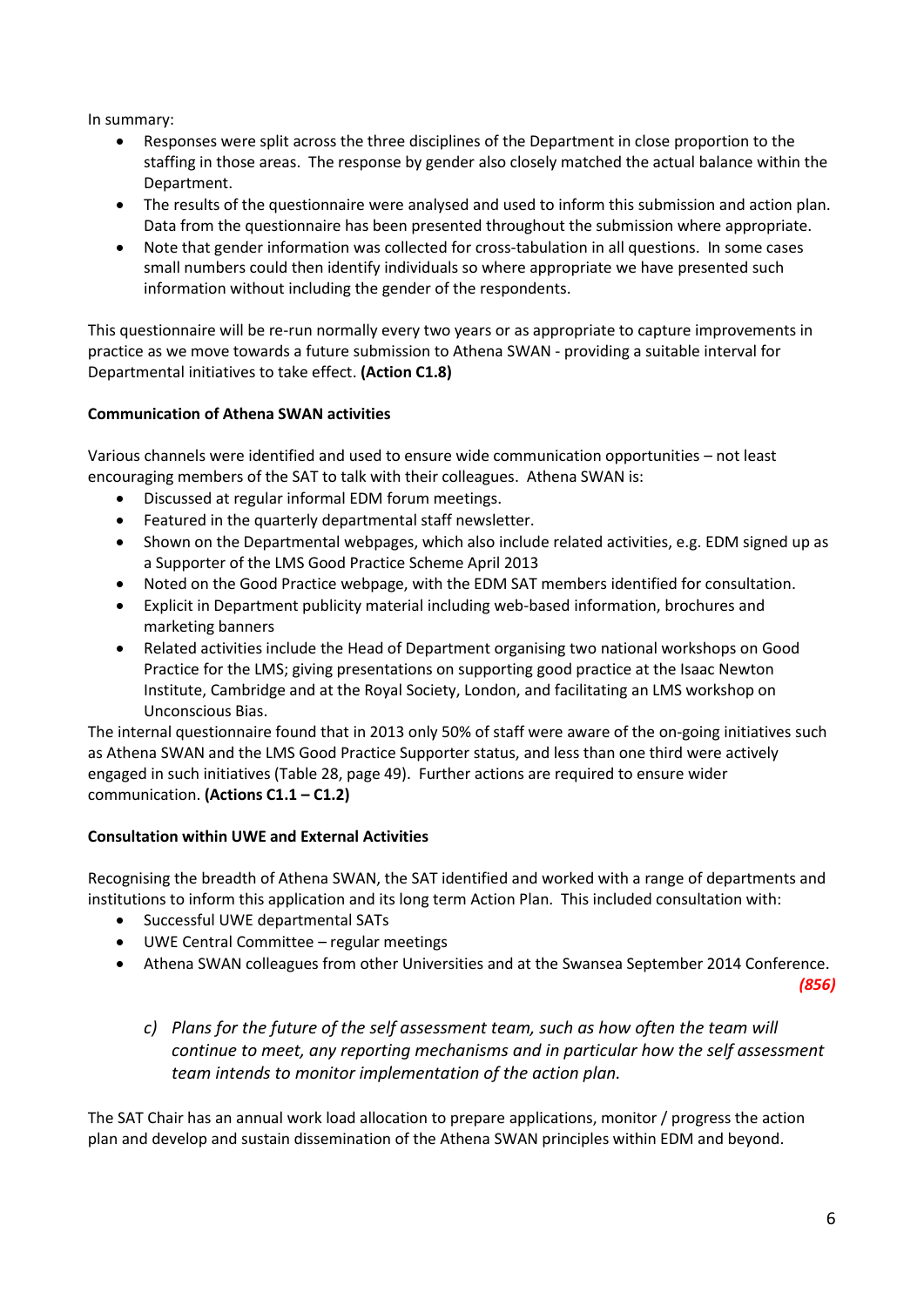To ensure fresh ideas whilst maintaining a consistent approach, SAT membership rotates on a rolling 2 year basis (starting April 2015), with approximately half the team changing annually.

In addition, an Athena SWAN "Champion" is planned, to act as the SAT ambassador and drive forward staff participation. (**Action C1.8**)

The SAT will continue to meet with its current regularity to monitor the action plan, delegate work, ensure processes sustainability, the continued validity of the ToRs, and prepare for future submissions to a higher level. (**Actions C1.3, C1.9 and DM1**)

*(114)*

| <b>Actions from Section 2</b>                                                   | <b>Action</b>    |
|---------------------------------------------------------------------------------|------------------|
|                                                                                 | <b>Plan Item</b> |
| Encourage discussion and input from a wider group of staff                      | C1.1             |
| Regular communication to staff and students of activities led by the EDM Athena | C1.2             |
| <b>SWAN SAT</b>                                                                 |                  |
| Encourage wider involvement in SAT                                              | C1.3             |
| Promotional items for general use and Open Days                                 | C1.4             |
| Promotion in other faculty and UWE departments                                  | C1.5             |
| Make links with other Engineering and Maths departments in the region           | C1.6             |
| Regularly run staff questionnaire to monitor improvements                       | C1.7             |
| EDM Athena SWAN "Champion" to be identified, to be informal "face" of SAT       | C1.8             |
| SAT to monitor and support Athena SWAN action plan after Bronze re-submission   | C1.9             |
| Collection of Department data for three-year re-application for the Athena SWAN | DM <sub>1</sub>  |
| Bronze award, or, if ready, for the Silver award                                |                  |

*SECTION 2 WORD COUNT: 970*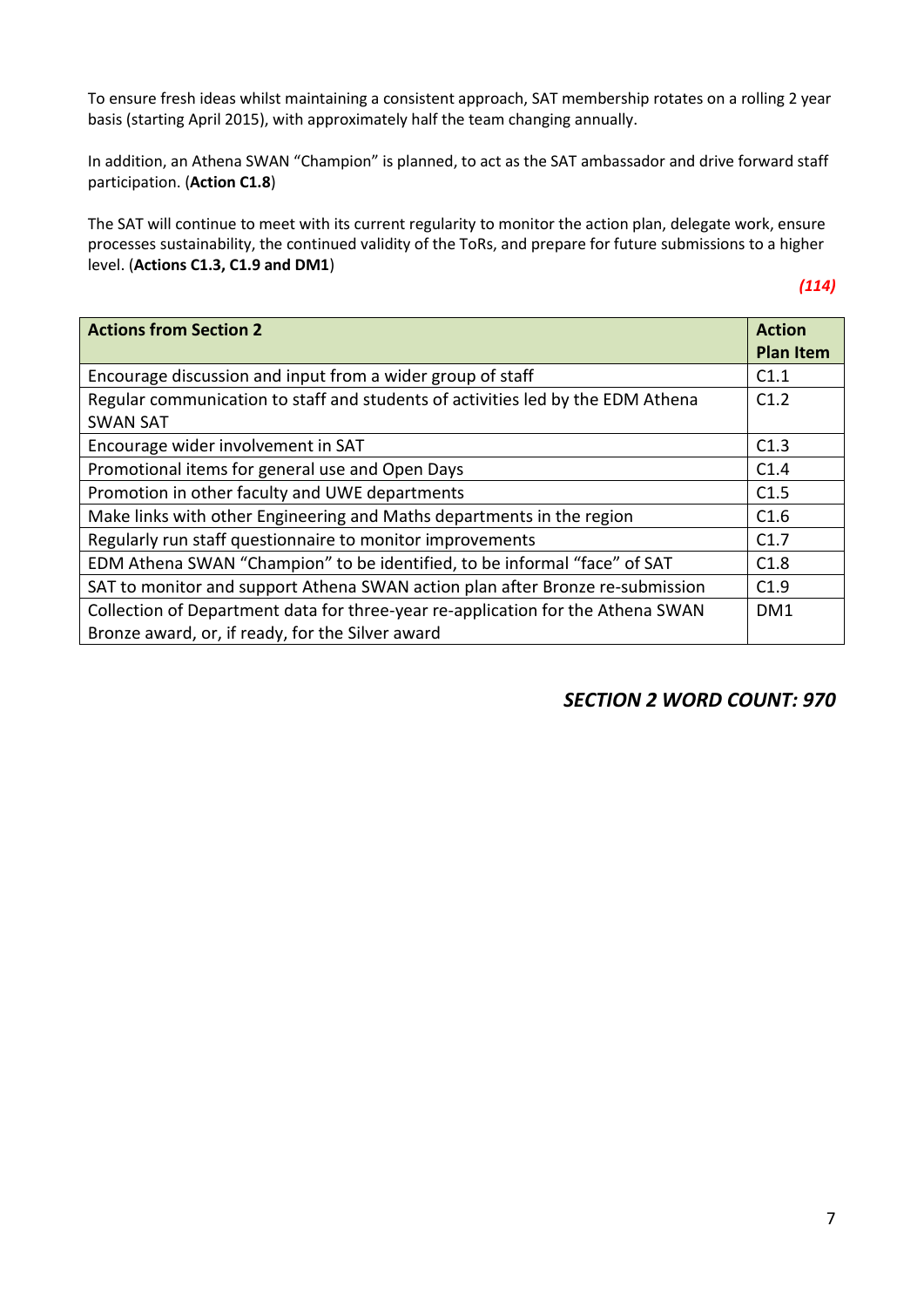## **3. A picture of the department: maximum 2000 words**

*a) Provide a pen-picture of the department to set the context for the application, outlining in particular any significant and relevant features.*

The Department of Engineering Design and Mathematics (EDM) was formed in 2010 as an amalgamation of the Mathematics, and Design and Engineering Departments; it is housed in four buildings on the same campus at UWE (a new building has recently been planned: **Action OC2.4**).

It has around 100 staff, including academics and postdoctoral researchers, and around 1500 students. Most of the students are undergraduates, with approximately 130 PGT / CPD students and a handful of PGR students. Staff are involved in teaching, research, knowledge exchange, business engagement and outreach.

Figure 1 shows how EDM fits within the Faculty of Environment and Technology, one of the four UWE Faculties.

## Figure 1: EDM as part of the Faculty of Environment and Technology



*(106)*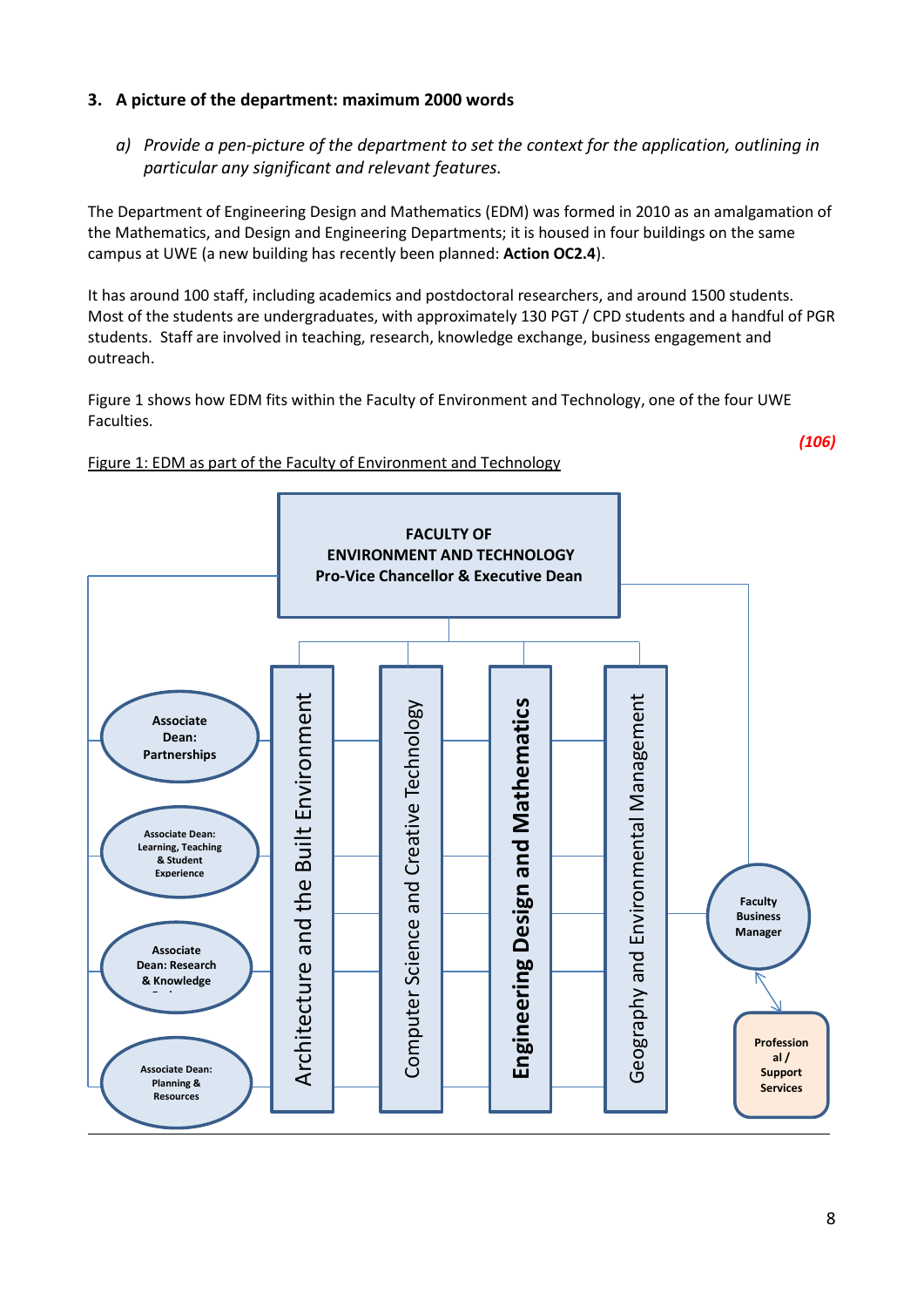The Department is run by the Management Group (Figure 2):

- Head of Department
- Six Associate Heads of Department (AHoD), each with separate subject/portfolio responsibilities
- Research Centre Directors, who line manage researchers.

Their appointments have followed the UWE departmental promotions process – all are permanent role holders.





The departmental culture is supportive and inclusive for staff, evidenced by our 2013 staff questionnaire (Table 19, page 36); this found that 86% of respondents felt that their working atmosphere was friendly and supportive, and 90% agreed that their line manager was supportive.

The Department aspires to excellence in the integration of two separate disciplines; mathematics and engineering – and until end of 2013/2014, also product design. Roughly, the department is split 25% Mathematics, 60% Engineering, 15% Product Design. Each discipline has different characteristics in terms of staff and student gender balance, which we have sought to highlight here: meaning that some of our actions need to be targeted at particular areas. The spread of taught courses across the disciplines is shown in Table 2.

*(124)*

*(48)*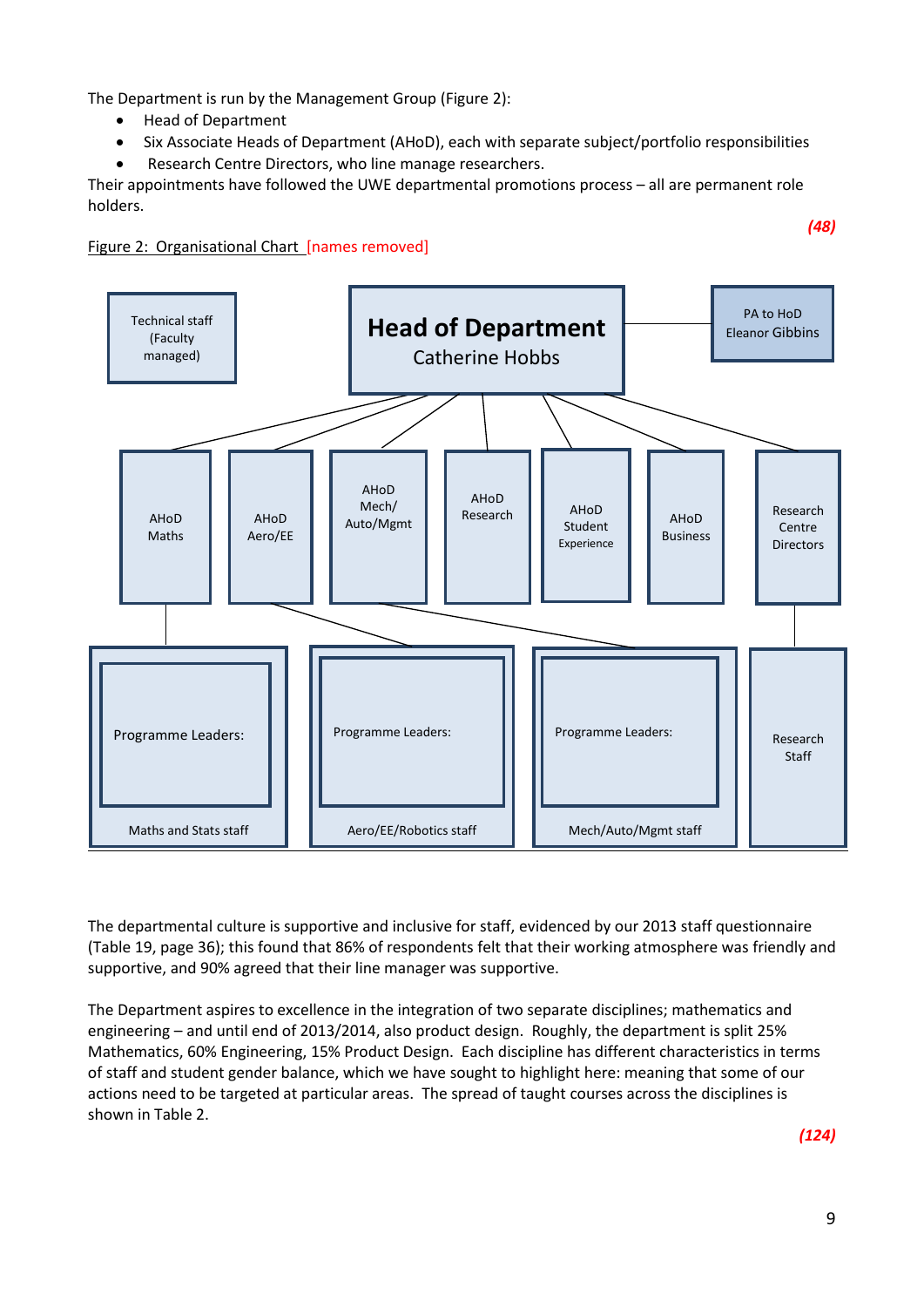| Department of Engineering Design and Mathematics                                                                                                                                                                                            | <b>Leading Practice for the Future</b>                                                                                      |                                                                                                                                                                    |
|---------------------------------------------------------------------------------------------------------------------------------------------------------------------------------------------------------------------------------------------|-----------------------------------------------------------------------------------------------------------------------------|--------------------------------------------------------------------------------------------------------------------------------------------------------------------|
| <b>Engineering</b>                                                                                                                                                                                                                          | <b>Design</b>                                                                                                               | <b>Mathematics</b>                                                                                                                                                 |
|                                                                                                                                                                                                                                             | <b>FOUNDATION</b>                                                                                                           |                                                                                                                                                                    |
| FdD in Engineering                                                                                                                                                                                                                          |                                                                                                                             | <b>FdD</b> in Mathematics                                                                                                                                          |
|                                                                                                                                                                                                                                             | <b>UNDERGRADUATE</b>                                                                                                        |                                                                                                                                                                    |
| BEng/MEng Mechanical Engineering<br>BEng/MEng Motorsports Engineering<br>BEng/MEng Automotive Engineering<br>BEng/MEng Aerospace Engineering<br>BEng/MEng Electronic Engineering<br><b>BEng Robotics</b>                                    | <b>BSc Product Design Technology</b><br><b>BSc Creative Product Design</b>                                                  | <b>BSc Mathematics</b><br><b>BSc Statistics</b>                                                                                                                    |
|                                                                                                                                                                                                                                             | <b>POSTGRADUATE</b>                                                                                                         |                                                                                                                                                                    |
| Full Time:<br><b>MSc Mechanical Engineering</b><br>MSc Embedded Technologies and Wireless Systems<br>MSc Robotics (joint with University of Bristol)                                                                                        |                                                                                                                             | MSc Statistics and Management Science *                                                                                                                            |
| <b>CPD Module Gathering:</b><br>"Engineering Career and Capability Development Framework"<br>le.<br>MSc Aerospace<br><b>MSc Engineering Management</b><br><b>MSc Professional Engineering</b><br>MSc Engineering Operations and Improvement | Centres:<br>Institute for Biosensing Technology<br>Science Communication Unit<br>Groups:<br><b>Applied Statistics Group</b> | Bristol Robotics Laboratory (including the Centres for Machine Vision and Bio-Energy)<br>Engineering, Modelling and Simulation Group<br>(* Discontinued from 2012) |

## **EDM Teaching**

Teaching is delivered by high quality practitioner and doctorate level staff, whose skills are recognised (nationally and internationally), contemporary and relevant to their disciplines and employer organisations. We focus strongly on student experience, using innovative pedagogy and technology enhanced learning to provide delivery in a hands-on, practical and employer-facing environment.

## **EDM Research Groups**

EDM has an active research environment, including three Centres with dedicated laboratory spaces and two specific Groups of academic staff. Nineteen staff [data removed] submitted to the REF2014, most in UoA General Engineering, with some in other UWE UoAs. The Department strategy supports new and existing staff to input to future REFs, with at least 7 more female staff expected to contribute to REF2020.

#### **Research Centres (have formal management structure and dedicated labs)**

Bristol Robotics Laboratory -incorporating the Centres for Machine Vision and Bio-Energy.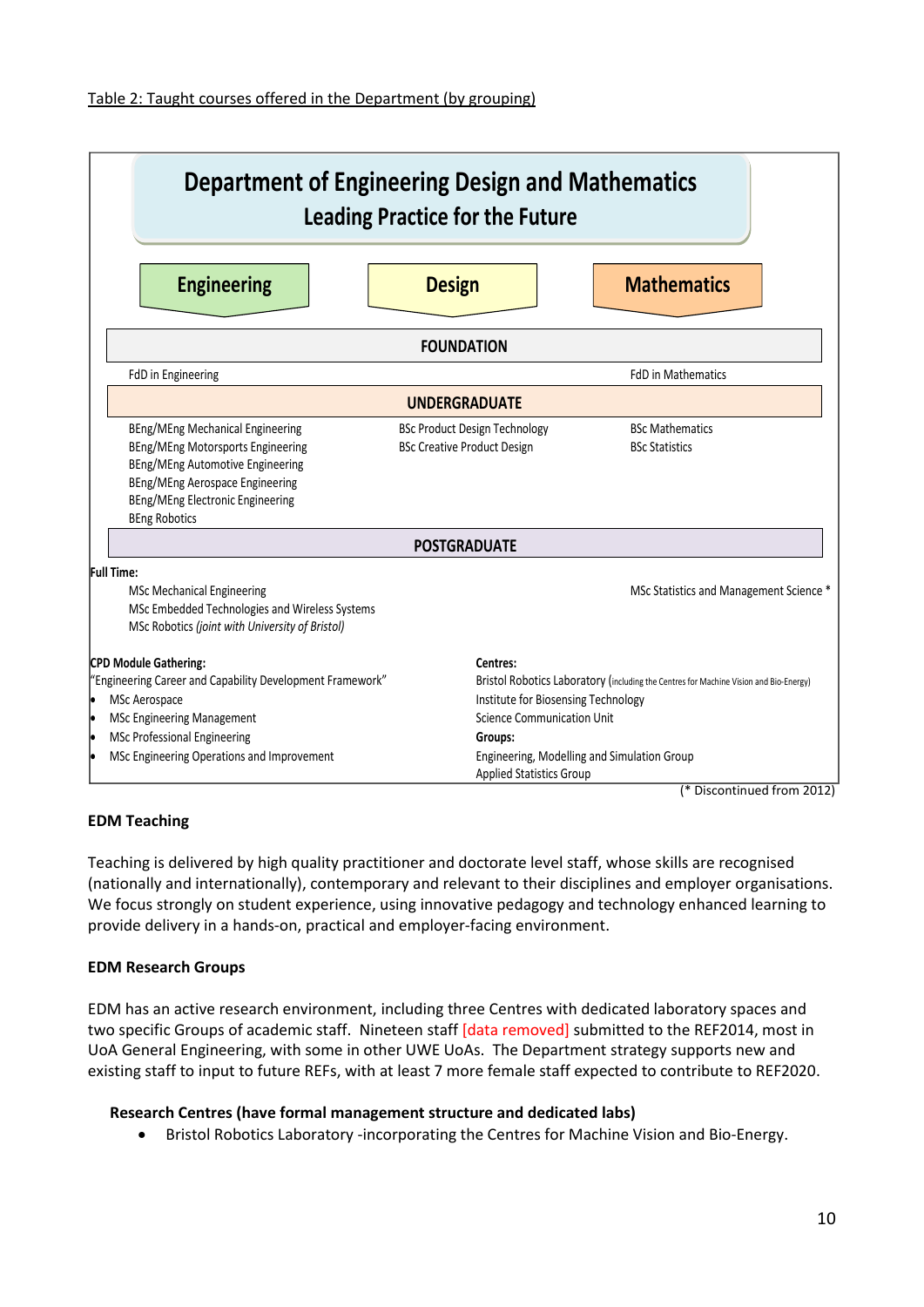The Bristol Robotics Laboratory (BRL) is a joint UWE and University of Bristol (UoB) laboratory. It is an interdisciplinary lab drawing on robotics, electrical and mechanical engineering, computer science, psychology, cognitive science, sociology and anthropology

- Institute for Biosensing Technology: (co-Director Prof Janice Kiely) IBST develops academic / industrial partnerships, creating novel biosensing technology addressing healthcare, agri-food, environmental and security sector challenges; a joint initiative between UWE and UoB, strongly interdisciplinary, drawing on complementary skills from biology, chemistry, sensor science and engineering, as well as from expert end-users, e.g. clinicians, health professionals, etc.
- Science Communication Unit: A UWE Centre of Excellence combining teaching, research and practice. With an interdisciplinary team at various career stages, over three quarters of staff are female.

## **Research Groups (informal groupings of related staff)**

- Engineering, Modelling and Simulation Group
- Applied Statistics Group

## **Knowledge Exchange**

Staff engage in consultancy with industry; with generally 5 or 6 Knowledge Transfer Partnerships running at any one time. The Department is also involved in two funded Innovation Networks (iNets) – [data removed] - seeking to promote innovation in SMEs via knowledge exchange with academia.

There is an active programme of CPD short courses offered to industry, many of which are part of our Engineering Career and Capability Development Framework (ECCDF) – led by programme leaders [data removed]. ECCDF modules can be used towards professional qualifications, e.g. Chartered Engineer recognition, as well as academic programmes. The aim is to become a key provider in advanced engineering workforce development.

*(401)*

| <b>Action from section 3 a</b>                                                 | <b>Action</b><br>Plan<br><b>Item</b> |
|--------------------------------------------------------------------------------|--------------------------------------|
| Build gender equality concepts into the plans for the new building planned for | OC2.4                                |
| Engineering: Focus will be Equality in STEM                                    |                                      |

*b) Provide data for the past three years (where possible with clearly labelled graphical illustrations) on the following with commentary on their significance and how they have affected action planning.*

## **Student data**

*(i) Numbers of males and females on access or foundation courses – comment on the data and describe any initiatives taken to attract women to the courses.*

The entire 'Student Data' section indicates that our chief issue is getting sufficient women to enter Engineering programmes, and our actions are principally aimed at addressing this issue. **(Box at the bottom of p19.)** Since our previous submission we have reviewed and improved the gender profile shown on our marketing material, and ensured a good gender balance of staff attending open days. We have also organised successful women into engineering outreach events. These actions appear in our new action plan as we intend to review or progress these further.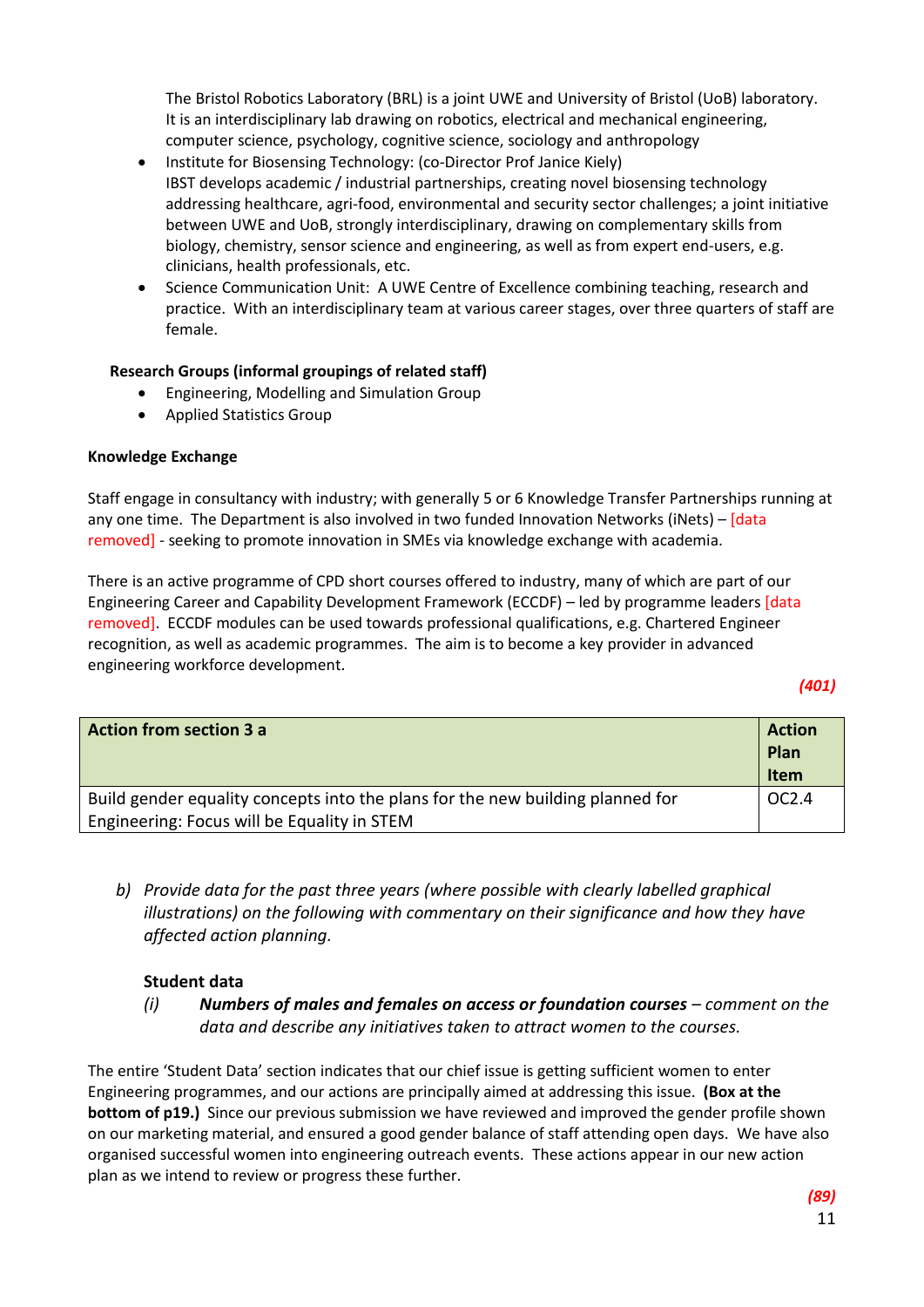EDM runs a Foundation Programme, with sub-routes in Engineering and in Mathematics. Students completing this year successfully can enter into a number of programmes, including various types of BEng/MEng Engineering and BSc Mathematics. Part time students on the foundation years are rare.

Table 3 and figure 3 show the numbers of students on Foundation programmes benchmarked against HESA data for engineering foundation courses.

| Year      | Full time (FTE)*<br>Part time (FTE) |                |          |        |                |          | Total %  | National |
|-----------|-------------------------------------|----------------|----------|--------|----------------|----------|----------|----------|
|           | Female                              | Total          | % Female | Female | Total          | % Female | Female   | % Female |
| $10 - 11$ | 5                                   | 68             | 7%       |        |                |          | 8%       |          |
|           |                                     |                |          |        |                |          | [Data    |          |
| $11 - 12$ |                                     | [Data removed] |          |        | [Data removed] |          | removed] | 6%       |
| $12 - 13$ | 15                                  | 84             | 18%      |        |                | 18%      |          |          |
| 13-14     | 10                                  | 98             | 10%      |        |                |          | 10%      |          |

Table 3: Numbers and proportions of students on Foundation programmes 2010-14

*Full-time equivalent (FTE) data was rounded to the nearest integer. Percentages of females are calculated from FTE values before rounding. \*Note that for PT students integer figures are 0 if there is <0.5 FTE on a course. However, the % is calculated using the non-integer figures (e.g. if there is one female on a course studying for only 2 days a week she is represented as '0' rather than '0.4'. If she is the only person on the course then the data is displayed as # female: 0; total: 0; % female: 100 %).*

Figure 3: Female representation on Foundation courses 2010-2014 (FTE)



## [Some data removed]

In 2012/13 the Mathematics Foundation Year sub-route began, resulting in a substantial increase in female student recruitment: 6 were foundation maths students (50% of the Mathematics cohort). The numbers are not quite so high for 2013/2014; however, they are still substantially above the national average.

*(45)*

*(63)*

*(ii) Undergraduate male and female numbers – full and part-time – comment on the female:male ratio compared with the national picture for the discipline. Describe any initiatives taken to address any imbalance and the impact to date. Comment upon any plans for the future.*

Table 4 and figure 4 show that the percentage of female students within EDM is slightly below the national average. Further breakdown shows that the percentage in the engineering disciplines is lower than the national average (Table 4), with Full Time (FT) student numbers better than Part Time (PT) numbers. The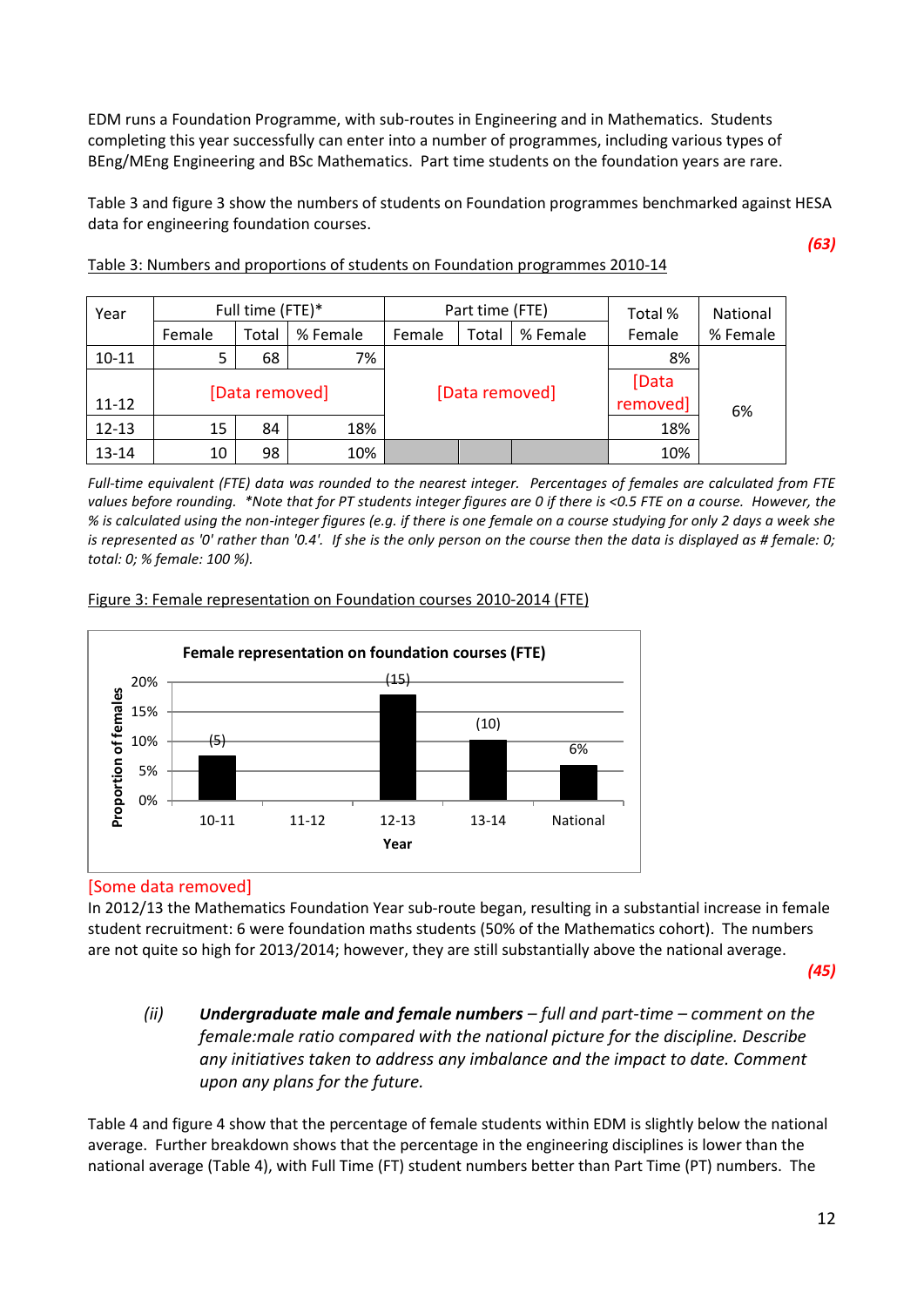latter are almost all sponsored on day-release from their employers, so we are working directly with employers as well as applicants to encourage more female participation. **(Action C2.1)**

The gender balance in Mathematics, although levelling, is consistent with the national average. However, the current trend is being closely monitored. **(Action C2.2)**

Students on BEng achieving an upper second or above at the end of their second year have the option to progress to MEng Engineering. Of the women at level 3 of our BEng programmes, disproportionally few stay on to the MEng year. A working group is being created to collect data to understand whether this is a conscious decision to enter the employment market with a BEng; if not, to take suitable action. **(Action OC3.1)**

#### Table 4: Undergraduate male and female student numbers

## *(171)*

## [Data removed]



#### Figure 4: Female representation on undergraduate courses (FTE)

*Courses are benchmarked against HESA data for 12-13. Where section headings cover more than one JACS code (e.g. we run Engineering courses under JACS codes H1, H3, H4 and H6) we have weighted benchmarking figures for each JACS code by the number of students on those courses. Design courses are benchmarked against JACS code W240: Industrial/Product Design.*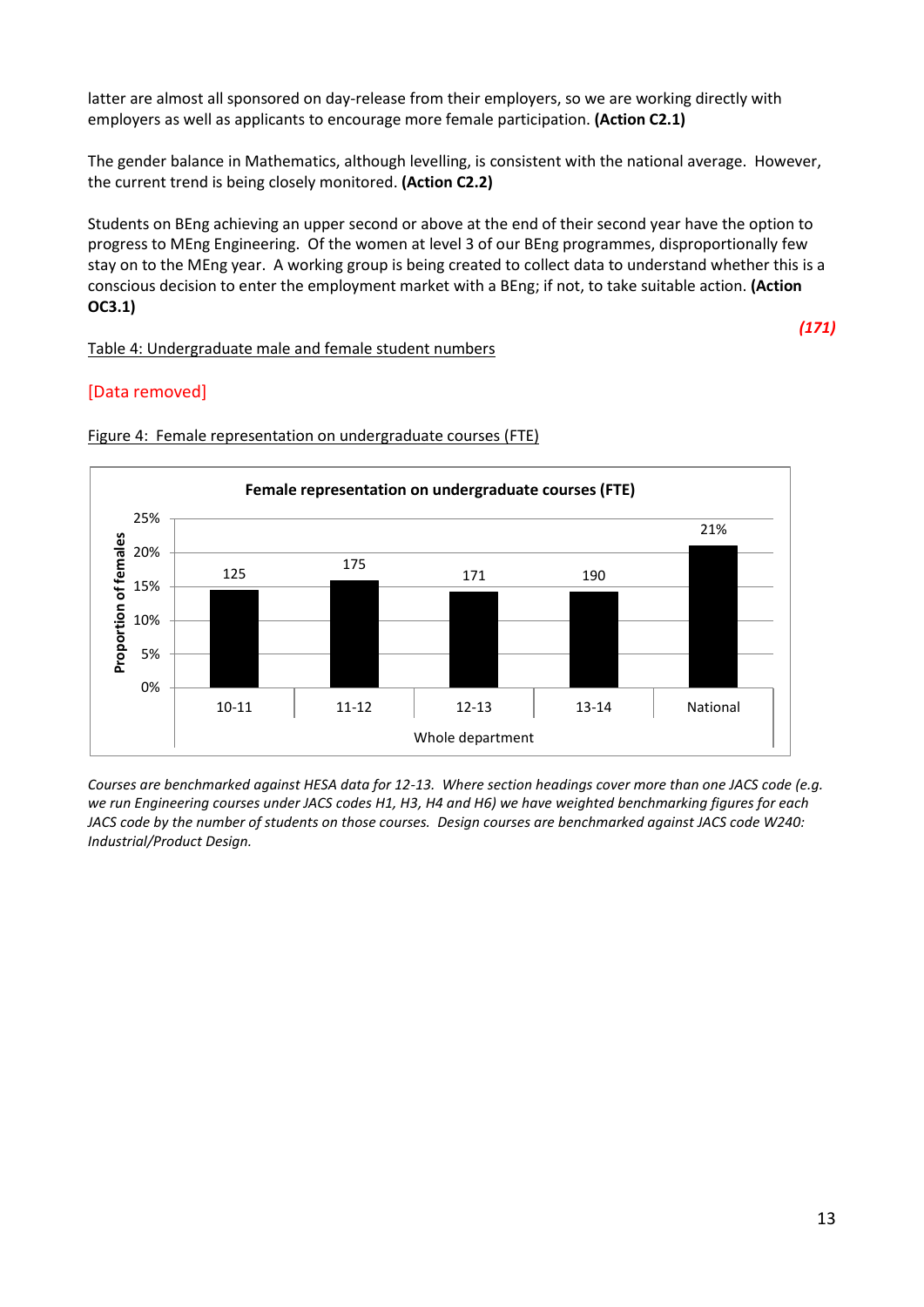| Actions from section 3 b ii)                                                        | <b>Action</b><br>Plan<br><b>Item</b> |
|-------------------------------------------------------------------------------------|--------------------------------------|
| Work with employers to encourage more PT female applicants                          | C <sub>2.1</sub>                     |
| Trend monitoring for gender balance, in both Mathematics and Engineering            | C <sub>2.2</sub>                     |
| Review any gender differences around BEng/MEng transition, and decision to progress | OC3.1                                |
| to Masters                                                                          |                                      |

*(iii) Postgraduate male and female numbers completing taught courses – full and parttime – comment on the female:male ratio compared with the national picture for the discipline. Describe any initiatives taken to address any imbalance and the effect to date. Comment upon any plans for the future.*

From 2014/2015, all PG taught (Full time / part time) courses will be in Engineering. Numbers in Mathematics are low as the programme ceased in 2012/2013, decreasing the overall number of PGT students and adversely affected the gender profile. Table 5 and figure 5 show a similar gender position is seen as with undergraduates. Many PT students are pre-determined by company selection. (**Action C2.1**)

Table 5: Postgraduate male and female student numbers

## [Data removed]

#### Figure 5: Female representation on postgraduate taught courses (FTE)



## [Some data removed]

*\*No postgraduate taught courses in Design*

*No further applicants accepted on PG course in Mathematics*

*Courses are benchmarked against HESA data for 12-13 and weighted by JACS code.*

*(62)*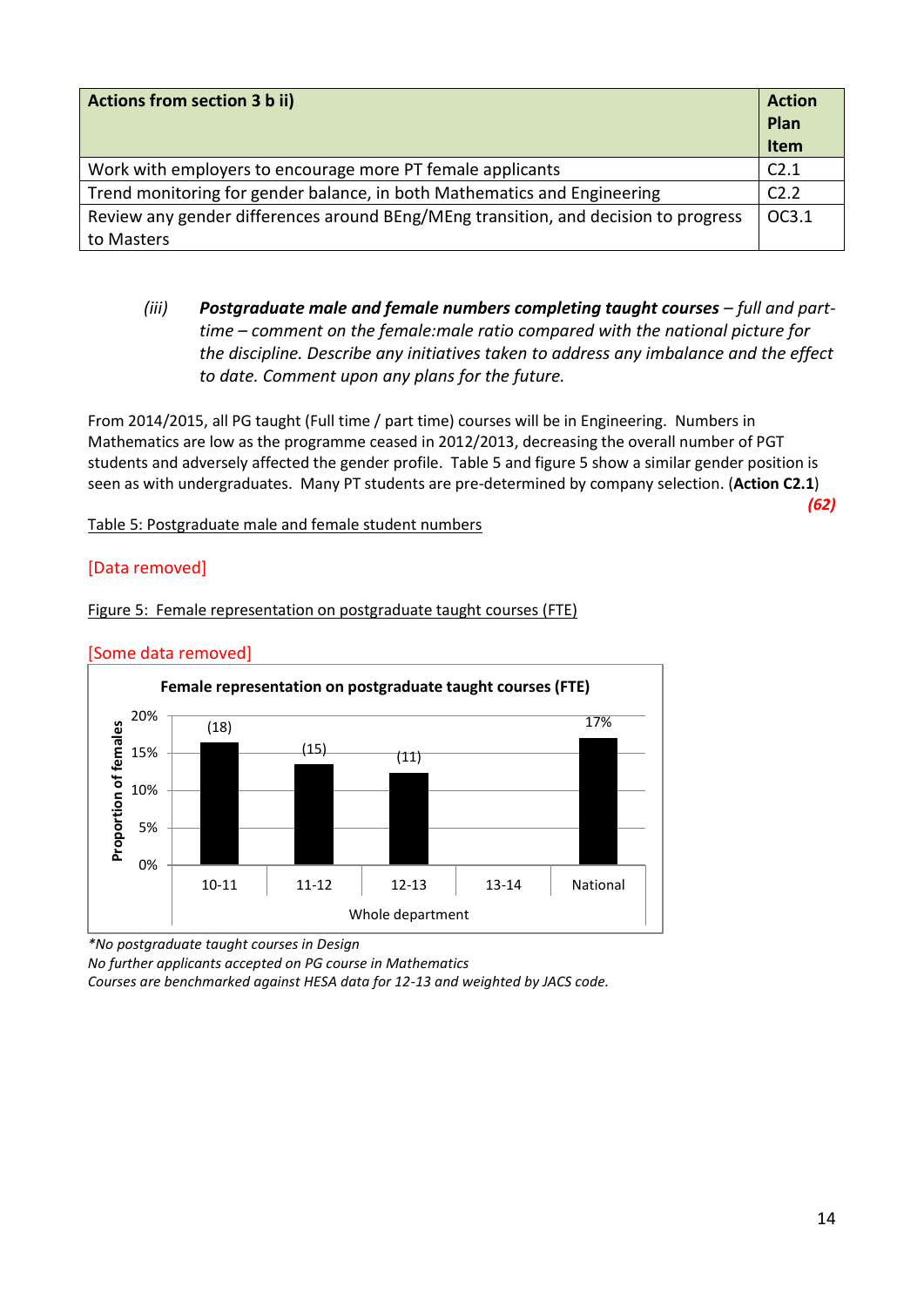EDM provides continuing professional development (CPD): mostly accredited courses, targeting workforce development. Advanced Engineering organisations encourage employees - on merit, not gender - to module gather towards professional capability / recognition – pre-determining our intake. Historically, female intakes have been small, but female attainment is high. Working alongside employers, we will continue to encourage female applicants. **(Actions C2.1, C2.3, C2.4 and OC3.4)**

Tables 6 and 7 show entrant and attainment data from 2009 onwards.

Table 6: CPD Entrants 2009-2014

| Year             | <b>Entrants</b> | Female         | Male |
|------------------|-----------------|----------------|------|
| 2009/10 -2012/13 |                 |                | 66   |
| 2013/2014        | 13              | [Data removed] |      |
| 2014/2015        | 21              |                |      |

| Table 7: MSc Graduates through CPD programmes 2010-2014 |
|---------------------------------------------------------|
|---------------------------------------------------------|

| Year                | *MSc             | Female         | <b>Male</b> |
|---------------------|------------------|----------------|-------------|
|                     | <b>Graduates</b> |                |             |
| 2010/2011           |                  | [Data removed] |             |
| 2011/2012           | 10               |                |             |
| 2012/2013           |                  |                |             |
| 2013/2014           | 6                |                |             |
| <b>Distinctions</b> | 25%              |                |             |
| <b>Merits</b>       | 62%              |                |             |
| Passes              | 13%              |                |             |

*\*Also large number of PG Diploma and PG Certificates as final (not interim) awards*

| <b>Actions from section 3 b iii)</b>                                                | <b>Action</b><br>Plan<br><b>Item</b> |
|-------------------------------------------------------------------------------------|--------------------------------------|
| Work with employers to encourage more PT female applicants                          | C <sub>2.1</sub>                     |
| Review promotional material, particularly around Engineering courses                | C <sub>2.3</sub>                     |
| Review promotional material for CPD/part time study, especially at PG level         | C <sub>2.4</sub>                     |
| Increase female participation in lifelong learning activities run in the Department | OC3.4                                |

*(iv) Postgraduate male and female numbers on research degrees – full and part-time – comment on the female:male ratio compared with the national picture for the discipline. Describe any initiatives taken to address any imbalance and the effect to date. Comment upon any plans for the future.*

EDM's postgraduate researchers are all within Engineering. Table 8 and Figure 6 show EDM is above the national average, although the numbers of PGR students are very small. We will continue to ensure female PhD students have access to mentoring and other support mechanisms. (**Actions OC3.2 and CP2.1)**

Table 8: Data on PGR numbers by gender [Data removed]

Figure 6: Female representation on postgraduate research courses (FTE)

*(44)*

*(67)*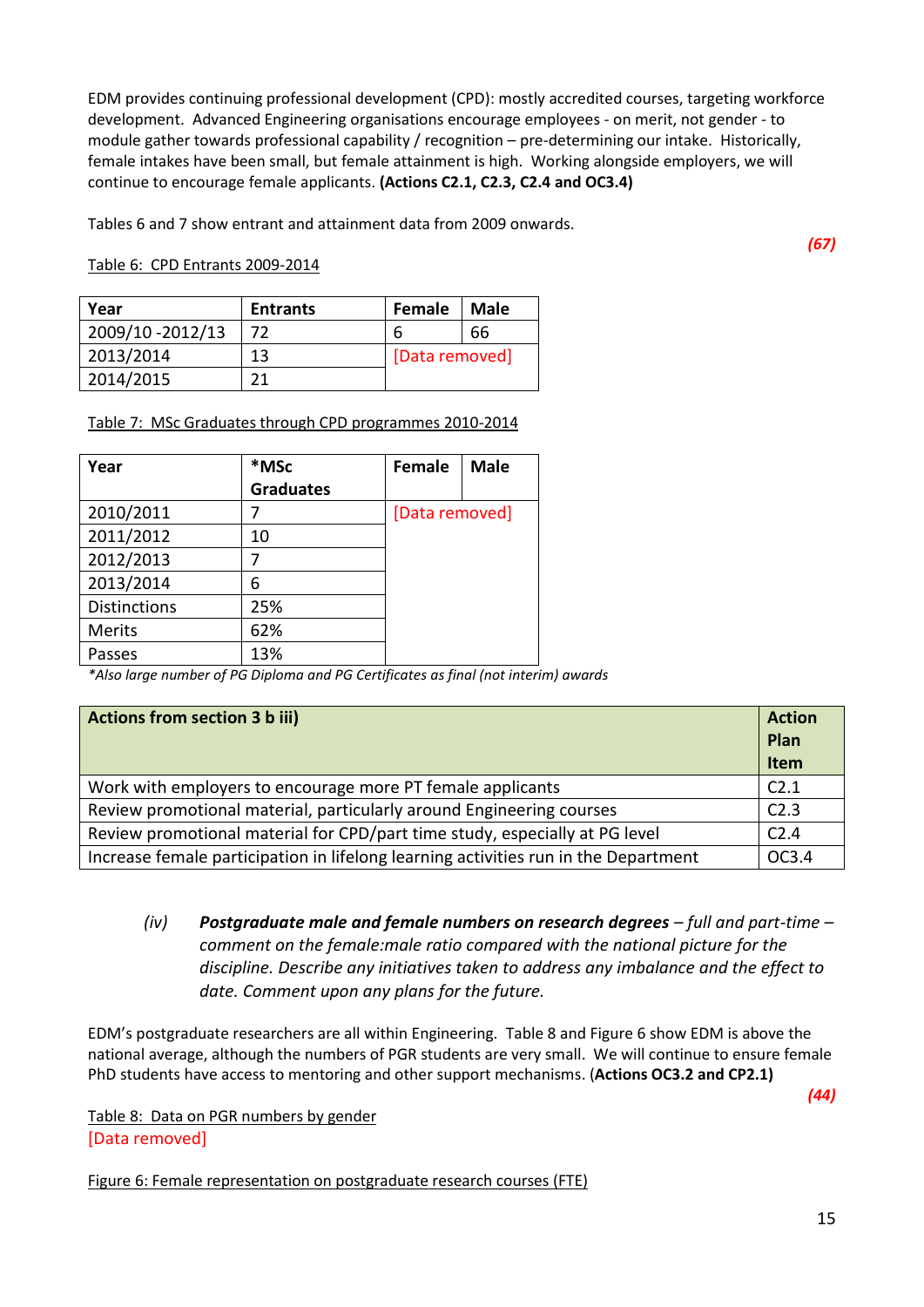*Courses are benchmarked against HESA data for 12-13.*

| <b>Actions from section 3 b iv)</b>                              | <b>Action</b><br>Plan<br>Item |
|------------------------------------------------------------------|-------------------------------|
| Mentoring for female PGR students (outside supervision team)     | OC3.2                         |
| Increase involvement in the Women Researcher's mentoring scheme. | CP2.1                         |

*(v) Ratio of course applications to offers and acceptances by gender for undergraduate, postgraduate taught and postgraduate research degrees – comment on the differences between male and female application and success rates and describe any initiatives taken to address any imbalance and their effect to date. Comment upon any plans for the future.*

## **Foundation Years**

EDM has two pathways into Foundation years: Engineering and Mathematics (page 11). In some years, proportionally fewer females register than are offered places – figure 7. This is being monitored to see whether this is a trend or an occasional anomaly. **(Action C2.2)**

*(42)*





## **Undergraduates**

Figures 8 and 9 show the undergraduate data suggest that gender is not a major factor in moving through the application process in any of our disciplines. Our actions around promotional material and Open Days are relevant. **(Actions C2.3 and C2.4)**

Figure 8: Proportion of females at different stages of the recruitment process for UG taught courses (2010- 2014)

*(38)*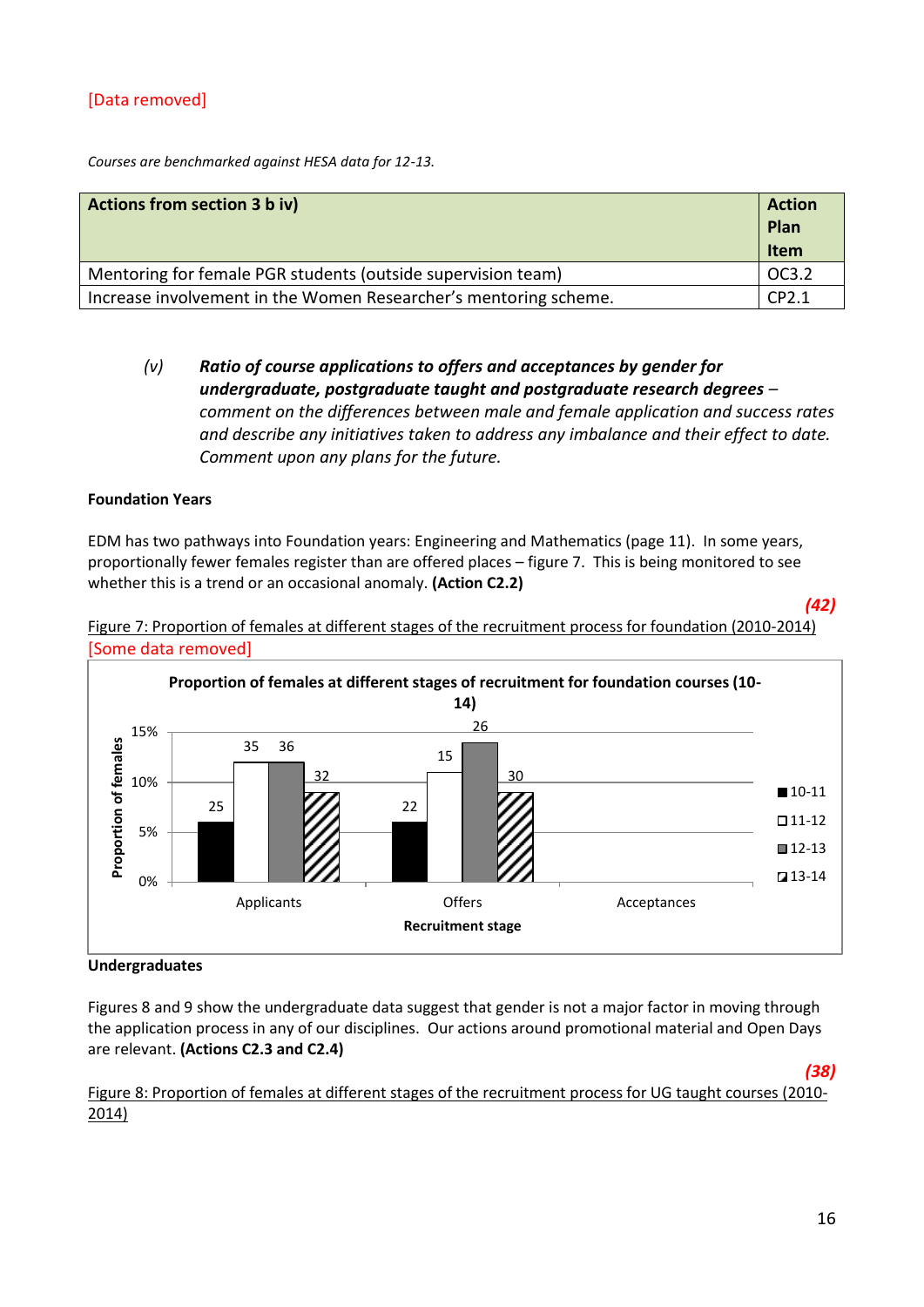

## **Postgraduates Taught**

Numbers of PGT applicants are decreasing for both genders (Figure 9). As with PT UG and CPD courses, the issue is encouraging women to apply rather than any problems with them being accepted into PG programmes. **(Action C2.1)**

*(38)*

Figure 9: Proportion of females at different stages of the recruitment process for PG taught courses (whole department)

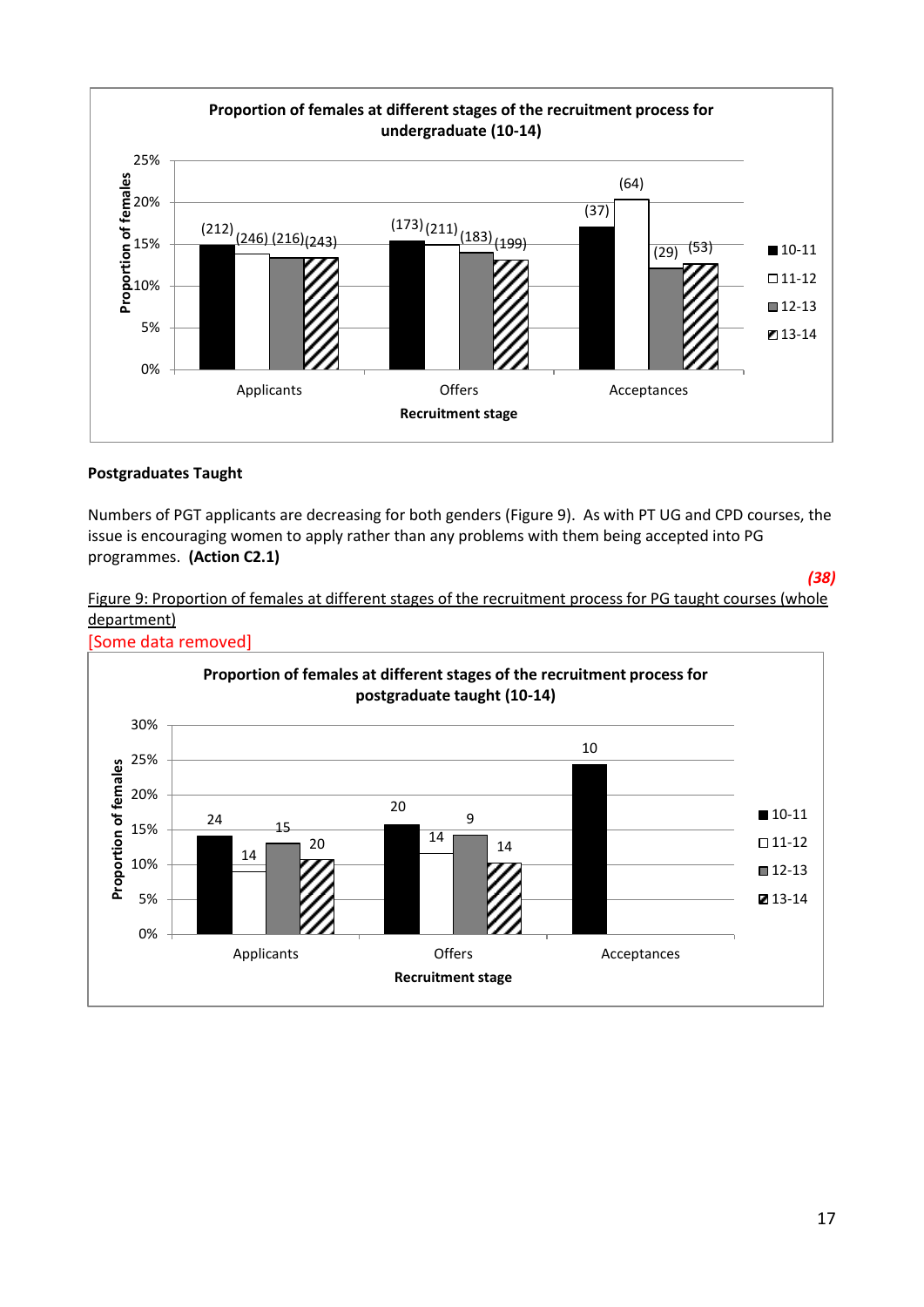## **Postgraduate Research**

Again, numbers are small, yet consistent (Figure 10). The issue remains attracting applicants rather than with the conversion process. **(Actions C2.1 and C2.3)**

Figure 10: Proportion of females at different stages of the recruitment process for PG research courses (Engineering)

## [Data removed]

| Action from section 3 b v)                                               | <b>Action</b><br>Plan<br><b>Item</b> |
|--------------------------------------------------------------------------|--------------------------------------|
| Work with employers to encourage more PT female applicants               | C <sub>2.1</sub>                     |
| Trend monitoring for gender balance, in both Mathematics and Engineering | C <sub>2.2</sub>                     |
| Review promotional material, particularly around Engineering courses     | C <sub>2.3</sub>                     |
| Open Day staffing and presentations demonstrate diversity                | C <sub>2.4</sub>                     |

*(vi) Degree classification by gender – comment on any differences in degree attainment between males and females and describe what actions are being taken to address any imbalance.*

Figure 11 shows:

- **•** Female students attain more  $1<sup>st</sup>$  class degrees than male students
- In Mathematics and Design, females attain more good honours ( $1<sup>st</sup>$  or 2:1) than males; in Engineering this is marginally reversed
- **•** Female students are less likely to get  $3^{rd}$ s than their male equivalents.

*(45)*

*(21)*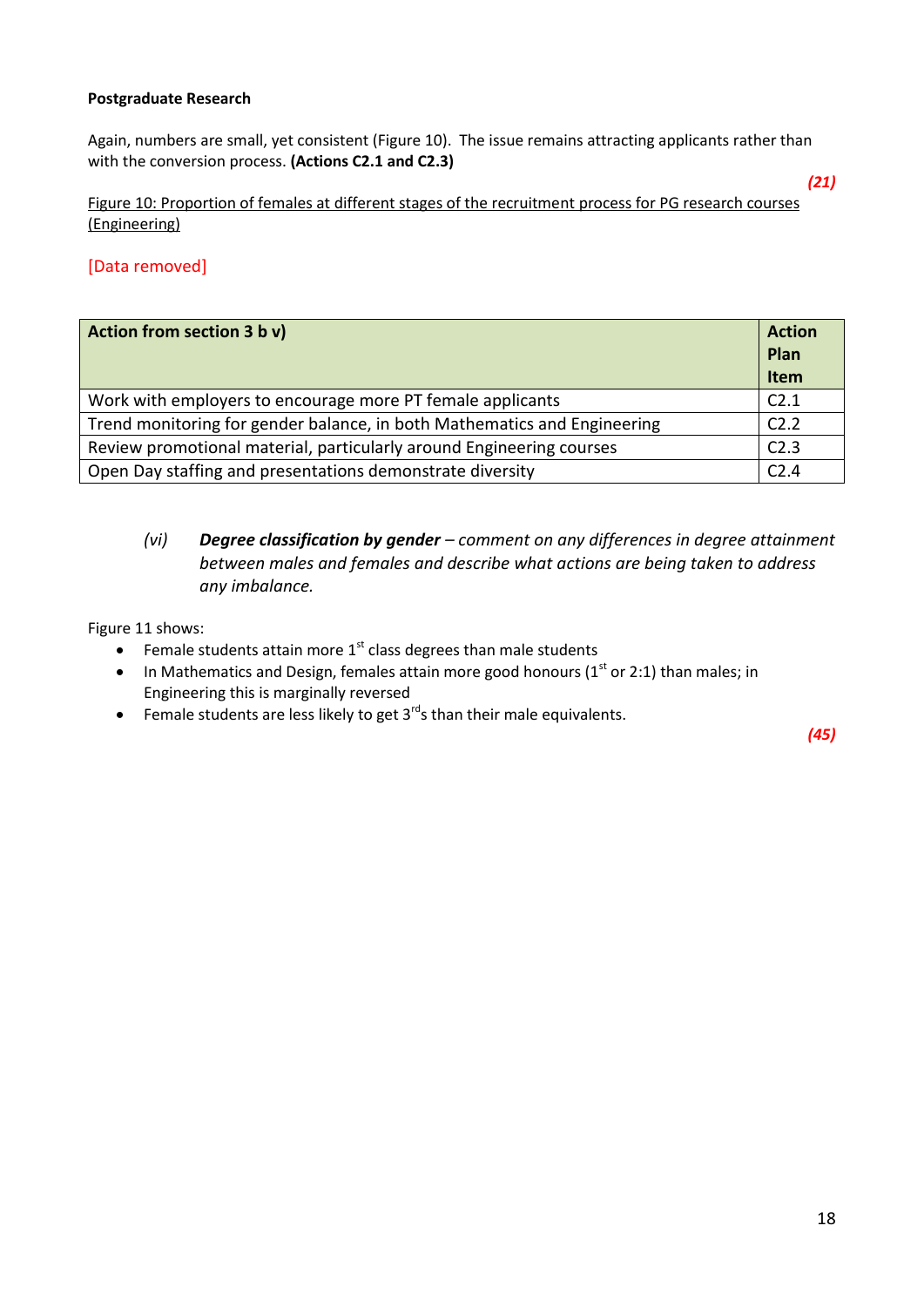## Figure 11: Female and male undergraduate attainment (09/10 to 12/13)

## [Data removed]

This whole section indicates that our chief issue is getting sufficient women to enter Engineering programmes, and our actions are principally aimed at addressing this issue. (**Actions C2.1 – C2.8 and OC3.1 – OC3.2)**

| <b>Actions from Section 3 b vi)</b>                                                 | <b>Action</b>    |
|-------------------------------------------------------------------------------------|------------------|
|                                                                                     | Plan             |
|                                                                                     | <b>Item</b>      |
| Work with employers to encourage more PT female applicants                          | C <sub>2.1</sub> |
| Trend monitoring for gender balance, in both Mathematics and Engineering            | C <sub>2.2</sub> |
| Review promotional material, particularly around Engineering courses                | C <sub>2.3</sub> |
| Review promotional material for CPD/part time study, especially at PG level         | C <sub>2.4</sub> |
| Open Day staffing and presentations demonstrate diversity                           | C <sub>2.5</sub> |
| Open Day rescheduling                                                               | C <sub>2.6</sub> |
| Schools' Outreach activities to target girls                                        | C <sub>2.7</sub> |
| Ensure alternative routes to higher degrees and Chartered Engineer status are       | C <sub>2.8</sub> |
| understood by UG students - either traditional academic routes or work-based        |                  |
| opportunities                                                                       |                  |
| Review any gender differences around BEng/MEng transition, and decision to progress | OC3.1            |
| to MSc                                                                              |                  |
| Mentoring for female PGR students (outside supervision team)                        | OC3.2            |

## **Staff data**

*(vii) Female:male ratio of academic staff and research staff – researcher, lecturer, senior lecturer, reader, professor (or equivalent). comment on any differences in numbers between males and females and say what action is being taken to address any underrepresentation at particular grades/levels* 

The figures below show the percentages of female and male academics (statistics are headcount from February of the given year).

The proportion of female staff at higher grades across all subject areas is quite high (figure 12), with women being represented well at Associate Professor and Professor grades. Although the number of women at senior lecturer level has decreased in all areas, this is due to women benefitting from a promotion round to Associate Professor (e.g. in Engineering).

Figure 12: Whole Department – Proportion of females in all academic roles (2011-14)

*(78)*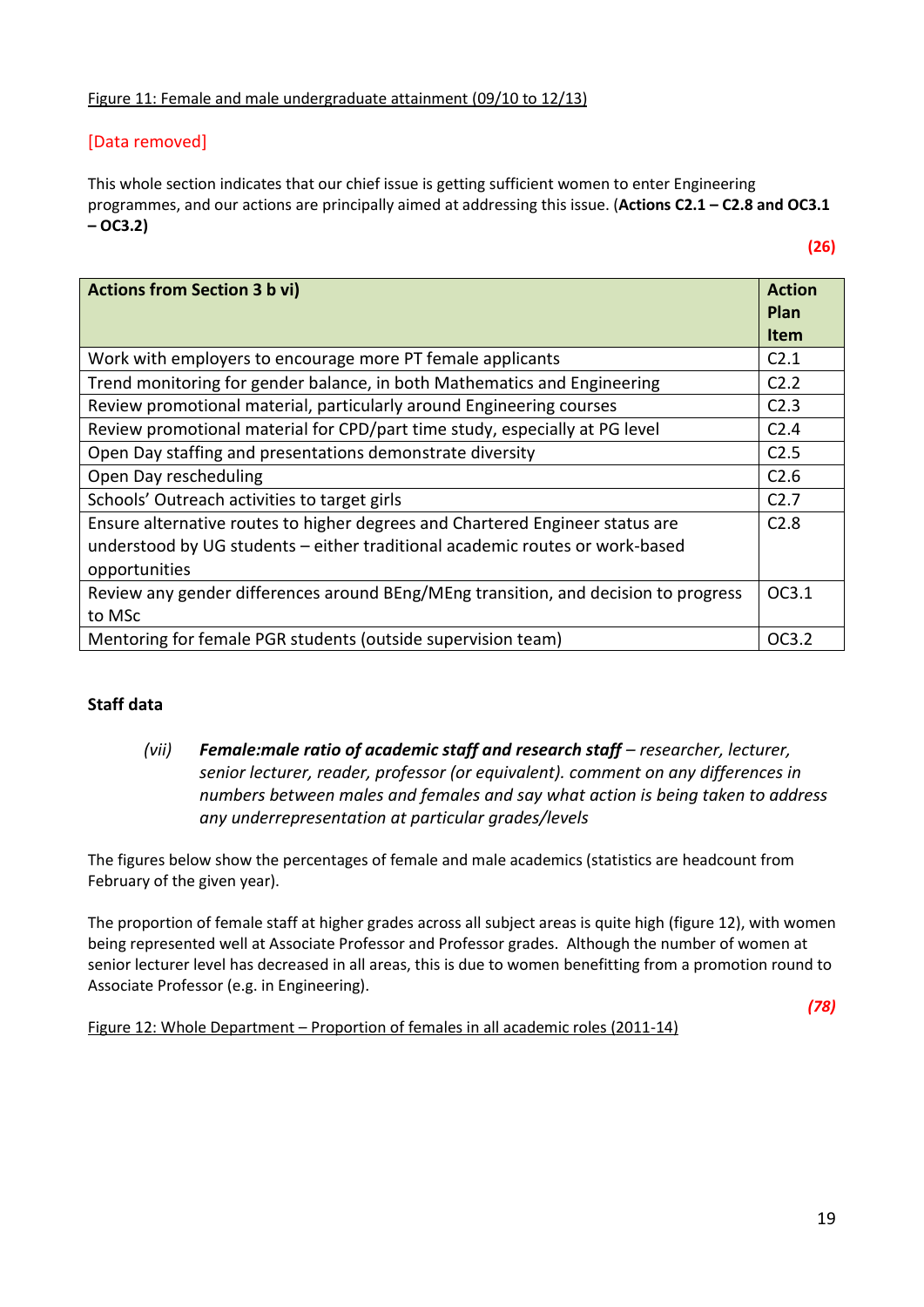## [Some data removed]



*Key to figures 12- 16, 18-20, 22-23, tables 10 and 13:*

- *RA = Research Associates*
- *L = Lecturers, Associate Lecturers and Research Fellows*
- *SL = Senior Lecturers and Senior Research Fellows*
- *AP = Associate Professors, Assistant Heads of Department and Deputy Heads of Research Centres*
- *P = Professors, Academic Directors and Directors of Research Centres, HoD*

#### Figure 13: Engineering – Proportion of females in all academic roles (2011-14)

#### [Data removed]

Figure 14: Design – Proportion of females in all academic roles (2011-14)

#### [Data removed]

#### Figure 15: Mathematics – Proportion of females in all academic roles (2011-14)

## [Data removed]

#### Figure 16: Pipeline – whole Department 2013/2014

## [Data removed]

The pipeline shows a good conversion from PGT to PGR, but a decrease of women between PGR and RA. The support UWE and EDM offers – graduate school courses, access to staff development money, etc shows we are preparing PGRs for academia. The flipside, our determination to forge ever better industry links, means our female postgraduates are just as likely to enter industry as stay in academia. However, the high female PGR proportion represents small numbers, so the data is apt to change annually. There is also a drop between L and SL, but a significant increase from SL to AP/P, giving an overall upward trend, as the pipeline progresses up the levels of seniority. Recent recruitment, mainly at SL level, has been predominantly female, so we expect that re-running this pipeline data in 2014/15 will show improved SL figures since EDM embarked on the Athena SWAN process.

Against Mathematics benchmarking data the proportion of staff at Lecturer and Senior Lecturer grade is higher than the national average – Figure 17.

*(170)*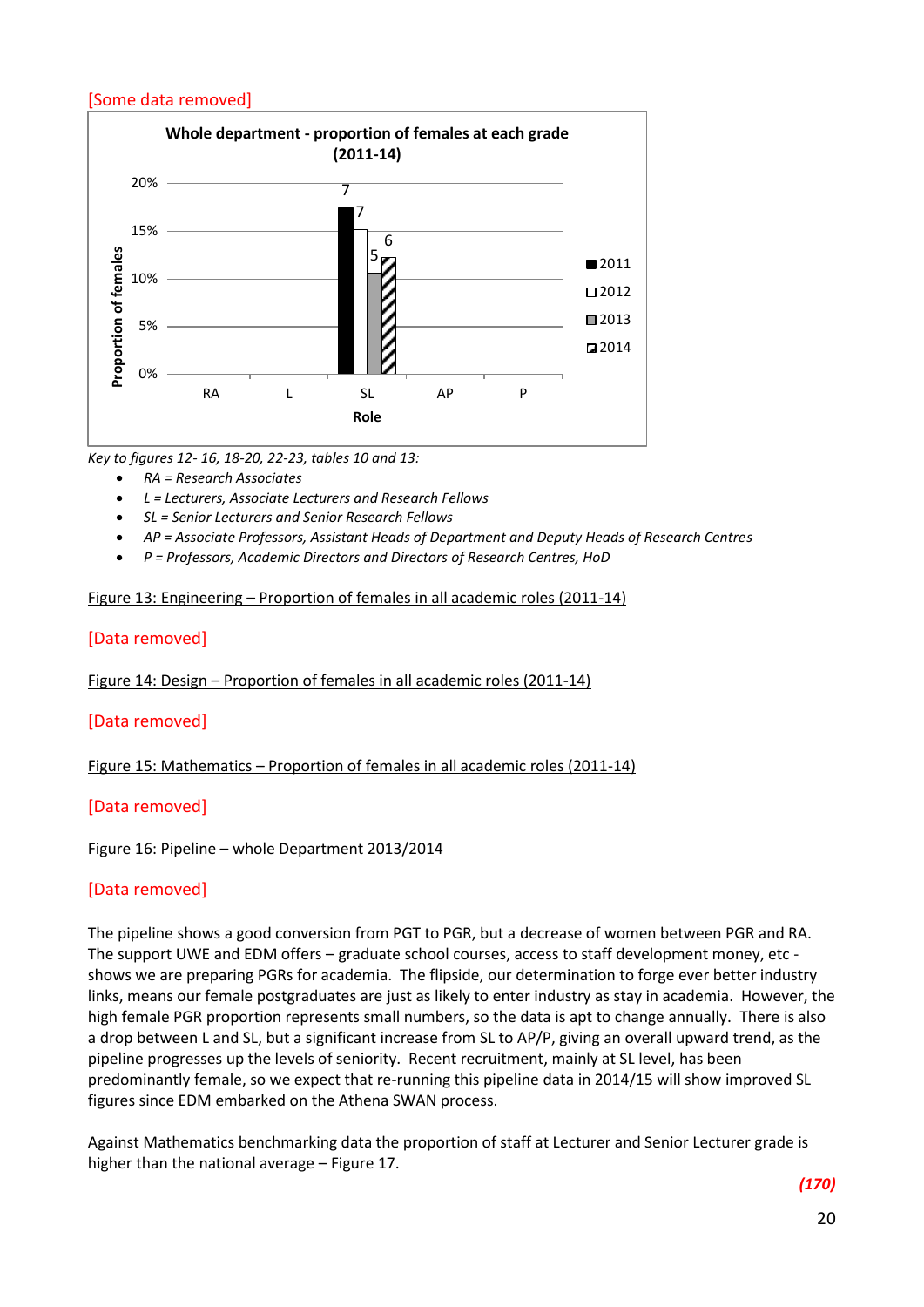Figure 17: Benchmarking data from LMS: Proportion of females in academic roles in mathematics in UK HEIs (2011)



Against the Engineering benchmarking data (the Engineering Professionals Council) - Table 9, EDM performs very well. The range across all of engineering is 11% – 15% female non-professors and 0% -4% female professors: encouragingly, EDM does not have this extreme form of leaky pipeline. Nevertheless, we aim to increase female representation as shown by actions throughout this document.

*(57)*

Table 9: Comparison across the sector in England averaged over 4 years:

|                      | %Female<br><b>Professors</b> | % Female non-<br><b>Professors</b> | % All staff who are female |
|----------------------|------------------------------|------------------------------------|----------------------------|
| Sector Average -     | $1\% - 4\%$                  | 11% - 15%                          | 10% - 13%                  |
| Engineering          |                              |                                    |                            |
| Sector Average:      | 4%                           | 15%                                | 13%                        |
| Mechanical           |                              |                                    |                            |
| Engineering          |                              |                                    |                            |
| $EDM - Engineering*$ | 13%                          | 16%                                | 15%                        |

*\*Aerospace, Mechanical, Motorsport, Electronics, Robotics, Automotive*

UWE is considering promotion on the grounds of teaching or knowledge exchange excellence in addition to research excellence, at least at Associate Professor level. This could potentially benefit a significant proportion of the EDM female staff. The Department is currently reviewing who may benefit from this promotion route. (**Actions CP2.2 – CP2.5)**

Since our last submission, UWE HR have developed a new promotions process, which we are communicating to all staff. The department has also begun a dialogue with HR to encourage the University to run unconscious bias training. **(Action OC1.2)** (More information on both in section 4).

*(92)*

| <b>Action for section 3 b vii)</b>                                                                                           | <b>Action</b><br>Plan<br><b>Item</b> |
|------------------------------------------------------------------------------------------------------------------------------|--------------------------------------|
| Staff awareness of new promotion opportunities in teaching                                                                   | CP <sub>2.2</sub>                    |
| Inform all staff of career pathways                                                                                          | CP2.3                                |
| Encourage staff involvement in career information gathering towards promotion<br>application                                 | CP <sub>2.4</sub>                    |
| Encourage UWE to adopt a "promotion round" approach, whilst supporting female and<br>male staff through the existing process | CP2.5                                |
| Increase awareness of unconscious bias and how to avoid it: Training in unconscious<br>bias                                  | OC1.2                                |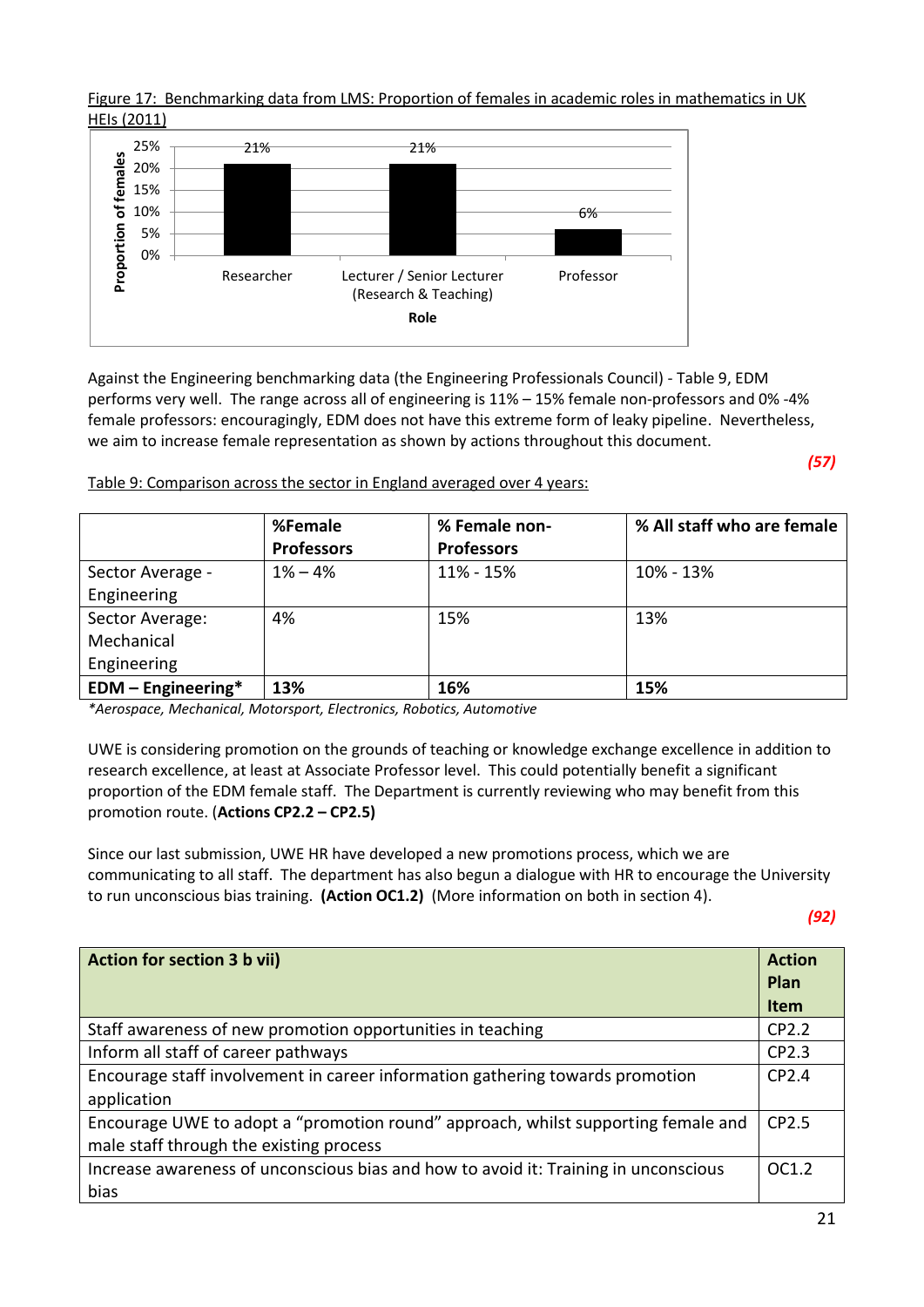*viii) Turnover by grade and gender – comment on any differences between men and women in turnover and say what is being done to address this. Where the number of staff leaving is small, comment on the reasons why particular individuals left.*

The data supports the Department's view that progress is sound, although related actions throughout this document exist to support staff development and ensure no complacency.

- 1. There were no leavers of either gender from the professorial grade in 2010-2013
- 2. [Data removed]
- 3. There do not appear to be any trends in the data with respect to gender.

Figure 18 and Table 10 show changes at RA - to be expected as careers develop, whilst the increase at APgrade was due to promotion.

Leavers returned no exit questionnaires in 2010. 2011 leavers returned two questionnaires and one in 2012. None reported any issues of relevance to Athena SWAN. To address the low return rate for exit questionnaires, the University has formulated an online questionnaire. UWE is also running a pilot exit interview project for academics in 2014-15. **(Action CP2.8)**

Figure 18: Turnover in the Department by role and gender (2010-13)

## [Data removed]

*Key: For x-axis, see page 20*

*(161)*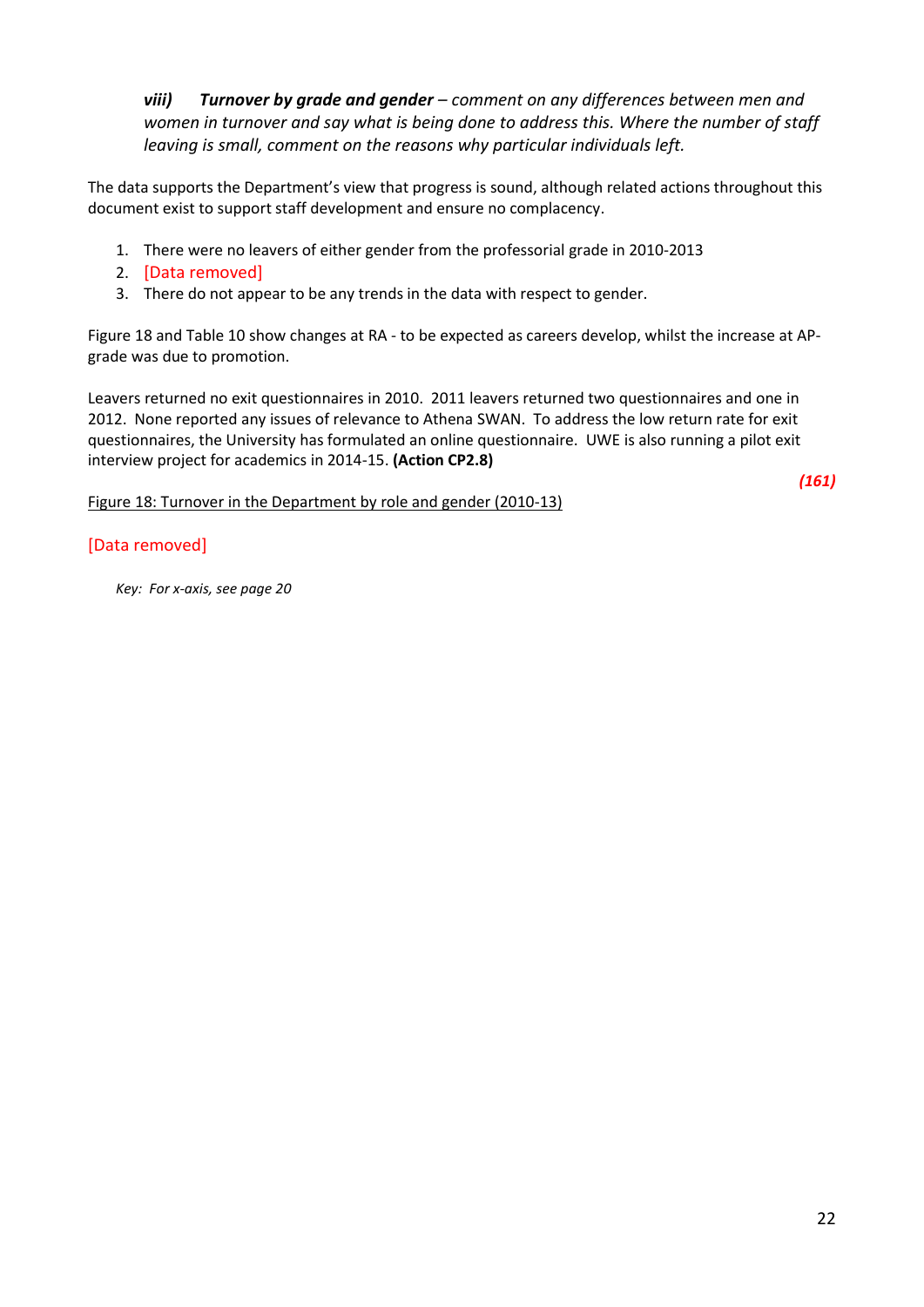#### Table 10: Turnover by grade, gender and reason 2010-2013

## [Data removed]

*Key: For table headers, see page 20*

- *(Headcount noted in brackets)*
- *'Voluntary' includes Resignation, Early Retirement and Voluntary Severance*
- *'Non Voluntary' includes End of Contract, Dismissal, Redundancy, Normal Retirement, Ill Health or Death in Service*
- $\bullet$ *a 'End of contract' is a subset of 'Non Voluntary' turnover*
- $\bullet$ *b UWE has a redeployment scheme for staff reaching the end of fixed term contracts. 'Redeployed' is a subset of the 'End of contract' data.*

| <b>Action for section 3 b viii)</b> | <b>Action</b><br>Plan<br>Item |
|-------------------------------------|-------------------------------|
| Reasons for leaving mitigated       | CP2.8                         |

## *SECTION 3 WORD COUNT: 1991*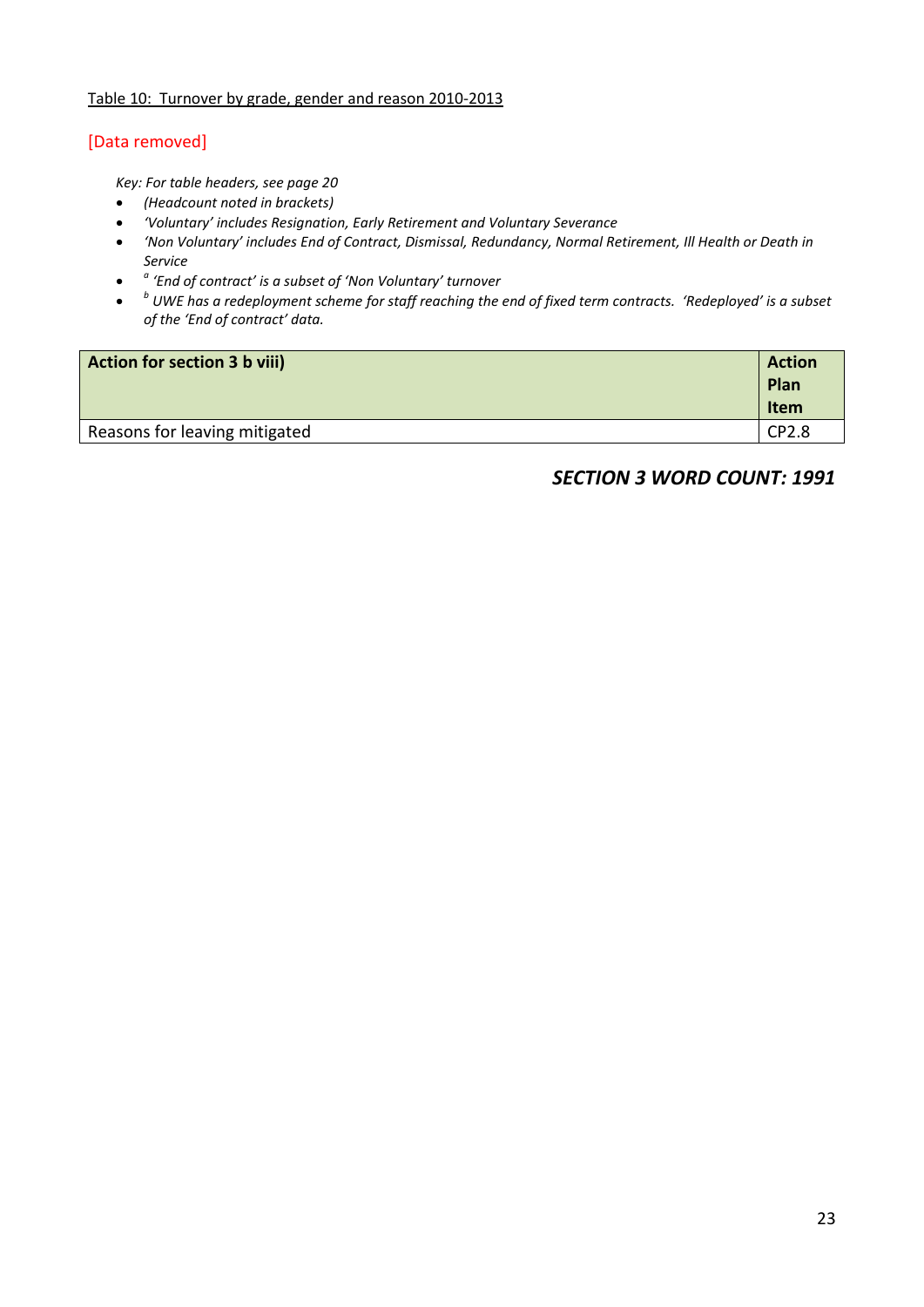## **4. Supporting and advancing women's careers: maximum 5000 words** *Key career transition points*

- *a) Provide data for the past three years (where possible with clearly labelled graphical illustrations) on the following with commentary on their significance and how they have affected action planning.* 
	- *(i) Job application and success rates by gender and grade – comment on any differences in recruitment between men and women at any level and say what action is being taken to address this.*

We have reviewed data collection, formatting and commentary in this section in response to the Panel's comments. Only one year of data is available – subsequent applications will show more.

Figure 19 considers the external applicant recruitment process for roles advertised during 2012/2013. The data shows the process worked from application to shortlist, but there were not enough female applicants to achieve appointments. Subsequently, in 2013/2014, a further 10 staff have been appointed, seven of whom are female.

Figure 19: Data from external applicants to roles that appeared on [www.uwe.ac.uk/jobs](http://www.uwe.ac.uk/jobs)

*(77)*

## [Data removed]

*Key: For x-axis, see page 20, plus*

- *KTP = Knowledge Transfer Partnership (industrial researcher)*
- *NB. 'L/SL' denotes a role which was advertised for either Lecturer or Senior Lecturer candidates*. *The eventual grade of the role will depend on the skills and experience of the appointee.*
	- *(ii) Applications for promotion and success rates by gender and grade – comment on whether these differ for men and women and if they do explain what action may be taken. Where the number of women is small applicants may comment on specific examples of where women have been through the promotion process. Explain how potential candidates are identified.*

The academic career structure at UWE is described on page 32. Promotion occurs via application to a specific role, which may be advertised either internally or both internally and externally, or via a re-grading process. The need for new posts in a particular area is driven by requirements for teaching, research and management.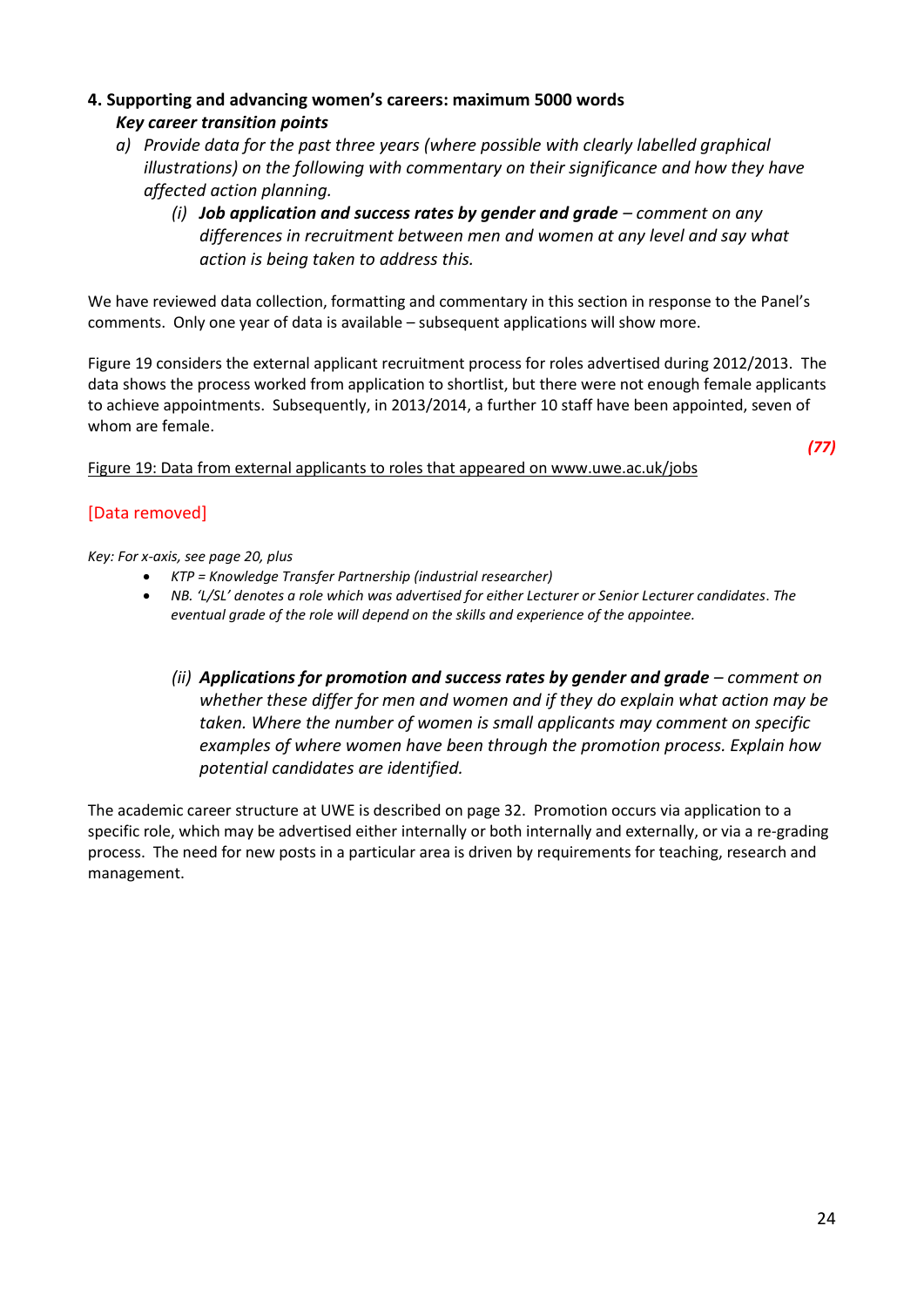Figure 20 considers the internal applicants applying for roles advertised externally during 2012/2013. All 5 posts were in Engineering. [Data removed] This is less than the proportion of eligible female candidates in Engineering.

Figure 20: Data from internal applicants to roles that appear on [www.uwe.ac.uk/jobs:](http://www.uwe.ac.uk/jobs)

*(105)*

## [Data removed]

#### *Key: For x-axis, see page 20, plus*

 *'L/SL' denotes a role which was advertised for either Lecturer or Senior Lecturer candidates. The eventual grade of the role will depend on the skills and experience of the appointee.*

Table 11 shows other forms of promotion / re-grading / internal secondment – that is, anything other than securing a job though a role advertised on [www.uwe.ac.uk/jobs.](http://www.uwe.ac.uk/jobs) It includes progression, sideways moves and adoption of more responsibility without re-grading, and transition between research and teaching. For example, in 2012 we advertised the role of Associate Head of Department internally. [Data removed]

## Table 11: Progression outside [www.uwe.ac.uk/jobs \(2012](http://www.uwe.ac.uk/jobs%20(2012) - 2013):

## [Data removed]

In terms of promotion, our internal survey indicates that only 50% of staff are aware of the promotion process and criteria, although females are more aware than males (Table 12). We aim to ensure that all are aware of the career structure and are prepared for promotion opportunities. **(Actions CP2.2 CP2.3, CP2.4)**

Overall, EDM is increasing staff awareness through greater communication. **(Actions C1.1 – C1.3)**

*(57)*

*(148)*

Table 12: Internal Survey - Awareness of promotion criteria and procedures

|                             |                   | Level of knowledge |      |        | <b>Total</b> |    |
|-----------------------------|-------------------|--------------------|------|--------|--------------|----|
|                             |                   | Good               | Some | Little | <b>None</b>  |    |
| <b>Awareness of UWE's</b>   | Male              |                    |      |        |              |    |
| promotion <i>procedures</i> | Female            | [Data removed]     |      |        |              |    |
|                             | Prefer not to say |                    |      |        |              |    |
|                             | Total             |                    | 12   | 12     | 5            | 36 |
| <b>Awareness of UWE's</b>   | Male              |                    |      |        |              |    |
| promotion criteria          | Female            | [Data removed]     |      |        |              |    |
|                             | Prefer not to say |                    |      |        |              |    |
|                             | Total             | ⇁                  | 12   | 12     | 5            | 36 |

| <b>Actions for section 4 a ii)</b>                                              | <b>Action</b>    |
|---------------------------------------------------------------------------------|------------------|
|                                                                                 | <b>Plan Item</b> |
| Encourage discussion and input from a wider group of staff.                     | C1.1             |
| Regular communication to staff and students of activities led by the EDM Athena | C1.2             |
| SWAN SAT.                                                                       |                  |
| Encourage wider involvement in SAT.                                             | C1.3             |
| Staff awareness of new promotion opportunities in teaching                      | CP2.2            |
| Inform all staff of career pathways                                             | CP2.3            |
| Encourage staff involvement in career information gathering towards promotion   | CP2.4            |
| application                                                                     |                  |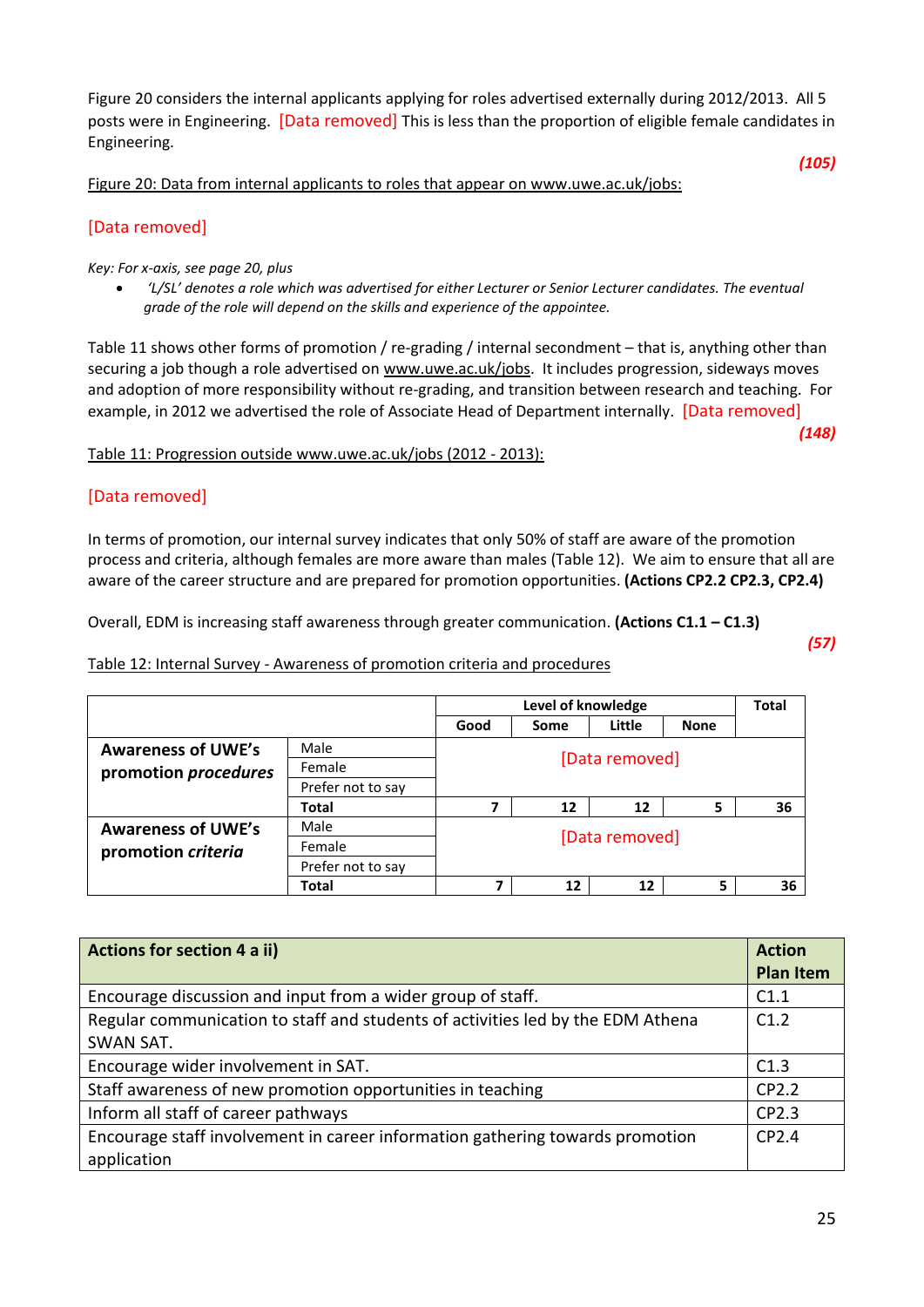- *b) For each of the areas below, explain what the key issues are in the department, what steps have been taken to address any imbalances, what success/impact has been achieved so far and what additional steps may be needed.*
	- *(i) Recruitment of staff – comment on how the department's recruitment processes ensure that female candidates are attracted to apply, and how the department ensures its short listing, selection processes and criteria comply with the university's equal opportunities policies*

Many of the recent posts have been in Engineering, where the pool of potential applicants is already deficient in women, particularly as a PhD is generally sought. Adverts now carry the Athena SWAN logo to indicate that UWE has signed up to the Charter. More effort is being made to promote EDM as inclusive and diverse, and to publicise vacancies via women's networks. (**Actions CP1.1 - CP1.4**)

The female head of department participates throughout the whole recruitment process. This ensures at least one woman is always involved – and often more than one. However, unconscious biases can be held by anyone, regardless of gender; specific training in this area for all staff involved in short-listing and interviewing is planned. **(Actions CP1.3 and OC1.2)**

Panel Training is available to all panel members, and is mandatory for Panel Chairs.

*(128)*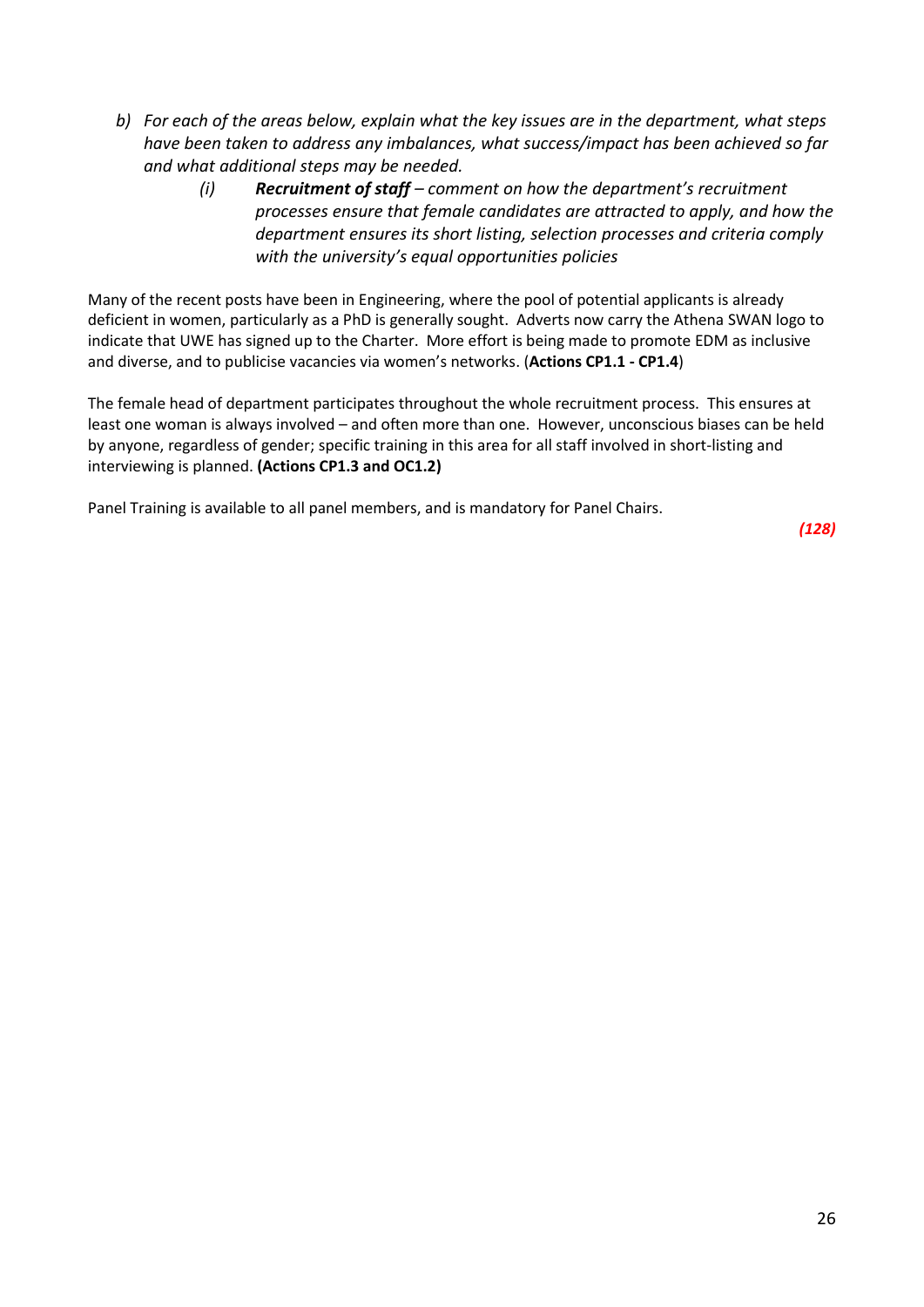| <b>Actions for section 4 b i)</b>                                                    | <b>Action</b><br><b>Plan Item</b> |
|--------------------------------------------------------------------------------------|-----------------------------------|
| Promote department as inclusive and diverse.                                         | CP1.1                             |
| Actively target women's networks to advertise vacancies                              | CP1.2                             |
| Equality in short-listing and at interview                                           | CP1.3                             |
| EDM included in HR "positive action" agenda                                          | CP1.4                             |
| Increase awareness of unconscious bias and how to avoid it : Training in Unconscious | OC1.2                             |
| <b>Bias</b>                                                                          |                                   |

*(ii) Support for staff at key career transition points – having identified key areas of attrition of female staff in the department, comment on any interventions, programmes and activities that support women at the crucial stages, such as personal development training, opportunities for networking, mentoring programmes and leadership training. Identify which have been found to work best at the different career stages.*

EDM makes use of UWE's training programmes, and encourages attendance – it also develops its own in key topics.

## **UWE Internal training for staff**

UWE ensures that newly recruited teaching staff have access to teaching qualifications through the Academic Development Programme (ADP). Time allocated for ADP is ring-fenced to ensure that staff can complete the programme successfully. The strand of teaching qualifications for staff on 0.5 FTE and above, leads to a PGCertHE. Additionally, a 'Mini ADP' is available to research staff with teaching responsibilities and to staff appointed as Hourly Paid Lecturers (HPL). Thirteen engineering staff have completed or will shortly complete their ADP or mini-ADP in the past three years [Data removed].

EDM is involved with a Faculty initiative to encourage the development of more Professors and Associate Professors, initiated in 2013/2014 by the Associate Dean of Research. Table 13 shows that women have been less likely than men to undertake management training offered by the university.

*(158)*

Table 13: Training courses undertaken per head: information from the UWE Learning & Development Centre (2010-13)

LDC training attendance data (4 years: 2010-13) [Data removed]

*Key: x-axis, see Page 20*

The Department also provides management training from time to time, which may be offered to all AP/P grade staff, or all Programme Managers (SL). To explore this further our internal survey captured the awareness of available training (Table 14).

Table 14: Awareness of training available at UWE

## [Data removed]

The Department is currently raising the profile of internal training, particularly related to gender awareness, equality and diversity, and female management training. **(Action OC1.1)**

*(39)*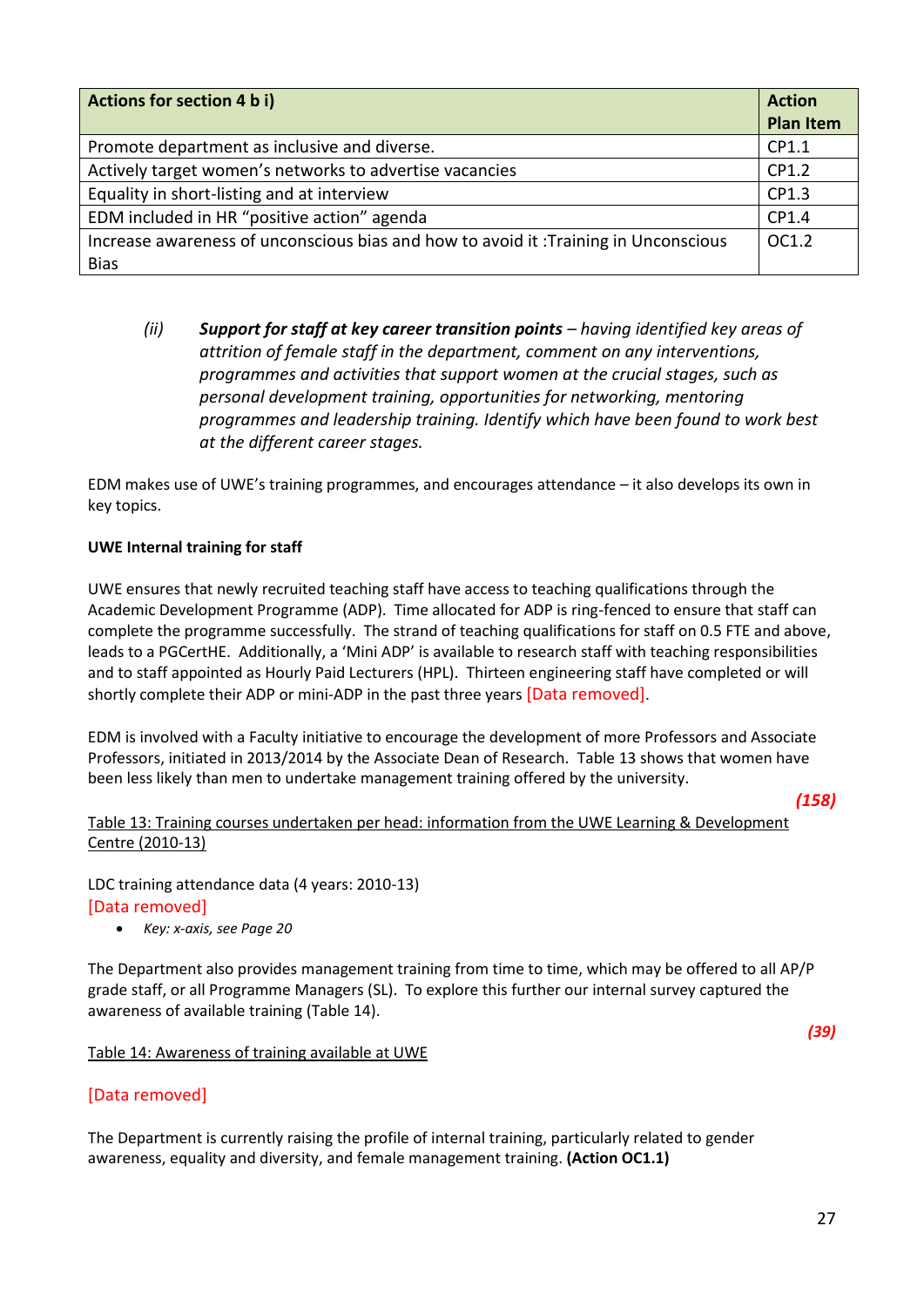#### **UWE internal training for Graduate students**

UWE's Graduate School offers free Skills Development Workshops incorporating many of the themes contained in Vitae's Researcher Development Framework. Attendance is monitored by gender and, given that female students and staff represent less than 10% of the overall numbers, Table 15 shows significantly more female attendance.

|          | Female    | Male      | Total |
|----------|-----------|-----------|-------|
| Students | 51 % (32) | 49 % (31) | 63    |
| Staff    | 43 % (10) | 57 % (13) | 23    |

Table 15: Graduate School Workshop attendance by EDM students and staff in the last 3 years

The Faculties' and UWE's Learning and Development Centre co-hosts the well-established Researchers' Forum. This meets twice a year, and the content alternates between suggestions for staff development and information from UWE's senior management on key issues (e.g. the REF and appraisal process). The Forum has initiated training courses for early career researchers on a diverse range of topics including career progression and presenting research papers. It is advertised by the Associate Dean for Research in each Faculty, on University website, and by e-mail to all researchers. Five staff ([Data removed]) attended from EDM in 2011-12, [Data removed].

#### **Mentoring Schemes**

The 'Women in Research Mentoring Scheme' has been running across UWE since December 2011 and is recognised in the Workload Model which assigns mentors and mentees 15 hours per year to these activities. It specifically focuses upon the career development of women in line with the Athena SWAN Charter.

Both male and female mentors are recruited to work with female mentees and all participants received inhouse training before being carefully matched into mentor/mentee pairs considering factors such as:

- Achievements and aims of participants
- Work area
- The work-based experience of the mentor
- Mutual benefit
- Conflicts of interest
- Gender of mentor (on mentee's request)

The pilot 'Women in Research Mentoring Scheme' supported 23 active mentoring pairs, exceeding its target of 10-20 pairs. [Data removed]. Interim evaluation results were very positive: 100% of participants would like to continue with the scheme and would recommend it to a colleague. When applications were opened for the second wave in Jan 2013 EDM's participation increased: [Data removed]. One third of staff commented in the staff questionnaire that an absence of mentoring was detrimental to their careers (although we did not break down this question by gender). Although there was no participation in 2014, this was because no one was eligible – membership for one year only. Increased participation is expected in the mentoring scheme at the next call, particularly in support of new staff members. **(Action CP2.1)**

#### **Early Career Research Support**

UWE offers annual Early Career Researchers Grants (£5,000 - £20,000) from the Strategic Research Development Fund to support early career academics to undertake preliminary research with a view to prepare research applications to external funding bodies (Table 16). The scheme is advertised by email,

*(255)*

*(74)*

*(104)*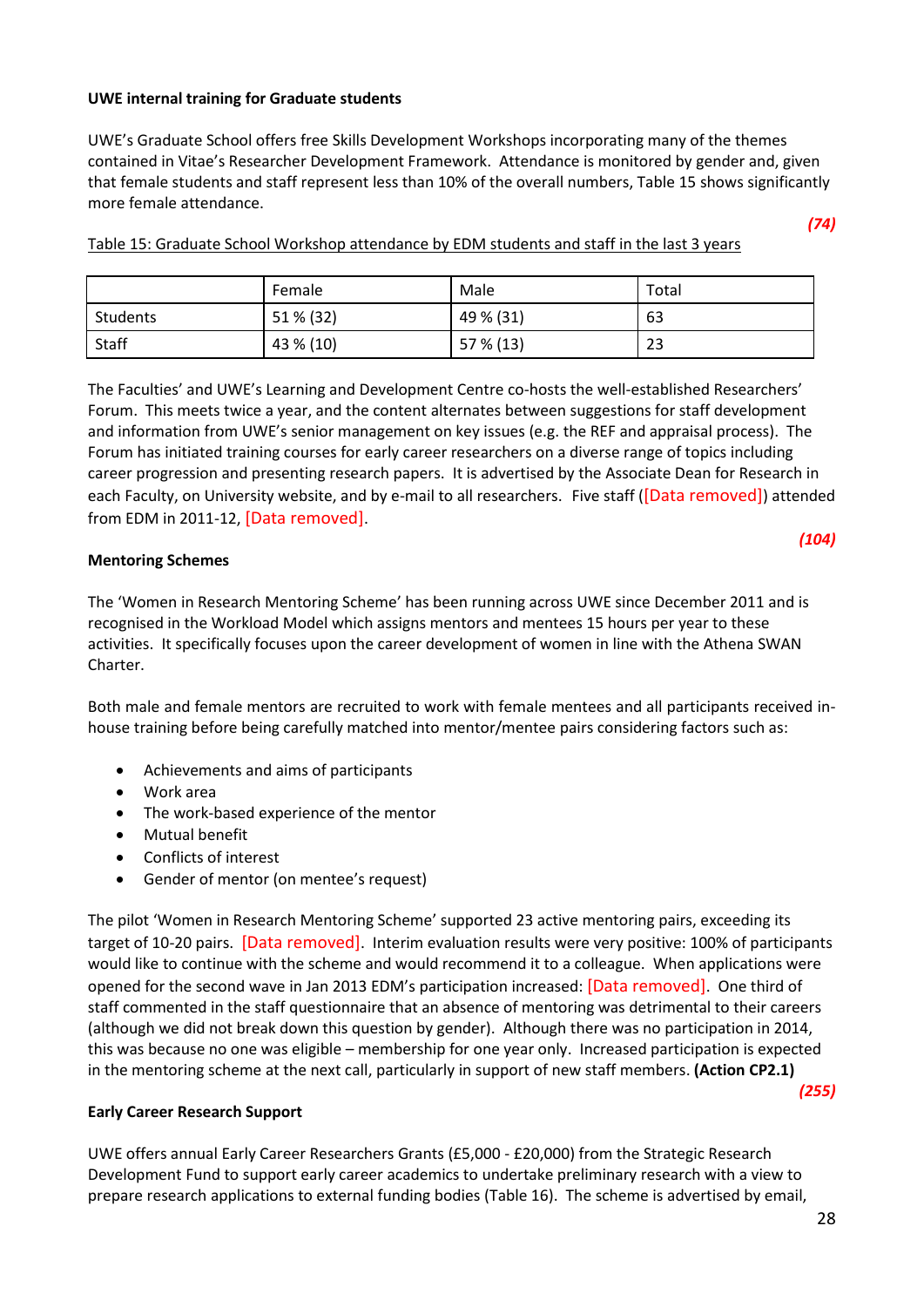and potential applicants are invited to a briefing meeting to clarify the criteria and application process. UWE supports grant winners in managing and developing proposals for further external funding.

#### Table 16: Early Career Researcher Grants

| Year    | F/M | Role            | Value of award |
|---------|-----|-----------------|----------------|
| 2011-12 | м   | Senior Lecturer | £17,294        |
|         | F   | Senior Lecturer | £17,512        |
| 2012-13 | M   | Lecturer        | £14,435        |
|         | M   | Lecturer        | £16,516        |
|         | м   | Lecturer        | £18,224        |
| 2013-14 | м   | Lecturer        | £8,200         |
|         | M   | Lecturer        | £14,900        |
| 2014-15 | м   | Lecturer        | £18,960        |

These grants are only available for the first two years of an Early Career Researcher's role. The distribution reflects the gender balance of new appointments in the 'early career' bracket over the last 4 years; there were no eligible females in 2014/2015. The opportunity will continue to be promoted to all early career staff and new starters. **(Action CP2.9)**

*(57)*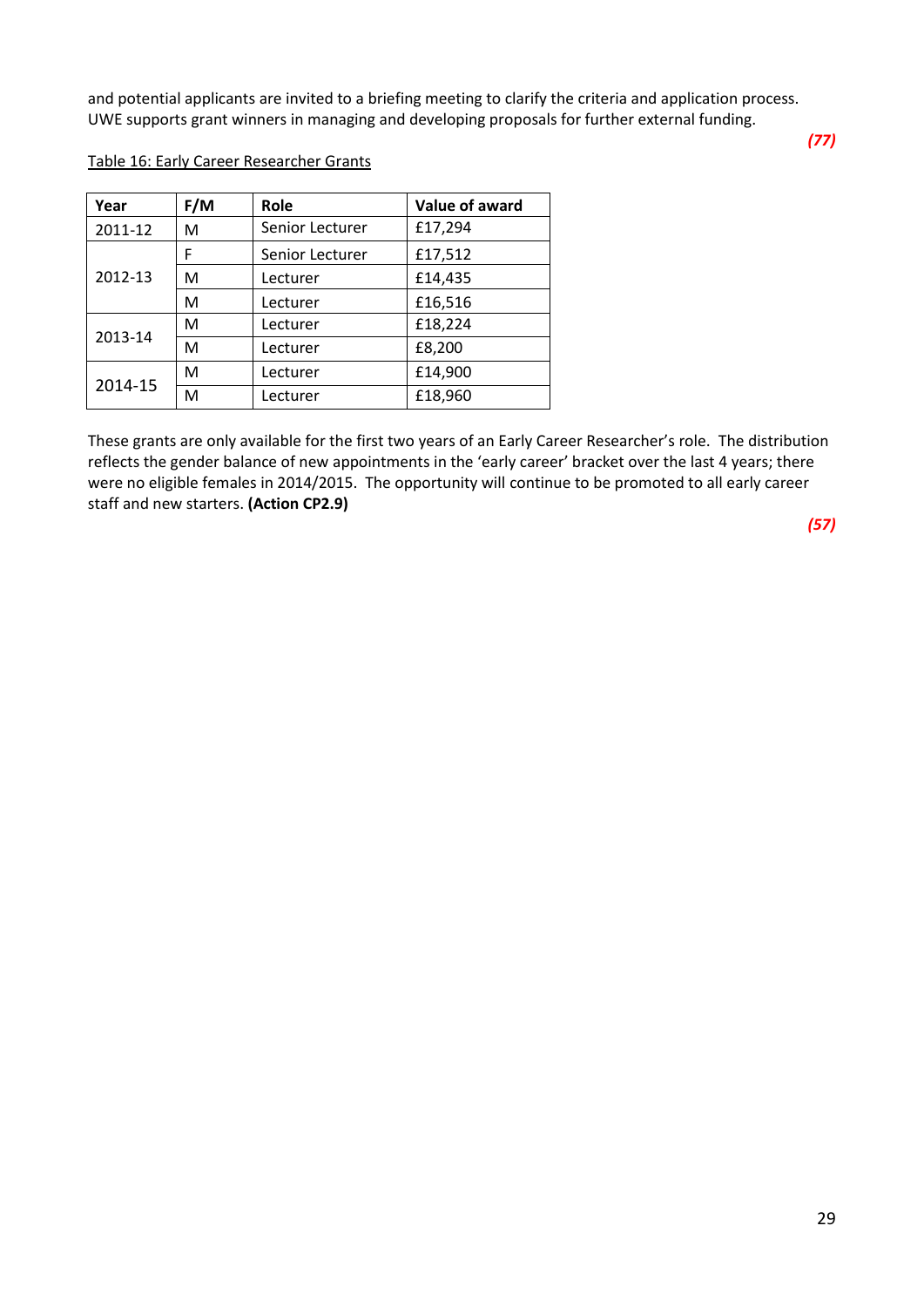| Action for section 4 b ii)                                       | <b>Action</b><br>Plan<br><b>Item</b> |
|------------------------------------------------------------------|--------------------------------------|
| Increase involvement in the Women Researcher's mentoring scheme. | CP2.1                                |
| Early Career Research Support Encouragement                      | CP2.9                                |
| Staff training in equality and diversity/ gender issues          | OC1.1                                |

## *Career development*

- *a) For each of the areas below, explain what the key issues are in the department, what steps have been taken to address any imbalances, what success/impact has been achieved so far and what additional steps may be needed.*
	- *(i) Promotion and career development – comment on the appraisal and career development process, and promotion criteria and whether these take into consideration responsibilities for teaching, research, administration, pastoral work and outreach work; is quality of work emphasised over quantity of work?*

EDM recognises and values its staff, and aims to support career development for all. Key to this is the participation of all staff in the department (including postdocs and hourly paid staff on contracts over 30 hours per year) in the University's Performance Development Review (PDR) process. This involves an annual appraisal with the Head of Department or an Associate Head, with a six-month interim review. The PDR process takes into account teaching, research, pastoral and outreach work, as appropriate, and quality is emphasised over quantity. It is used to provide positive support and encouragement to those – often female – who feel unprepared for career development.

The Department currently has very high PDR completion rate, supported by our internal survey evidence (Table 17); all but one respondent had had a PDR in the last 2 years; the majority agreed / strongly agreed that their review had been useful (Table 19, page 36).

*(151)*

Table 17: Have you been reviewed regularly (in UWE) in the past 2 years

## [Data removed].

The University has recently developed a set of academic career pathways for promotion for academic staff, being rolled out through 2014/2015 (Figure 21).

*(23)*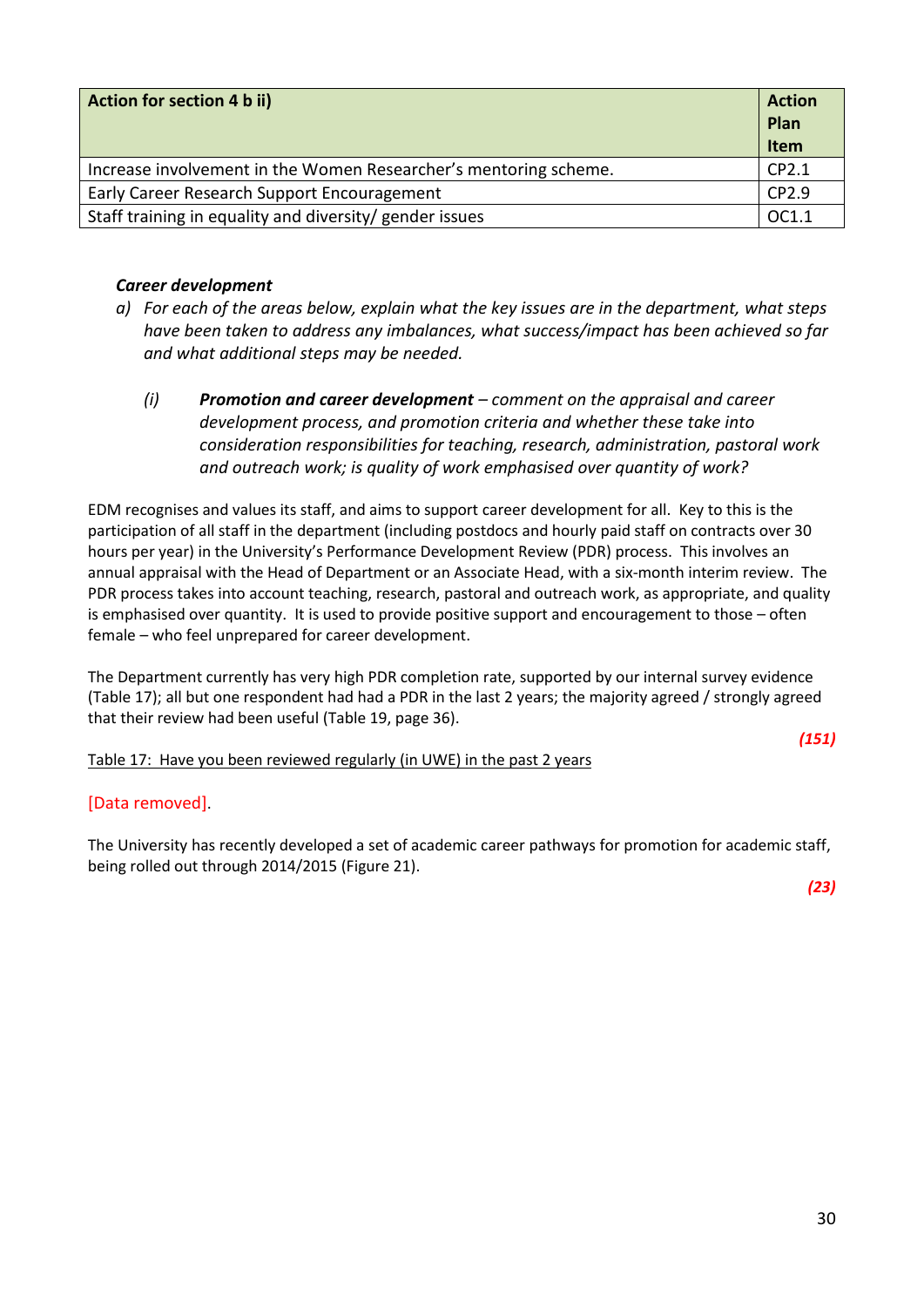

Specific career development to prepare staff for possible new roles is undertaken through determining interests and skills at PDR and other 1-1 meetings, and offering appropriate staff development opportunities. Staff may request specific development via the HoD. Our questionnaire found that over 80% of staff felt encouraged and supported by managers to undertake career development (Table 19, page 36, row 1) and the majority had been encouraged to apply for promotions (Table 18). Interestingly, this table shows that a higher proportion of female than male respondents had been specifically encouraged to apply for higher posts.

*(95)*

Table 18: Staff Survey Response "Have you been invited or encouraged to apply for a post at higher level, now or in the past?"

[Data removed].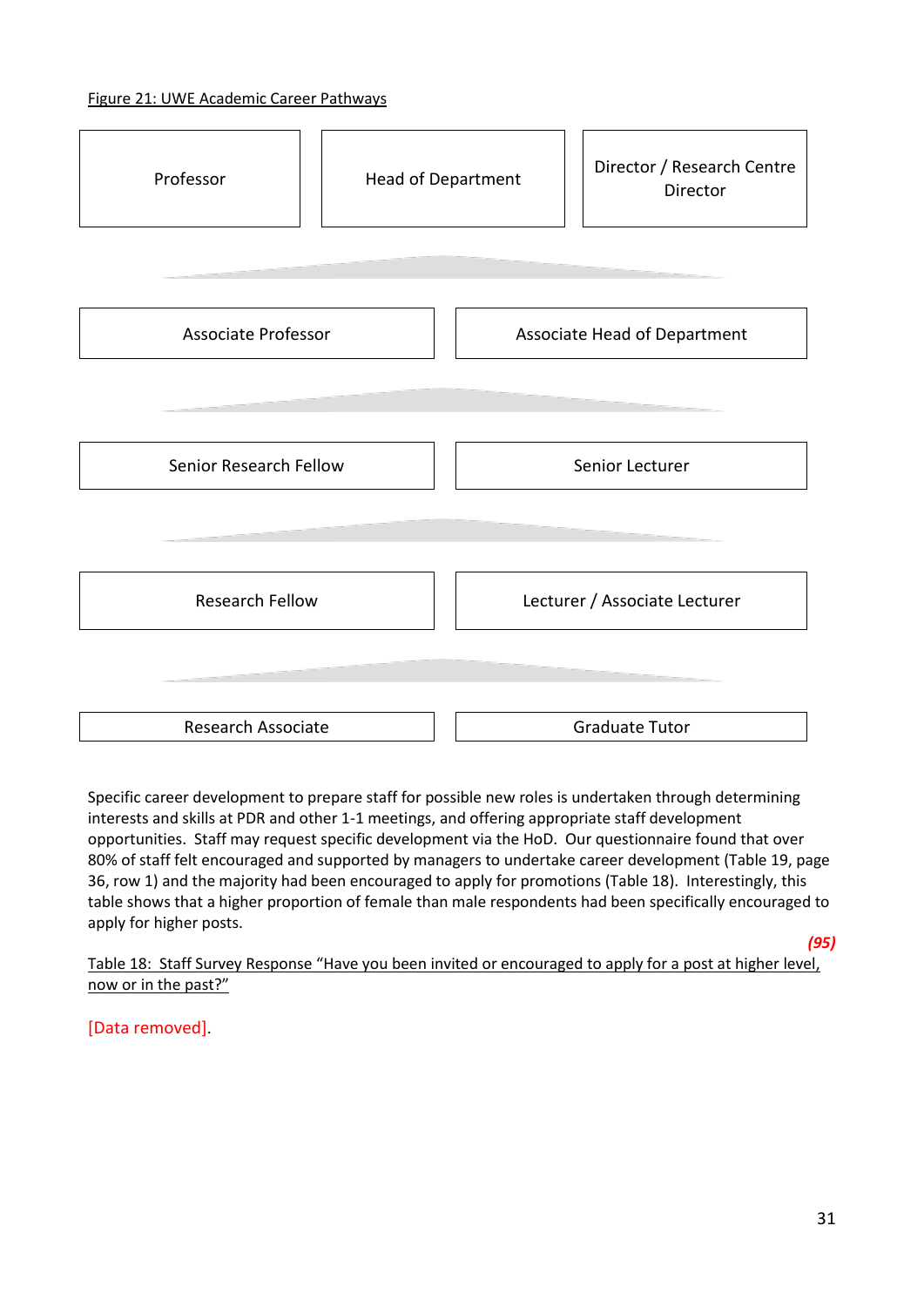**(ii)** *Induction and training – describe the support provided to new staff at all levels, as well as details of any gender equality training. To what extent are good employment practices in the institution, such as opportunities for networking, the flexible working policy, and professional and personal development opportunities promoted to staff from the outset?*

#### **Induction**

New staff are strongly supported throughout their first year. Initially, they meet with the HoD or the appropriate AHoD to go through an HR checklist, which includes ensuring that staff are aware of:

- The structure of the department and their role in it
- Opportunities for networking
- Working practices such as flexible working, work-life balance initiatives
- Training and development opportunities within the university, including equality and diversity training
- The staff development fund and how to request funding from it.

In their first week, together with the HoD/AHoD, they develop a list of objectives – including training and development needs – for their role. They are invited to a UWE Welcome Fair for all new staff run 3 times per year.

If there is a large cohort of new staff, small workshops to optimise the process are provided by the Department, and also in the wider Faculty.

A Department structure charts exists, which is disseminated to staff during induction - Figure 2, page 9. (**Action OC1.3)**

*(166)*

#### **Staff Development Funds**

The Department strongly encourages staff development, and has an annual £750 per FTE allocation of staff development fund, allocated according to need rather than setting a £750 limit. It can be used for a variety of staff development needs such as training courses (internal and external), attending workshops and conferences, coaching and mentoring, group-based staff development sessions. Staff are encouraged to discuss their staff development needs at their annual PDR, but can approach the HoD at any time with requests. This procedure is communicated to staff via new staff induction, at PDR time and regular reminders to all staff through email and face-to-face communications.

Our staff questionnaire indicated that staff are generally aware of the opportunities for staff development open to them, although awareness of university training is still low. The Department continues to actively promote the opportunities available. (**Actions OC1.1** and **CP2.7)**

The distribution of funds has been analysed by grade and gender – Figures 22 and 23.

*(158)*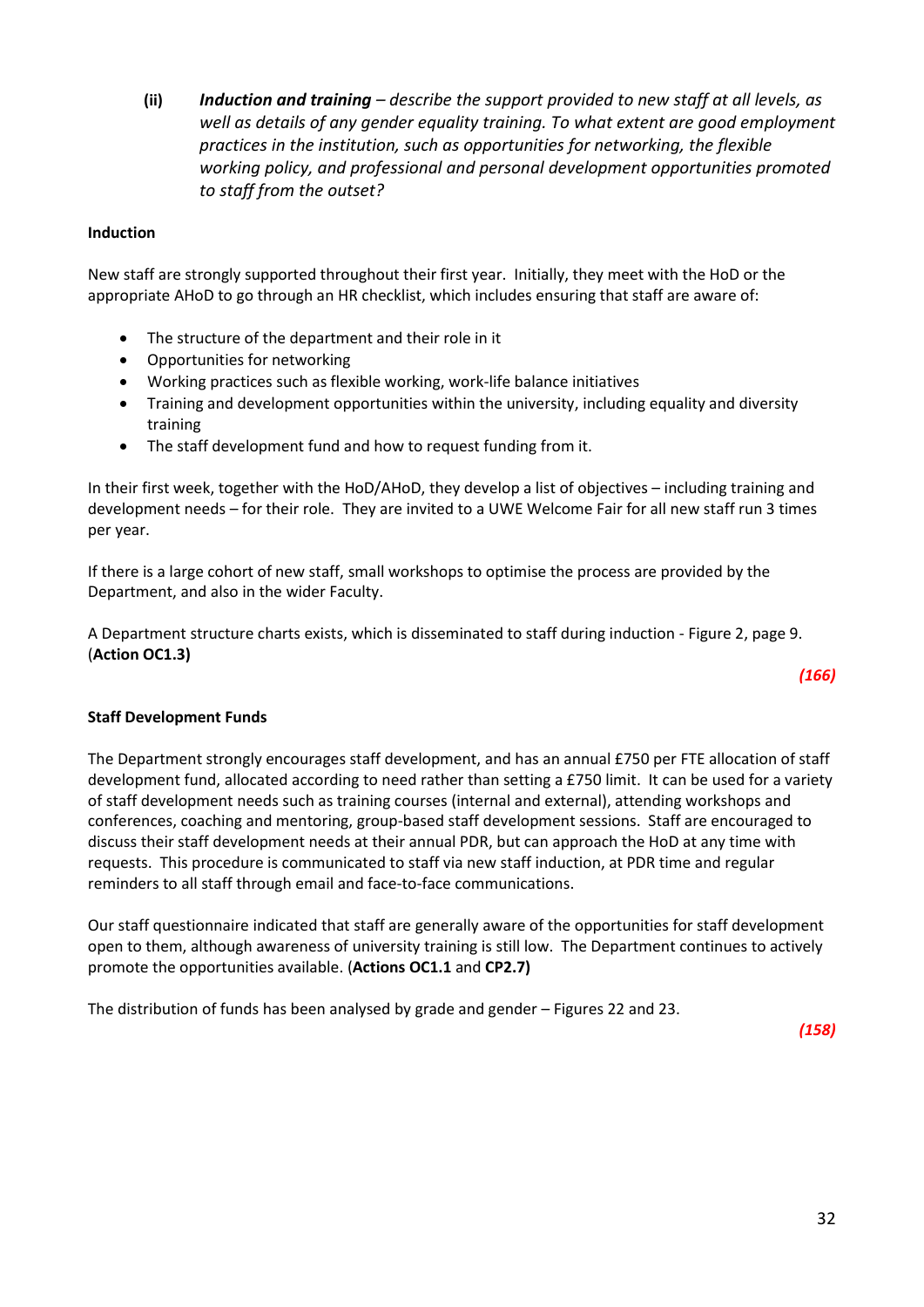## Figure 22: Number of Staff Development Fund awards shown per head by grade and gender (2010/11 – 2013/14)

## [Data removed].

*Key: For x-axis, see page 20*

The data in Figure 22 show that in general, the (per head) number of awards of staff development funding are disproportionally favouring women. However, when broken down by value of award (Figure 23), in most categories men are receiving proportionately more funding. This is currently skewed partly by a few members of staff undertaking expensive training courses (e.g. Leadership Foundation training for P roles).

*(64)*

Figure 23: Value of staff development awards per head by grade and gender (2010/11 – 2013/14

#### [Data removed].

*Key: For x-axis, see page 20*

Action is being taken to ensure that staff development funding is transparently available to all. Case studies of staff who have benefitted (particularly) women, will be publicised on the staff intranet. **(Action CP2.7)**

**(31)**

| <b>Actions for section 4 CD a ii)</b>                                               | <b>Action</b>    |
|-------------------------------------------------------------------------------------|------------------|
|                                                                                     | <b>Plan Item</b> |
| Staff development funding allocated in a balanced way                               | CP2.7            |
| Staff training in equality and diversity/ gender issues                             | OC1.1            |
| Increase staff members' understanding of the department's structure and their place | OC1.3            |
| within it                                                                           |                  |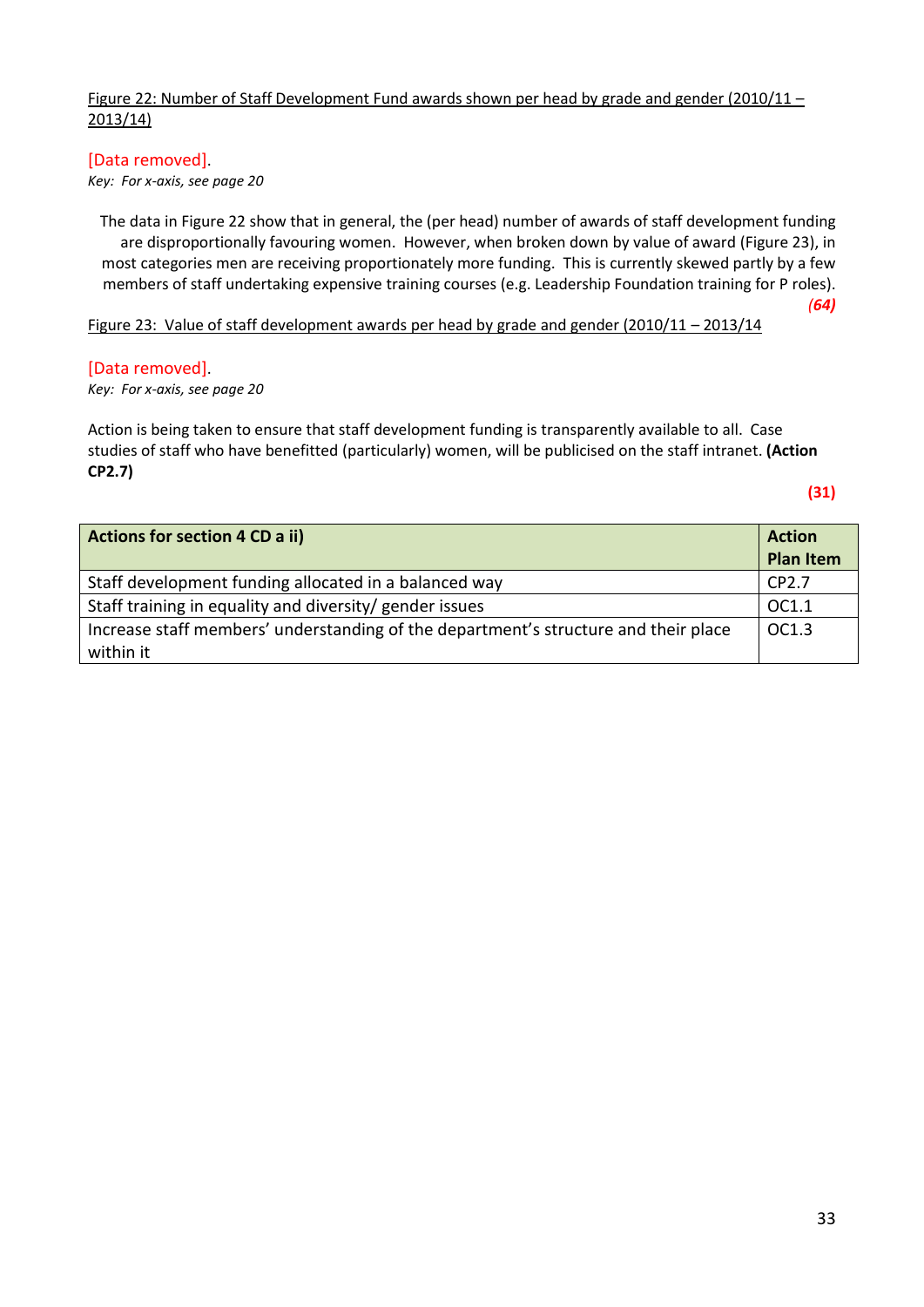*(iii) Support for female students – describe the support (formal and informal) provided for female students to enable them to make the transition to a sustainable academic career, particularly from postgraduate to researcher, such as mentoring, seminars and pastoral support and the right to request a female personal tutor. Comment on whether these activities are run by female staff and how this work is formally recognised by the department*

The University provides a good level of support to all students, UG and PG. EDM is pivotal in providing all UWE students the opportunity to access drop-in mathematics – "espressoMaths" - weekly during term time; drop-in programming and academic skills advice are also provided by the Department and Faculty. Welfare advice is available through provision of UWE Student Advisors, available daily, who can signpost students to the services available to them. The Department provides opportunities for students to go on field trips such as visits to companies, industry lectures and professional body events. Regular employability sessions are organised in the Department, and extra-curricular activities such as Formula Student, Mathematics Arcade and Space Exploration societies are supported by the Department. Support for students to attend events specifically for women is provided. **(Action OC3.3)**

Undergraduate students have an Academic Personal Tutor. PGT students are informally tutored by their Programme Manager, who is available to all students on the programme. PGR students have a Director of Studies and at least one other supervisor. All EDM academic staff have responsibility for a group of UG personal tutees, and this work is recorded in the formal Workload Model used across the university. A PGR student's supervision team is also allocated workload resource.

The Department is developing a mentoring scheme for PGR students. **(Action OC3.2)**

PGR students are supported to attend conferences through Departmental funds. In the last two years the 'per head' allocation for female PGR students has been slightly more than that for male PGR students, although of the same order (£410 for women, £360 for men).

PGR students are encouraged to publish, with Faculty funds available to reward publication in good journals. These funds have been awarded to male and female students in proportion to their numbers.

Female and male PGR students are also supported through UWE's Graduate School, which provides networking opportunities and monthly events to allow PhD students to share experiences. It also organises social events (e.g. boat trips, bowling). This helps to engage students with a larger social network of people at similar stages to their research. In addition, on-line conferencing is used to allow those who work remotely or have caring duties to socialise with their peers.

| <b>Actions for section 4 CD a iii)</b>                       | <b>Action</b><br>Plan<br><b>Item</b> |
|--------------------------------------------------------------|--------------------------------------|
| Mentoring for female PGR students (outside supervision team) | OC3.2                                |
| Access to UK-wide support                                    | OC3.3                                |

## *Organisation and culture*

*a) Provide data for the past three years (where possible with clearly labelled graphical illustrations) on the following with commentary on their significance and how they have affected action planning.*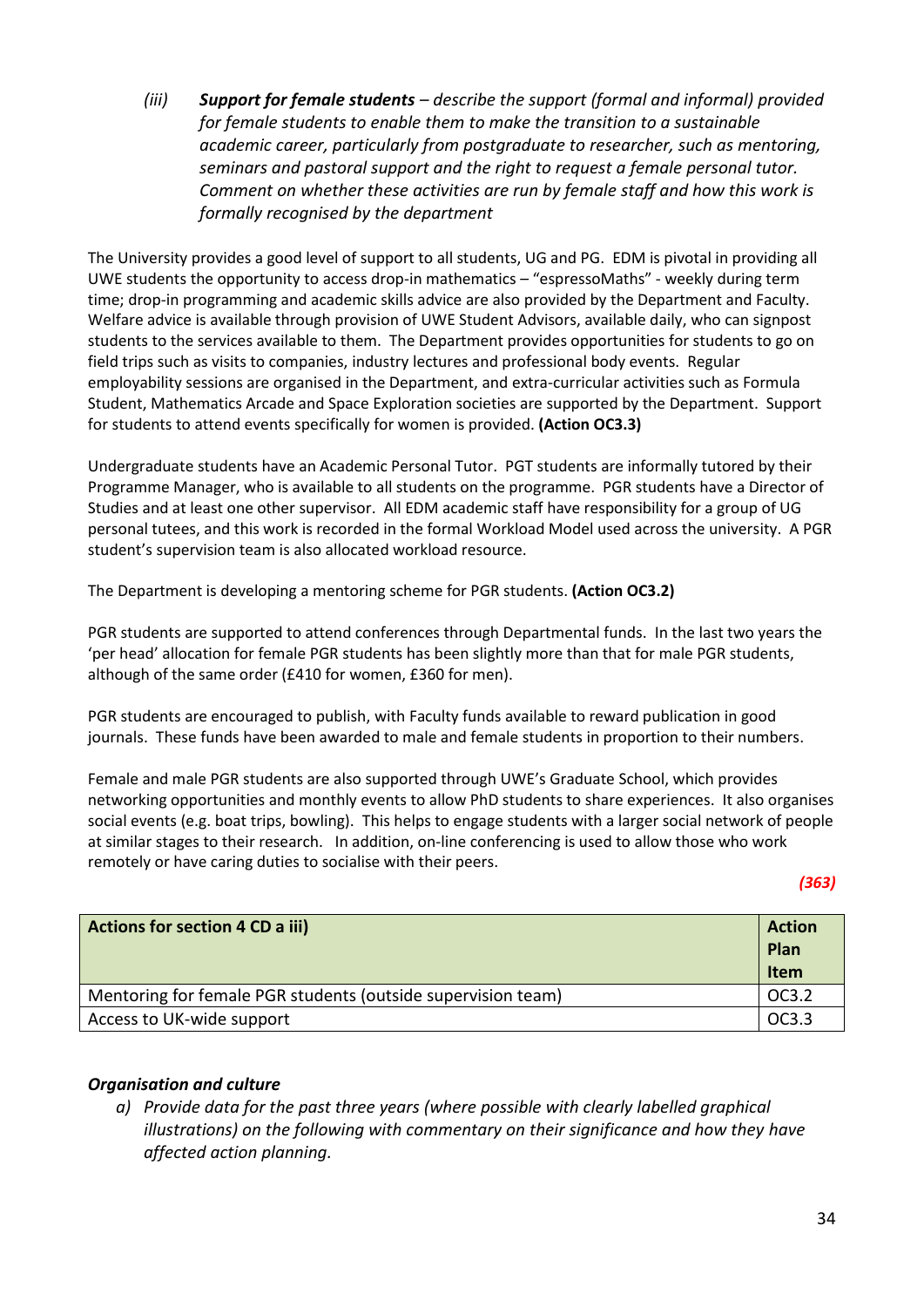Our internal questionnaire, which explored the nature of the Department's culture and the perception of the treatment of female colleagues, provided generally positive responses (Table 19), as discussed in previous sections. Indications are that the vast majority of respondents felt that there were no gender differences for any of these aspects.

Table 19: Perceptions of working within the department

## [Data removed].

*Analysis by gender on the "Strong Agree", "Agree" versus "Disagree", or "Strongly Disagree" using the Fishers Exact Test, shows no statistically significant gender difference for any of these questions.*

Note the last two rows: the questionnaire was conducted before the current workload model was introduced (described page 41). The Department continues to lobby the University to improve the transparency of the WLM. **(Action OC1.6)**

It is noticeable that several responses were "neutral": these questions were late in the survey and could be the result of "survey fatigue". These will be reviewed for the next survey. **(Action OC1.7)**

For both Table 19, and Table 20: Fishers Exact Test indicates that no statistically significant differences are observed in the proportions answering "no difference" between those reporting as male and those reporting as female.

Since our last submission, the department has been actively encouraging staff to strengthen their links with professional bodies and to take up networking and accreditation opportunities outside of the department through this route. The department now covers fees for staff members for Chartership registration.

*(142)*

*(51)*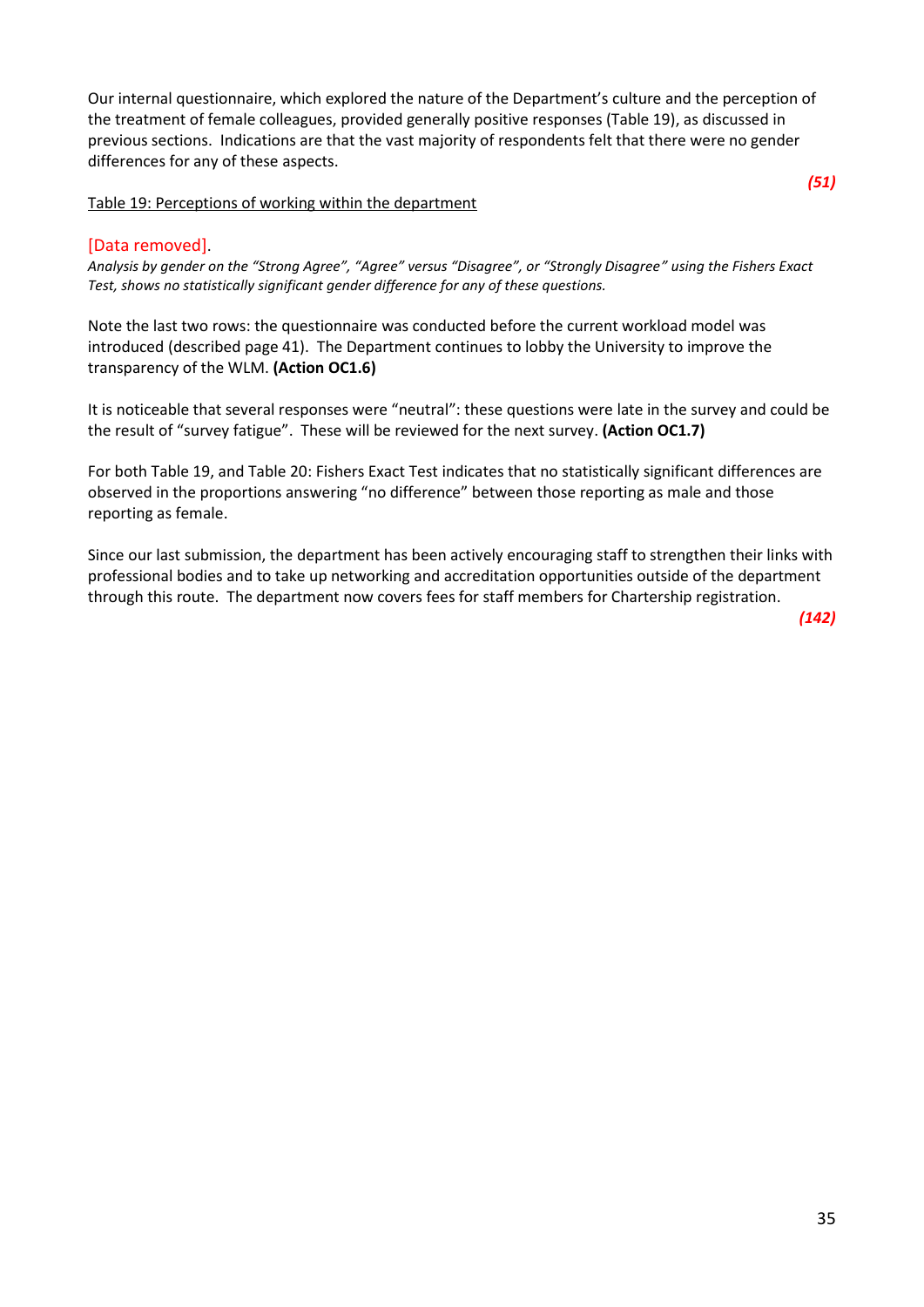## Table 20: Perception of treatment of male and female colleagues

## [Data removed].

| <b>Action for section 4 OC a</b>                                           | <b>Action</b><br>Plan<br><b>Item</b> |
|----------------------------------------------------------------------------|--------------------------------------|
| More transparency for staff of the WLM                                     | OC1.6                                |
| Review of survey questions, and their positioning within the questionnaire | OC1.7                                |

## *(i) Male and female representation on committees – provide a breakdown by committee and explain any differences between male and female representation. Explain how potential members are identified.*

All formal committees have their membership determined by role. Committee membership is acknowledged in the workload model as a generic allowance for all staff, although one or two committees are allocated an extra allowance - Research Ethics in particular, as extra work is required outside meetings to review paperwork. The departmental committee gender profile reflects the high number of senior women in the department (see figures 24 and 26).

Decision making committees at Faculty and University level generally have a statutory composition by role e.g. Deans, Associate Deans, HoDs. There are a few committees which select any membership, e.g. Faculty Academic Standards and Quality - ASQC (2 staff members from each department in addition to those who must attend by role) and Faculty Curriculum Approval Panel - CAP (2 staff members from Faculty in addition to those who must attend by role). Selection is by requesting nominations from HoDs, and these do have good female representation. The University has recently introduced a Faculty Board, whose membership is partially elected from the staff. Departmental staff are encouraged to stand for election by their managers.

Figure 25 shows that there are more women in the teaching-related committees of the Faculty (Curriculum Approval Panel and Academic Standards and Quality Committee) than on the research-related ones. This partly reflects the culture within the Faculty, which is not necessarily true at Departmental level; but should be monitored and action taken to rebalance committees as vacancies arise, whilst not overloading the female members of staff with committee activity. (**Action OC1.4**)

Student representatives self-nominate; there is an election if the number of nominations exceeds the number of positions. Student Representative Coordinators meet with interested female students individually prior to nominations to encourage them to self-nominate. Around 30% of student representatives in the Department are female (higher than the proportion in the general student population in the Department).

Figure 24: Proportion of females sitting on departmental committees / boards (2014-15) [Some data removed]

*(308)*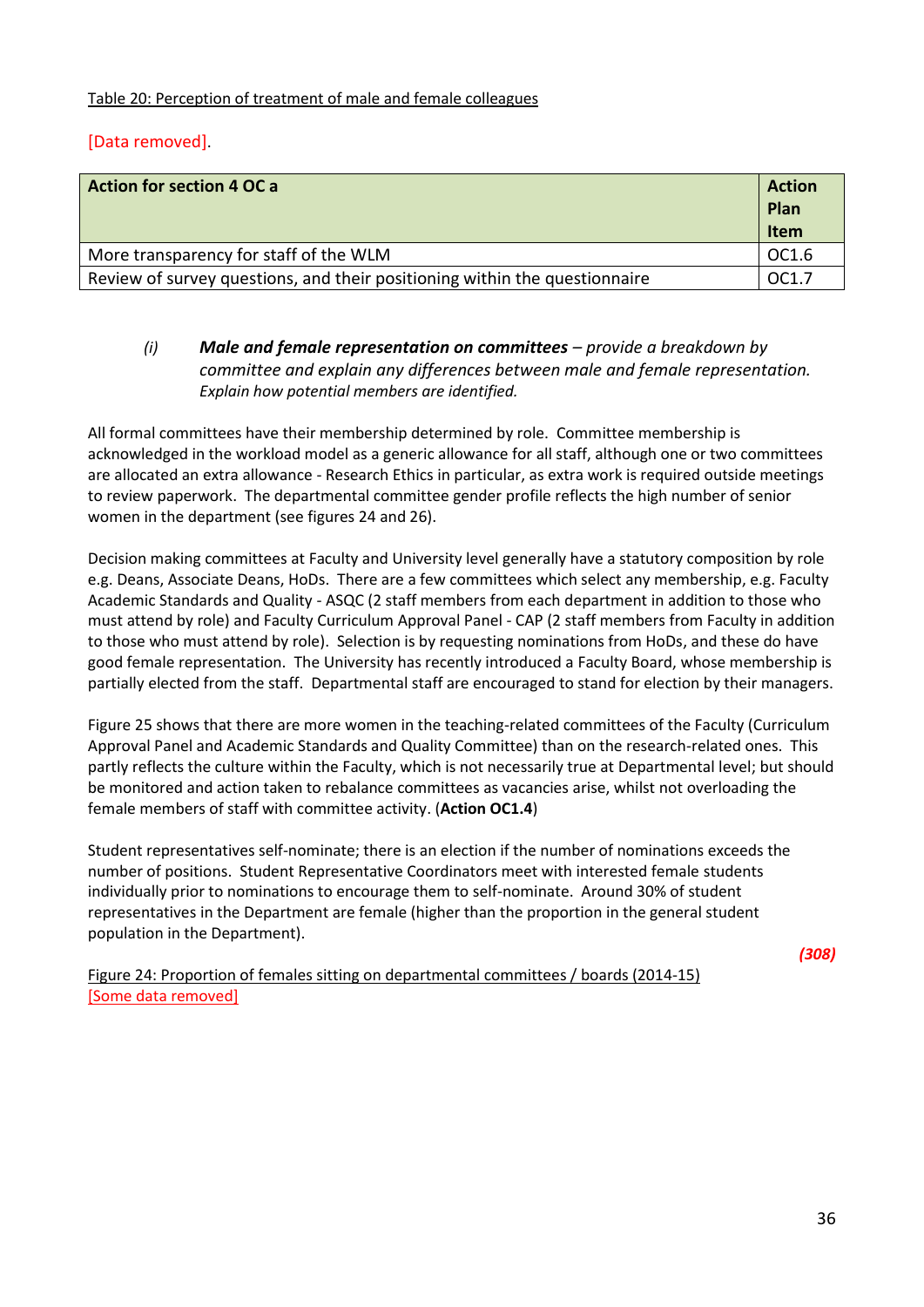

Figure 25: Proportion of females sitting on faculty committees / boards (2012-13) [some data removed]



To put committee data in context, a reminder of the good female representation among EDM senior staff is given in figure 26.

*(22)*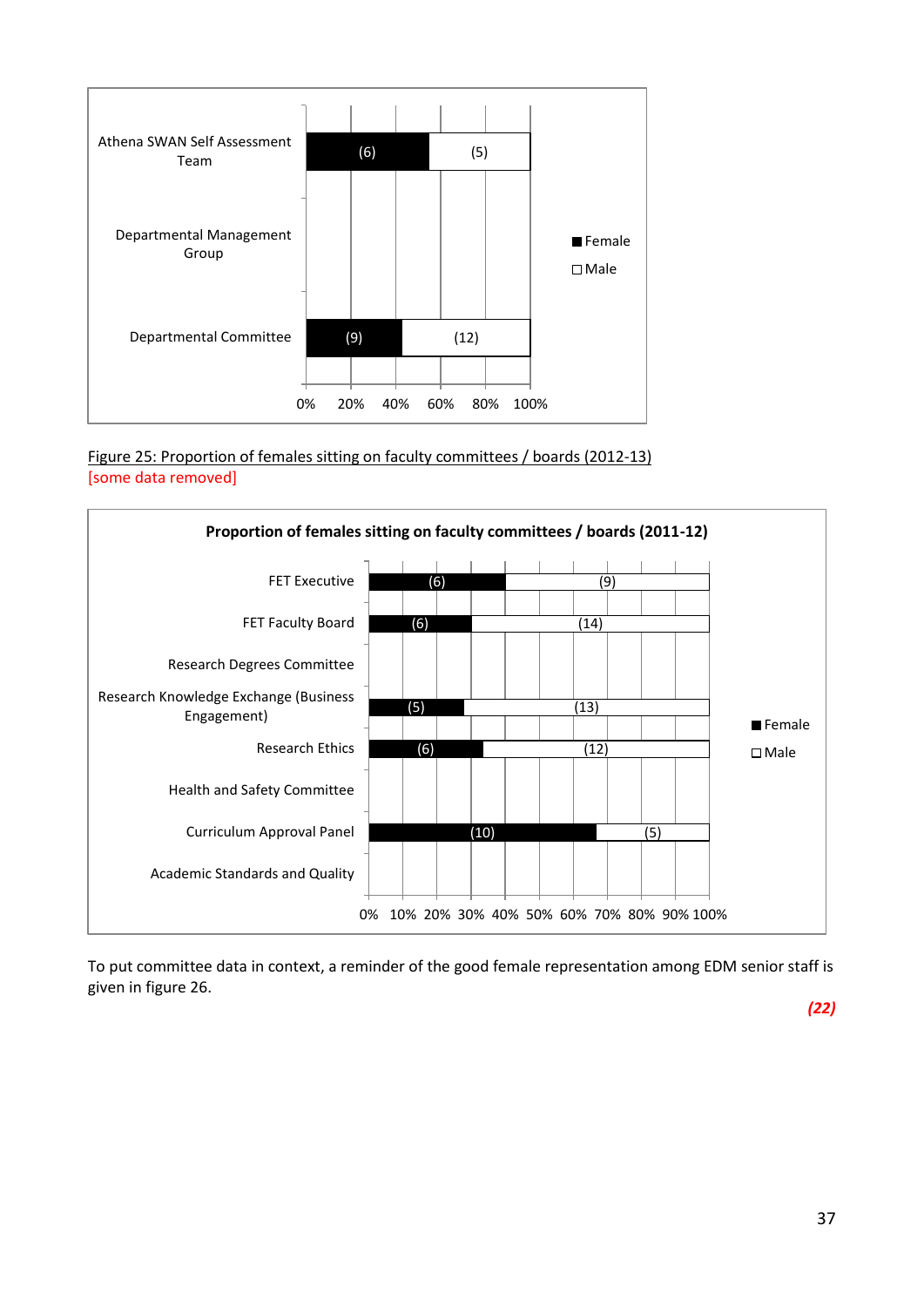## Figure 26: Female representation among senior staff (2014)

## [Data removed]

| Action for section 4 OC a i)                                              | <b>Action</b><br>Plan<br><b>Item</b> |
|---------------------------------------------------------------------------|--------------------------------------|
| Ensure gender balance on committees (whilst not overloading female staff) | OC1.4                                |

*ii) Female:male ratio of academic and research staff on fixed-term contracts and open-ended (permanent) contracts – comment on any differences between male and female staff representation on fixed-term contracts and say what is being done to address them.*

Figures 27 and 28 show the proportion of women and men on fixed term and permanent contracts by FTE in comparison to the proportion of females and males in the department. (All statistics are FTE figures from February of the given academic year.

Figure 27: Gender breakdown of those on fixed term and permanent contracts, by FTE (2011-14)

## [Data removed]



## Figure 28: Proportion of females and males in the department, by FTE (2011-14)

The data shows that around 20% of fixed term contracts are for females. As 20% of EDM is female, this implies the Department is keeping such contracts within an acceptable gender balance.

Fixed term contracts are normally for part time Associate Lecturers / Research Associates who do a few hours teaching per week during term time only. Associate Lecturers are often PhD students, retired staff and those working around other commitments. Monitoring of this data is happening to ensure no significant issues in terms of proportion and gender occur from an FTE point of view. **(Action DM2)**

*(95)*

*(43)*

| Action for section 4 OC a ii)                                  | <b>Action Plan Item</b> |
|----------------------------------------------------------------|-------------------------|
| Analyse data on proportion of fixed term staff in terms of FTE | DM2: completed for this |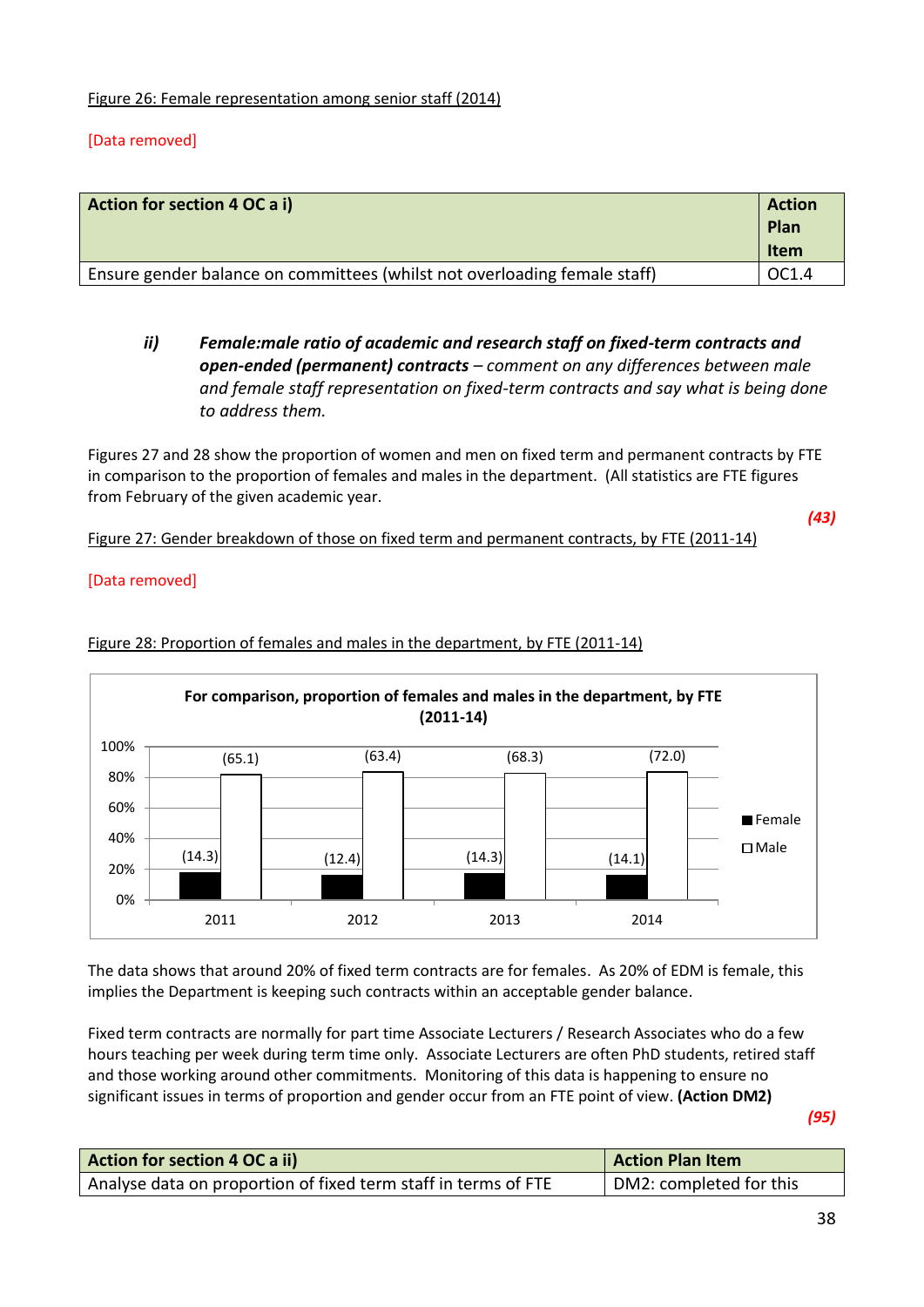| rather than head count. | submission, will be reviewed     |
|-------------------------|----------------------------------|
|                         | <sup>1</sup> for next submission |

- *b) For each of the areas below, explain what the key issues are in the department, what steps have been taken to address any imbalances, what success/impact has been achieved so far and what additional steps may be needed.*
	- *(i) Representation on decision-making committees – comment on evidence of gender equality in the mechanism for selecting representatives. What evidence is there that women are encouraged to sit on a range of influential committees inside and outside the department? How is the issue of 'committee overload' addressed where there are small numbers of female staff?*

There is evidence from our internal survey that staff feel empowered to join committees where this membership rules permit (Table 19, row 7), with only 18% feeling opportunities were not open to them.

The survey also collected data on membership of decision-making committees external to the university, although not by gender in order to preserve anonymity (Table 27). When available, we will publicise case studies of staff, particularly females, who are engaged in influential external bodies. **(Action CP2.6)**

*(76)*

*(ii) Workload model – describe the systems in place to ensure that workload allocations, including pastoral and administrative responsibilities (including the responsibility for work on women and science) are taken into account at appraisal and in promotion criteria. Comment on the rotation of responsibilities e.g. responsibilities with a heavy workload and those that are seen as good for an individual's career.*

Workload is assigned through a university-wide workload model (WLM). This includes allowances for pastoral and administrative responsibilities, with tariffs generally determined at University or Faculty level. In general, workload allocation is against income-bearing activities (such as teaching, research and consultancy).

Activity which does not bring in income, such as administrative and managerial work, is limited by the University to 10% of overall academic staff time. EDM is able to and does allocate resources within this 10% to activities which we view as important, such as outreach, women in science (Athena SWAN) and extra-curricular student support.

The average loading of staff in the Department is close to 100%. Our survey data showed 24/37 (65%) of respondents reported that an over heavy teaching load had been detrimental to their careers, while 22/37 (59%) of respondents felt overburdened by their administrative load. Statistical analysis of the survey results showed no difference between genders, confirming women are no more loaded than men across the whole department; although future data will need to be systematically analysed. Once done, we will report findings and ensure that those involved in allocating workload in EDM are aware of any issues. (**Action DM3**)The majority of staff who responded to the questionnaire agreed that their workloads were allocated transparently and fairly (Table 19), although there were a significant number who were unhappy about the operation of the model. Note that the survey was completed prior to the implementation of the current web-based interface to the model, which provides better visibility of workload to staff.

Figure 29 shows EDM Workload data for 2013/14, and identifies: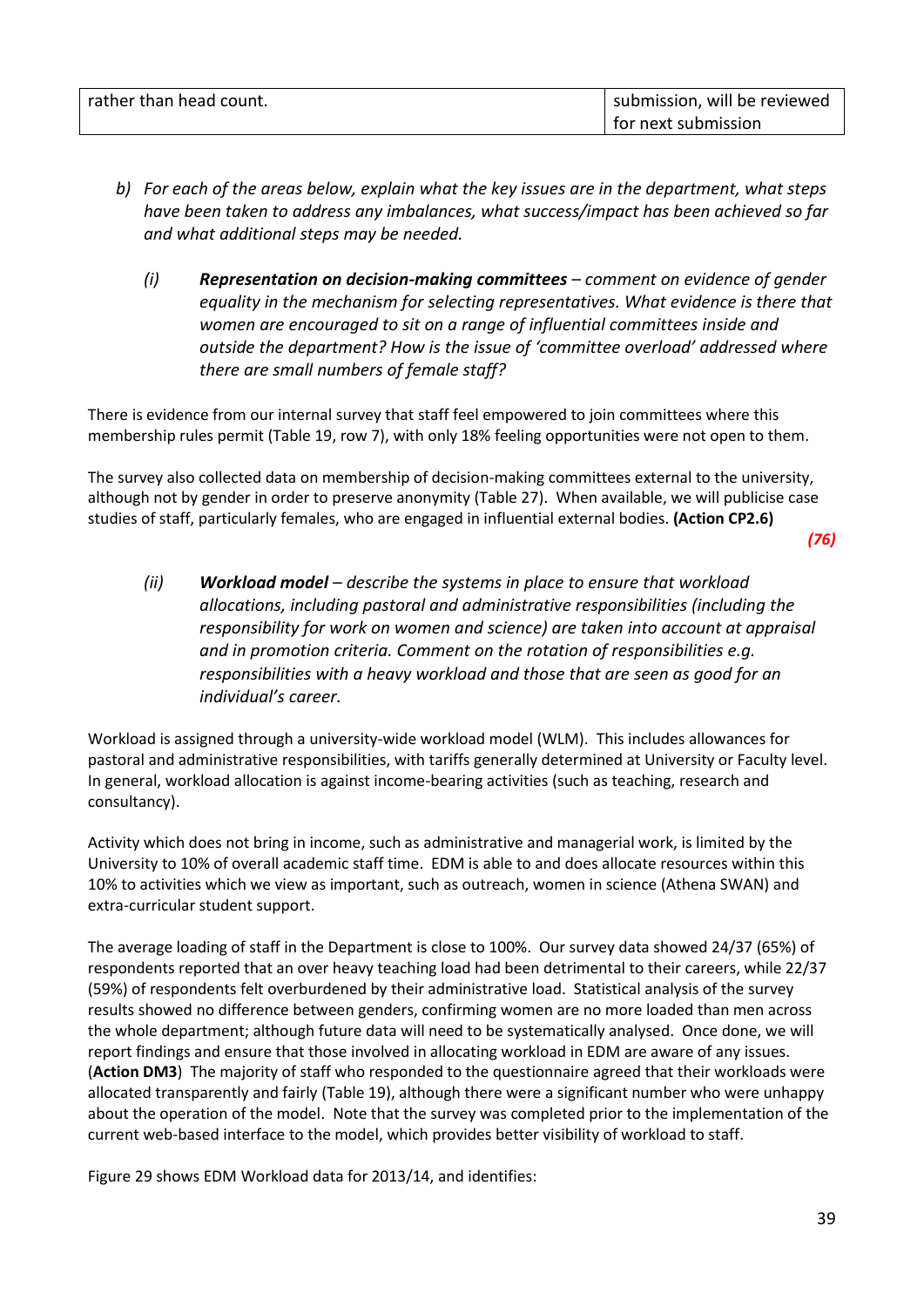- Females more likely to be within 90 110% of capacity
- Majority of both genders are either under or over allocated.

#### Figure 29: EDM Workload Data 2013/2014



#### [Data removed]

There is some rotation of activities amongst staff, e.g. Programme Leaders (who manage a full programme of study) undertake a 3 year term of office. Formal management roles such as Head of Department and Associate Head of Department are permanent roles and do not rotate.

All staff have an allocation of 10 days per year to cover general attendance at committees, etc. The Athena SWAN SAT is included as a recognised committee. The Chair of the Departmental SAT has an extra allocation of 10 days per year.

*(87)*

*(iii) Timing of departmental meetings and social gatherings – provide evidence of consideration for those with family responsibilities, for example what the department considers to be core hours and whether there is a more flexible system in place.*

Departmental meetings take place between 10am-4pm, and typically on Wednesdays as these are less heavily timetabled. Meeting dates in the Department are planned and publicised in advance (generally via an annual calendar published at the start of the academic year). Lectures may be between 9am and 7pm, and formally staff are not entitled to request specific hours. However, within EDM we consider such requests for flexible working and work to ensure that staff with caring responsibilities, or who are part time, have timetables that accommodate their needs. Specific examples include: [Data removed]

*(132)*

*(iv) Culture –demonstrate how the department is female-friendly and inclusive. 'Culture' refers to the language, behaviours and other informal interactions that characterise the atmosphere of the department, and includes all staff and students.* 

The Department's culture is generally friendly and informal. As already noted, the majority of staff survey respondents feel that their working environment is good (Table 19). There are regular informal whole Department meetings and 'get-togethers', e.g. at Christmas and at the end of the academic year, which are usually held during work hours. Students are on a first name basis with staff. Staff are encouraged to put forward ideas for inclusive events that the Department could support, e.g. a coffee club for female staff (matching those who join the scheme randomly in pairs) a 'bring your children to work day', family events, and a staff champion found to organise each event. **(Action OC2.3)**

**(285)**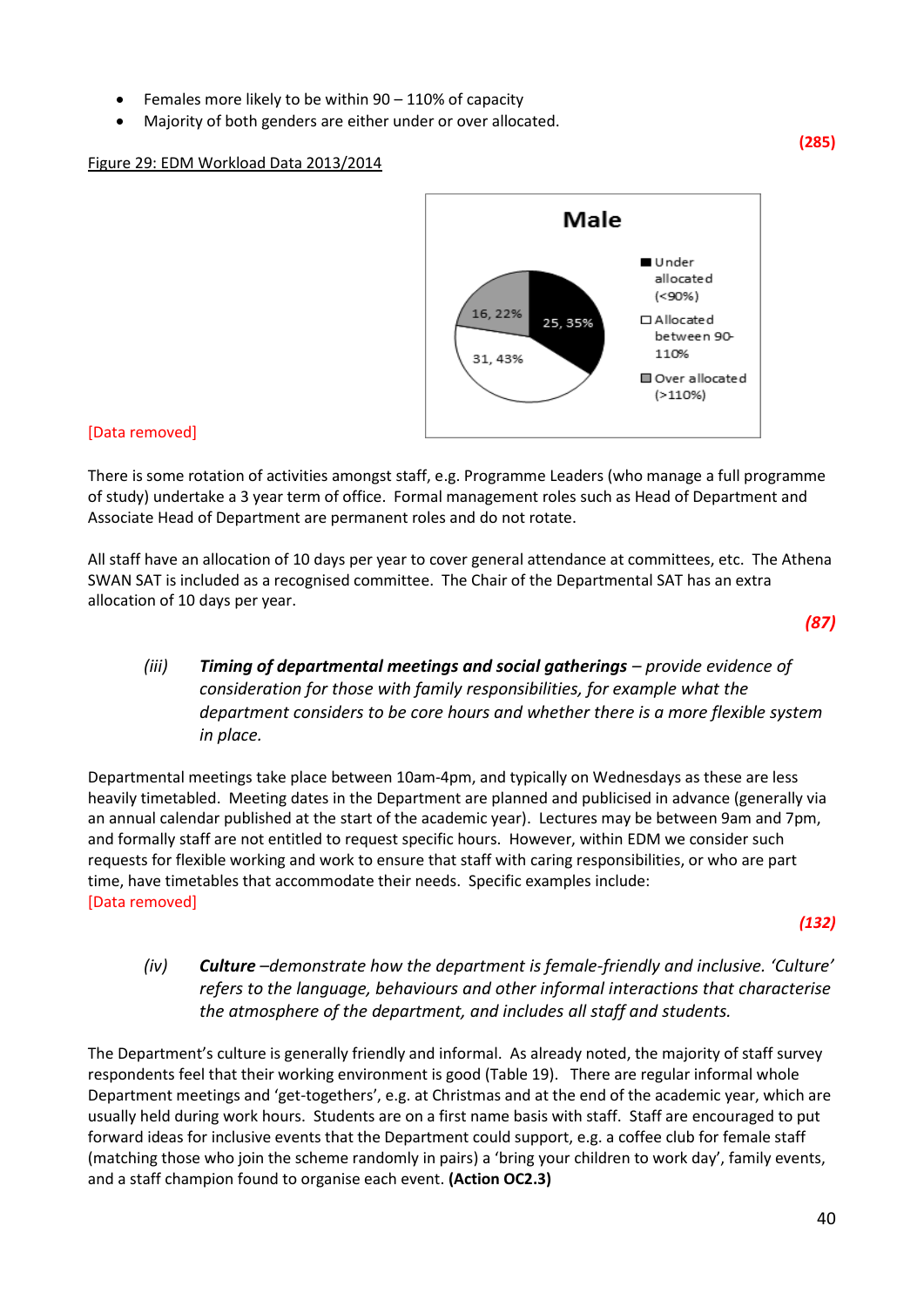Staff are encouraged to mix across subjects, enabling the transfer of good practice between them, such as Outreach, Professional Advisory Boards.

The department discourages 'long hours' culture / 'presenteeism', with staff, including senior staff, regularly working from home. Senior staff are discouraged by the HoD from sending emails in the evenings and at weekends. We infer from responses in Table 19 that the majority of questionnaire respondents agreed that there is not a culture of working long hours.

Seminars are organised within the Department and Faculty on a range of topics, including research and pedagogic issues. Staff have the opportunity to present their work to others. Seminars can present opportunities for career development for internal speakers and to provide opportunities to meet role models. The Department plans its seminars with gender balance in mind. **(Action OC1.5)**

*(245)*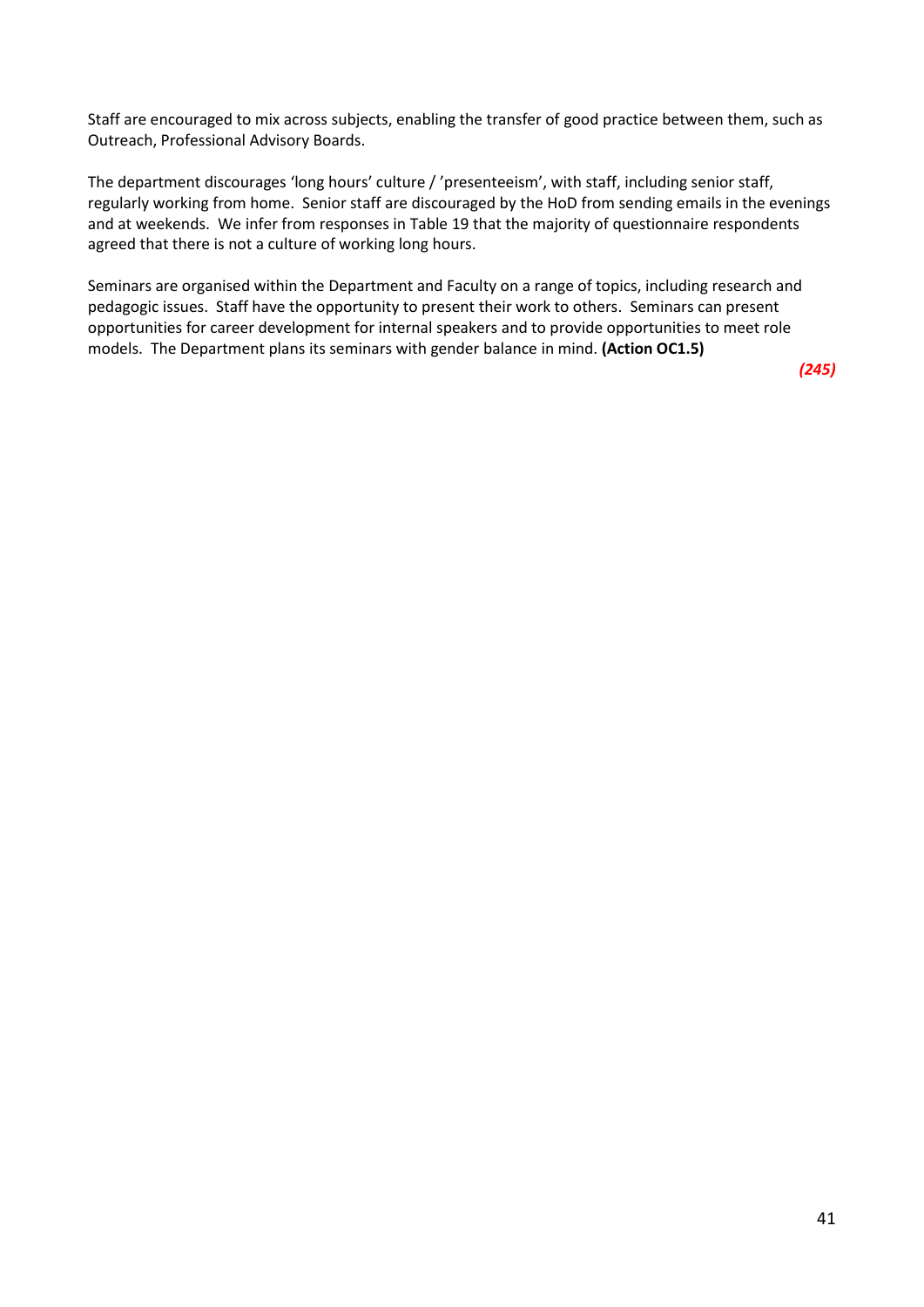*(v) Outreach activities – comment on the level of participation by female and male staff in outreach activities with schools and colleges and other centres. Describe who the programmes are aimed at, and how this activity is formally recognised as part of the workload model and in appraisal and promotion processes.*

The Department has an Outreach and Widening Participation Strategy to promote mathematics and engineering to schools, across a wide range of ages. Part of this strategy is to aim outreach events particularly towards female pupils. Nine EDM staff, [Data removed], led outreach events in 2013/2014.

Together with the central University Schools and Partnership Service the department runs events throughout the year, and is in direct contact with around 1500 school and FE College students every year.

EDM has a long and successful history providing a wide range of Outreach activities, including:

- A Women into Engineering Taster Day
- Weekly Maths mentoring at Filton College
- An Annual Engineering and Maths Event Day, targeting Year 12 pupils studying AS Mathematics, introducing them to alumni in mathematical careers
- FunMaths Roadshows
- Wessex Mathematics Masterclasses
- Many STEM school taster & activity days
- Imagineering at the Royal Bath and West Show
- Headstart residential programme in Automotive Engineering
- Bloodhound SSC outreach programme
- The Big Bang

More such outreach events are being planned. **(Action C2.7)**

The Mathematics section is particularly active, with [Data removed] running the annual Wessex Mathematics Masterclasses for ages 12-14; and [Data removed] running the faculty Engineering and Maths Event Day in June 2013. In addition, [Data removed] has visited 11 local schools for STEM Taster Days in the past two years, and is involved in the weekly maths mentoring scheme at a local college. [Data removed] visits various local schools with a FunMaths Roadshow and has worked with students on visits to UWE.

Through their own expertise and by sharing the good practice between the different subject areas in EDM, Engineering colleagues have coordinated a range of outreach activities, providing UWE's contributions to a variety of national events from The Big Bang to Imagineering events. The University works with the Bloodhound SSC project to provide gender-inclusive events promoting engineering in schools. Male engineering, design and technician staff have also visited local secondary schools. The Department supports the Engineering Headstart programme, which provides a residential university experience to Year 12 students in the summer. This year, two summer schools were run concurrently, one civil engineering one automotive engineering, which involved 6 members of staff; both activities were coordinated by female academics.

We have some concerns that our University-led Open Day events, which are always on Saturdays, may be preventing carers from attending (carers are likely to be disproportionately female). The Department is considering its own events to support those unable to come to Saturday events. **(Action C2.6)**

*(448)*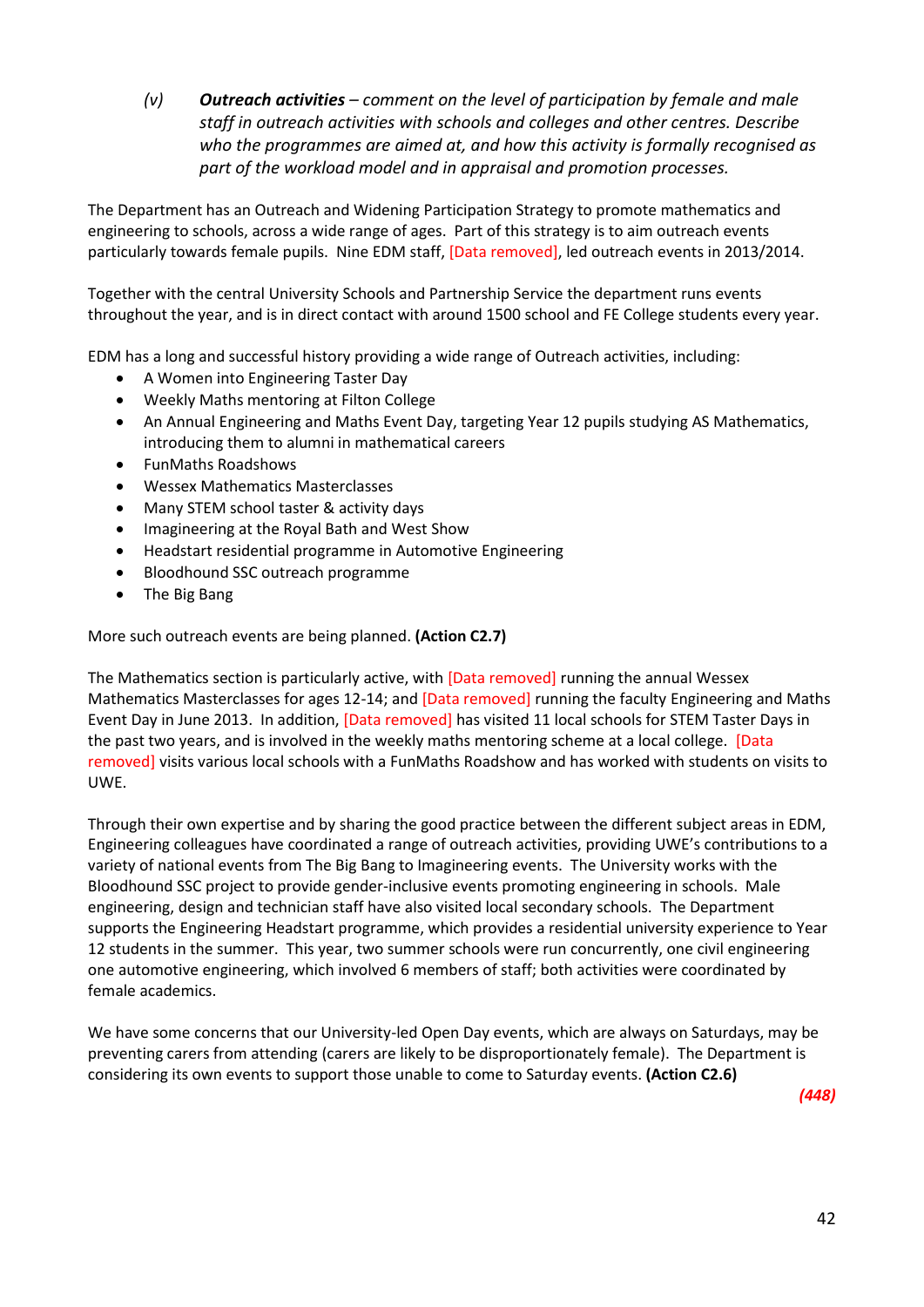| Actions for section 4 OC b i-v                                                                          | <b>Action</b><br><b>Plan</b><br><b>Item</b> |
|---------------------------------------------------------------------------------------------------------|---------------------------------------------|
| Increase involvement with external bodies.                                                              | CP2.6                                       |
| Analyse workload model data to determine if there are gender differences in terms of<br>overall loading | DM <sub>3</sub>                             |
| Encourage inclusive, collegiate atmosphere                                                              | OC2.3                                       |
| Departmental lecture series and speakers.                                                               | OC1.5                                       |
| Open Day rescheduling                                                                                   | C <sub>2.6</sub>                            |
| Schools' Outreach activities to target girls                                                            | C2.7                                        |

## *Flexibility and managing career breaks*

- *a) Provide data for the past three years (where possible with clearly labelled graphical illustrations) on the following with commentary on their significance and how they have affected action planning.* 
	- *(i) Maternity return rate – comment on whether maternity return rate in the department has improved or deteriorated and any plans for further improvement. If the department is unable to provide a maternity return rate, please explain why.*
	- *(ii) Paternity, adoption and parental leave uptake – comment on the uptake of paternity leave by grade and parental and adoption leave by gender and grade. Has this improved or deteriorated and what plans are there to improve further.*

The absolute numbers of parents taking parental leave is small – [Data removed] between 2010 and 2013. All staff eligible for maternity/paternity leave have taken it; all who have taken such leave have returned to work: showing good uptake by fathers taking 2 weeks' paternity leave in this period. As with maternity leave policies, paternity leave policies are well-publicised by the university and staff are expected to take their leave. As new shared maternity/paternity leave comes in, the Department has created guidelines for employees and managers. **(Action OC2.2)**

Figure 30 shows the absolute numbers of parents using childcare vouchers are small. However, EDM has publicised childcare vouchers with positive results and this will continue. **(Action OC2.1)**

Figure 30: Uptake of childcare vouchers

[Data removed]

*(113)*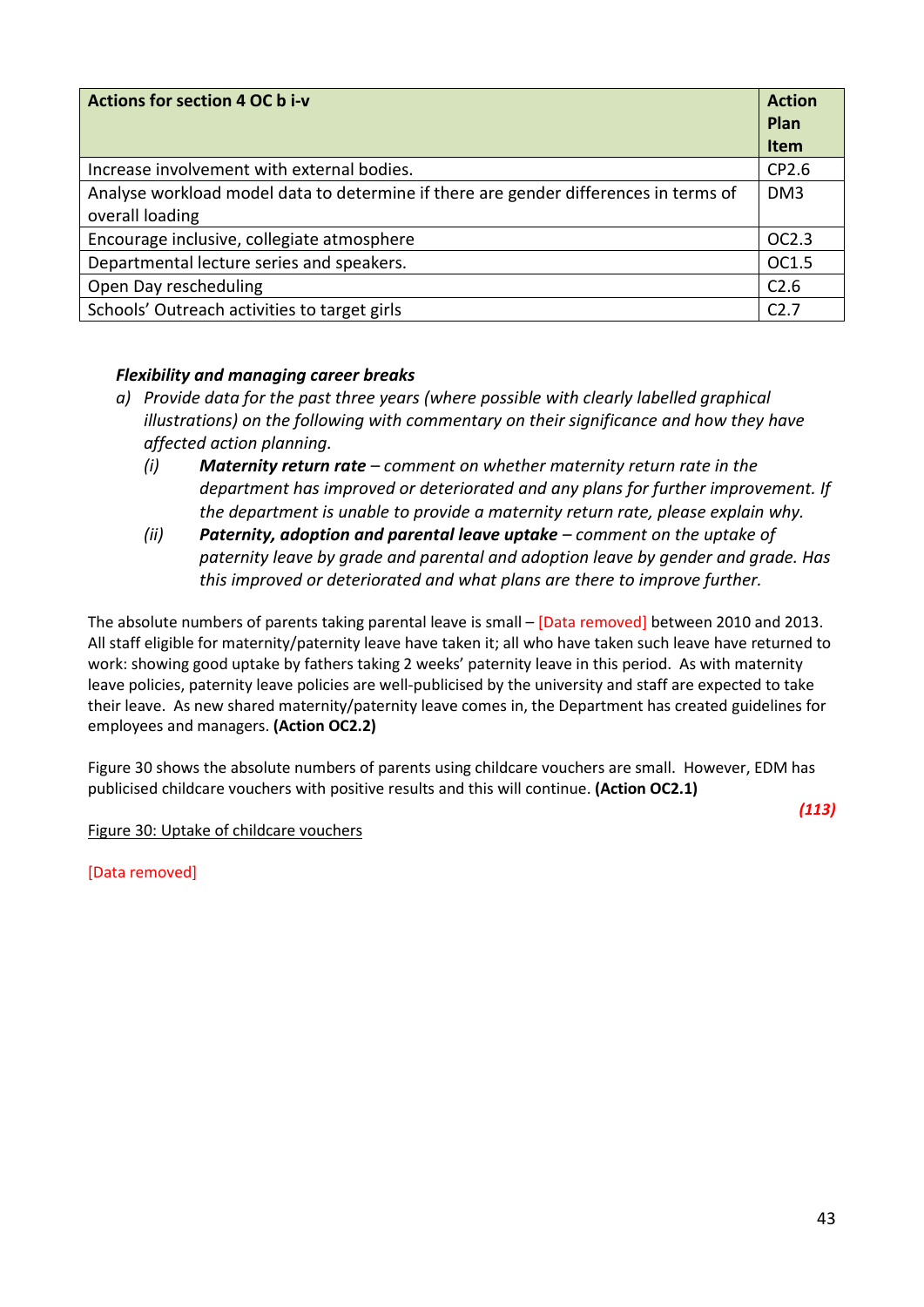*(iii) Numbers of applications and success rates for flexible working by gender and grade – comment on any disparities. Where the number of women in the department is small applicants may wish to comment on specific examples.*

In this period, [Data removed] have made a formal request for flexible working, both approved. The small amount of data collected on formal requests at UWE suggests the following general principles:

- Requests come in from a range of faculties and services, predominantly from female staff
- Nearly all requests are approved
- Where requests are not approved an attempt is made to negotiate with the relevant line manager for alternative provisions to be made to accommodate the staff member.

The university policies around work-life balance will be more widely publicised to staff. **(Action OC2.1)**

*(98)*

Flexible working (i.e. change to contracted hours) requests are often made informally and changes approved and implemented with an informal record of why changes were made. Data on requests made through the formal system are detailed in the previous section. Responses to the internal survey data around flexible working are shown in Table 21.

*(54)*

| Action for section 4 F a)i-iii                                                    | <b>Action</b><br>Plan<br>Item |
|-----------------------------------------------------------------------------------|-------------------------------|
| Local guidelines on return to work from maternity / paternity leave to complement | OC2.2                         |
| University guidance<br>Access to work-life balance material                       | OC2.1                         |

- *b) For each of the areas below, explain what the key issues are in the department, what steps have been taken to address any imbalances, what success/impact has been achieved so far and what additional steps may be needed.*
	- *(i) Flexible working – comment on the numbers of staff working flexibly and their grades and gender, whether there is a formal or informal system, the support and training provided for managers in promoting and managing flexible working arrangements, and how the department raises awareness of the options available.*

Table 21: Flexible working (internal survey) [Data removed]

Of those who responded, 75% said that the availability of flexible working when required had contributed positively to their careers. This indicates a high number of staff are using informal mechanisms to work flexibly. 75% said that they were aware of being able to ask for time off at short notice, 80% were aware of flexibility in hours/days worked (and the majority had used this) and 86% were aware of the flexibility to work from home or remotely (and the majority had used this). There were no significant differences by gender. These figures indicate a high level of awareness of the options open to them, and that managers are successfully promoting and managing flexible working arrangements.

Relating to flexible working, Table 22 shows data on staff with responsibilities for caring for adults. Over 60% of respondents either were now, or expected to be in the future, caring for adults, with no strong difference by gender. This indicates the need to ensure that flexible working remains available to staff. **(Action OC2.1)**

*(168)*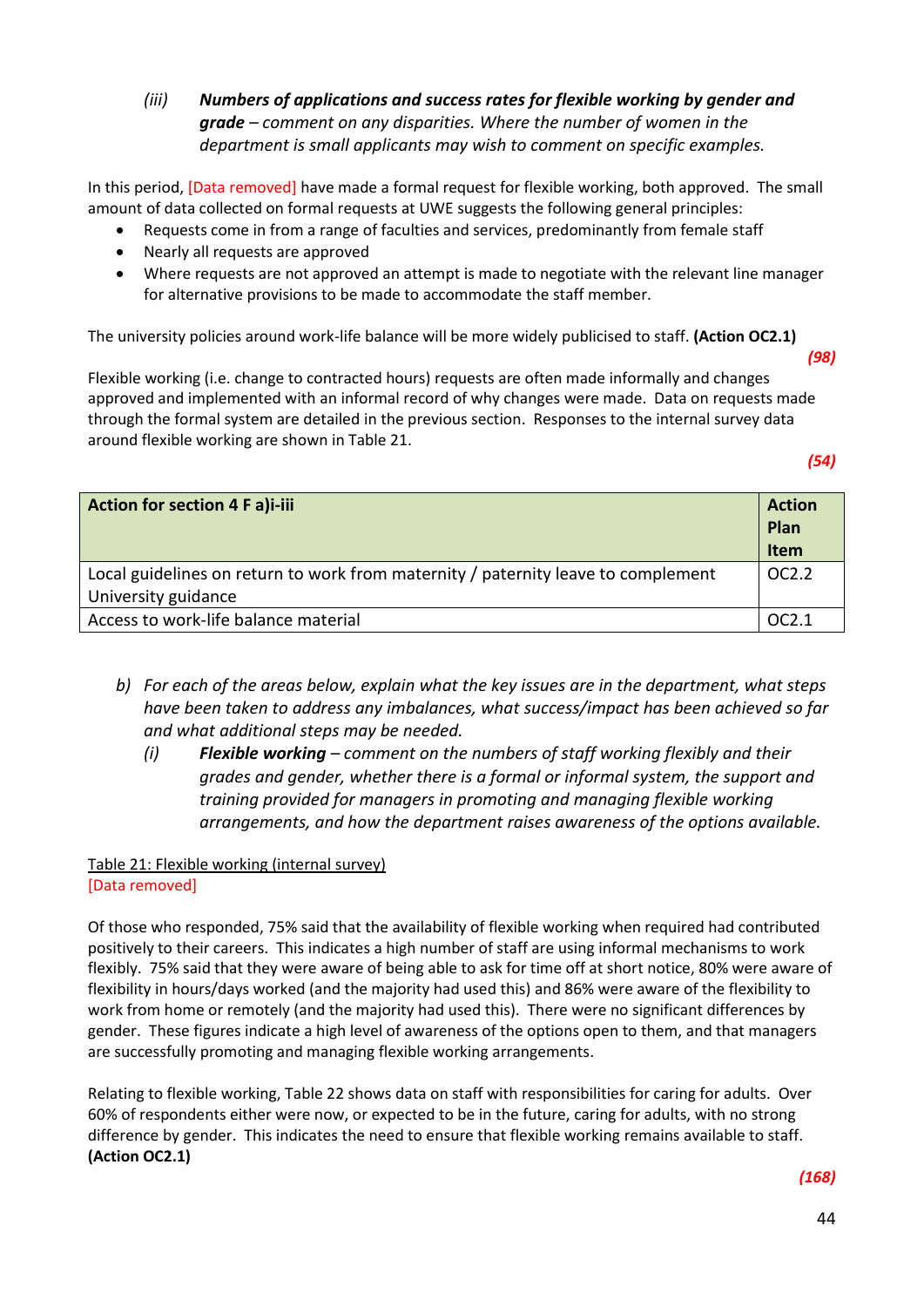#### Table 22: Internal survey – Carer responsibilities

## [Data removed]

*(ii) Cover for maternity and adoption leave and support on return – explain what the department does, beyond the university maternity policy package, to support female staff before they go on maternity leave, arrangements for covering work during absence, and to help them achieve a suitable work-life balance on their return.*

Staff respondents of our questionnaire who had taken a period of maternity or paternity leave felt on the whole well-supported, but a significant number noted that they would have liked to return to a lower teaching and administrative load initially. Note that their response may refer to periods of maternity/paternity leave taken at other institutions (the questionnaire did not specify whether their period of leave was whilst employed at UWE).

The Department does not have much experience of women taking maternity leave, with [Data removed] taking maternity leave in the last 3 years. At the time, the Department appointed a fixed term member of staff to cover this period of maternity leave – there was no expectation that other staff would have to take on extra load. Other than the formal university arrangements, and informal contact with the staff member, the Department took no specific action to support [Data removed] e.g. by reducing workload after her return to work. There appear to have been no consequent issues, but since our last submission through the Athena SWAN self-assessment process the Department has produced guidelines for managing maternity leave, following good practice from other universities. **(Action OC2.2)**

*(197)*

| Action for section 4 F b)i-ii                                                     | <b>Action</b> |
|-----------------------------------------------------------------------------------|---------------|
|                                                                                   | Plan          |
|                                                                                   | Item          |
| Access to work-life balance material                                              | OC2.1         |
| Local guidelines on return to work from maternity / paternity leave to complement | OC2.2         |
| University guidance                                                               |               |

## *SECTION 4 WORD COUNT: 4894*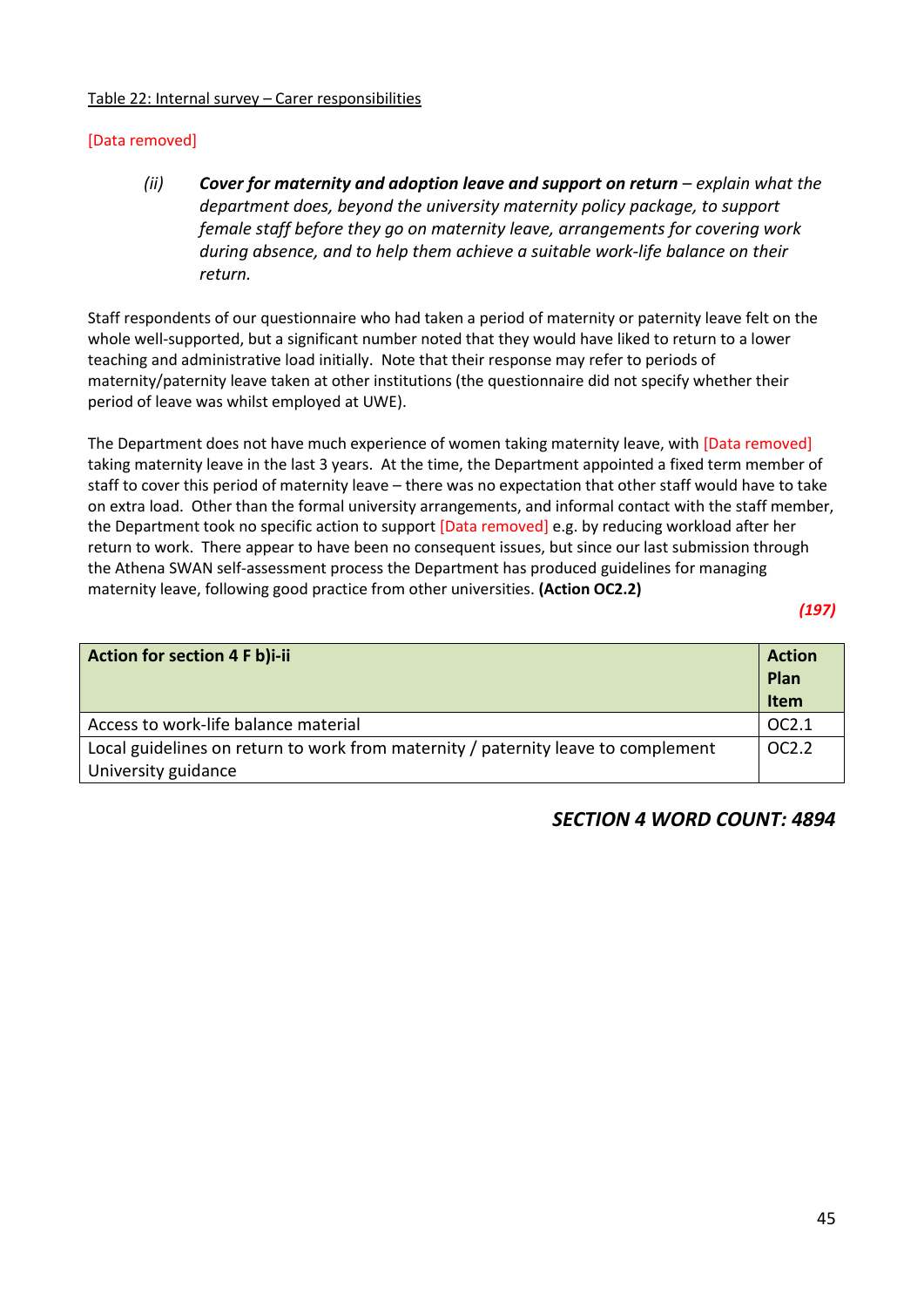## **5. Any other comments: maximum 500 words**

*Please comment here on any other elements which are relevant to the application, e.g. other SETspecific initiatives of special interest that have not been covered in the previous sections. Include any other relevant data (e.g. results from staff surveys), provide a commentary on it and indicate how it is planned to address any gender disparities identified.* 

## **a) Achievements in 2013/2014**

The Action Plan 'Action taken already' column shows our achievements since our first submission, e.g.:

- i. SAT TORs created
- ii. Marketing material improved and gender-balanced
- iii. Good gender balance at Open Days
- iv. Successful Women into Engineering Outreach activities
- v. Unconscious Bias Training identified
- vi. Improved academic promotion pathway
- vii. Department paying for Chartership registration
- viii. EDM Maternity and return to work guidelines completed.

*(68)*

| Examples of Actions for section 5 a) showing activities to date                                          | <b>Action</b><br>Plan |
|----------------------------------------------------------------------------------------------------------|-----------------------|
|                                                                                                          | <b>Item</b>           |
| Encourage wider involvement in SAT                                                                       | C <sub>1.3</sub>      |
| Promotional Items for general use and Open Days                                                          | C <sub>1.4</sub>      |
| Work with employers to encourage more PT female applicants                                               | C <sub>2.1</sub>      |
| Review promotional material, particularly around Engineering courses                                     | C <sub>2.3</sub>      |
| Schools' Outreach activities to target girls                                                             | C <sub>2.7</sub>      |
| Promote department as inclusive and diverse                                                              | CP1.1                 |
| Equality in short-listing and at interview                                                               | CP1.3                 |
| Staff awareness of new promotion opportunities in teaching                                               | CP2.2                 |
| Increase involvement with external bodies.                                                               | CP2.6                 |
| Local guidelines on return to work from maternity / paternity leave to complement<br>University guidance | OC <sub>2.2</sub>     |

## **b) Further Results and Commentary from the Staff Questionnaire**

## **Management Roles**

Nearly half of staff who expressed an opinion, were interested in senior management, at Department or University level (Table 23), with no gender difference. However, a significant gender difference was noted amongst those who *expected* to go into senior management: a much smaller proportion of women. This indicates the need for mentoring schemes (**Action OC1.8)** and awareness raising about promotion. **(Action CP2.2)**

*(67)*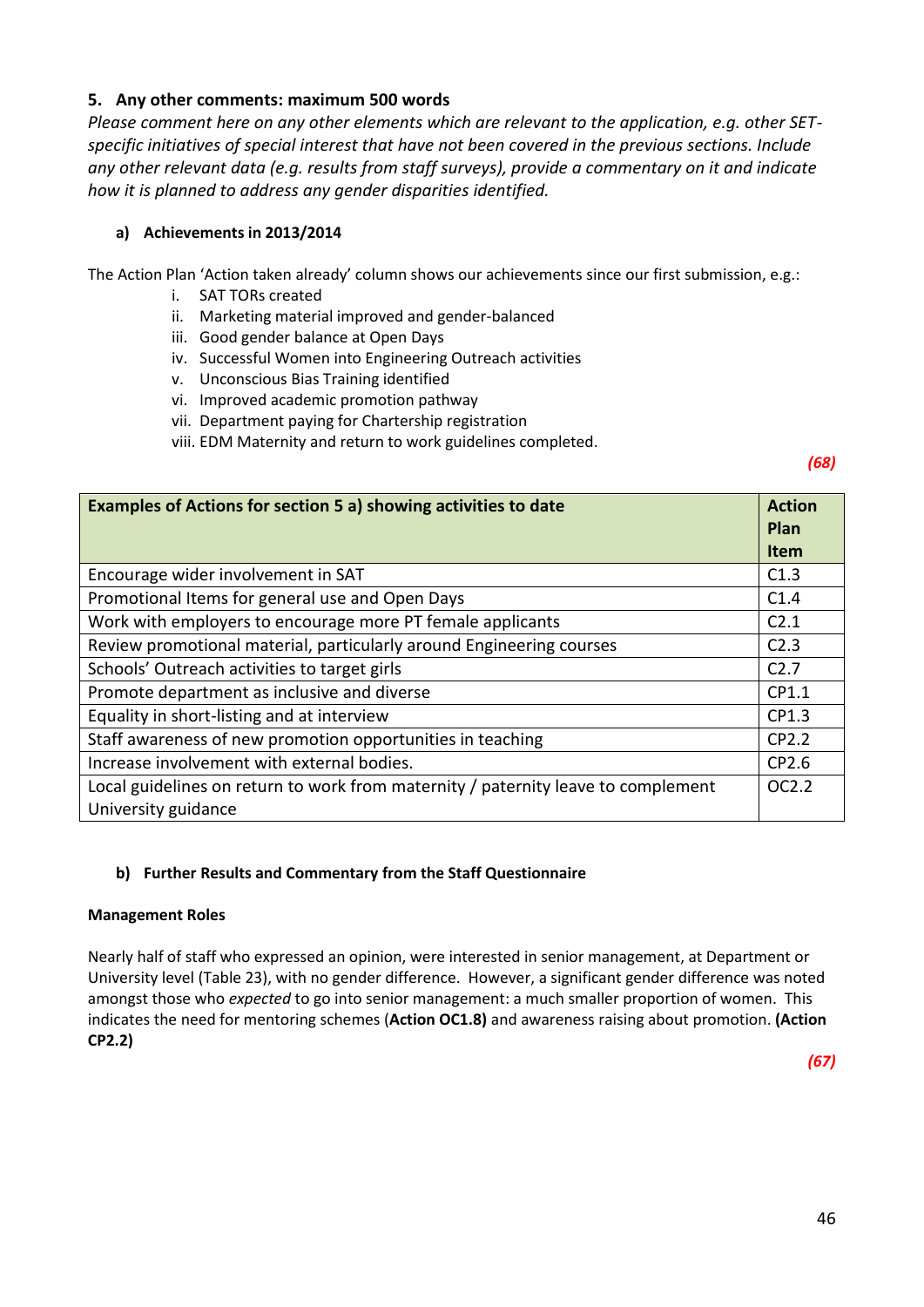#### Table 23: Internal survey – career development

## [Data removed]

#### **Professional Bodies**

Table 24 shows the majority of male and female respondents were members of professional bodies; Table 25 shows a significant number had involvement at national level in various external activities. Take-up of these opportunities is strongly encouraged in EDM, for career development opportunities, and are promoted, e.g. via case studies of current staff. **(Action CP2.6)**

Table 24: Membership of professional bodies

[Data removed] Table 25: Involvement in external activities

[Data removed]

#### **Career Factors**

The questionnaire investigated the key issues either positively or negatively impacting career development. Tables 26 and 27 (not including gender information, to preserve anonymity) show a supportive culture exists, with quality generally being appreciated over quantity. Negatively, an absence of mentoring/role models is identified. **(Action OC1.8)** It also showed that almost all respondents feel they had heavy teaching and administrative loads. The Department used this data in its successful campaign to improve staffing levels – hence recent recruitment of 10 new staff members.

Table 26: Factors contributing positively to career to date

## [Data removed] Table 27: Factors detrimental to career to date

## [Data removed]

#### **Athena SWAN Awareness**

We asked whether staff felt informed about women in science initiatives (Table 28). This has been commented on earlier. **(Actions C1.1, C1.3)**

#### Table 28: Effect of Women in Science Initiatives and Activities

|                                                                       | Yes            | No | No response |
|-----------------------------------------------------------------------|----------------|----|-------------|
| I am aware of initiatives in my department                            | 22             | 17 |             |
| I am aware of initiatives in UWE                                      | 23             | 16 |             |
| I contribute to / am actively engaged in initiatives in my department | 11             | 27 |             |
| I contribute to / am actively engaged in initiatives in UWE           | 10             | 29 |             |
| I am personally benefitting from women in science initiatives in my   | 8              | 31 |             |
| department                                                            |                |    |             |
| I am personally benefiting from women in science initiatives in UWE   | [Data removed] |    |             |

*(55)*

*(82)*

*(22)*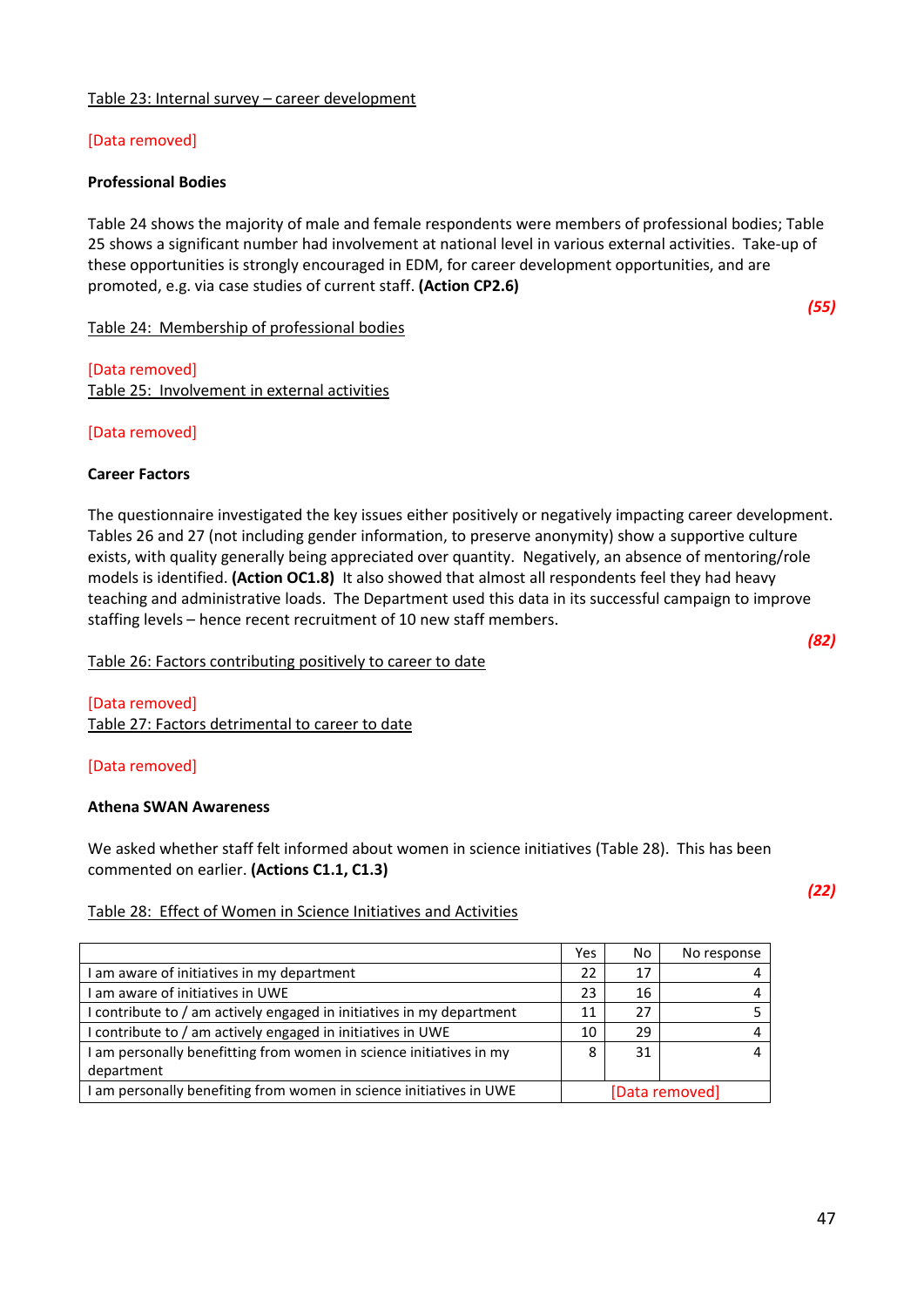## **c) Other significant features**

EDM has 6 University Teaching and Learning Fellows: academic staff recognised for their contribution to teaching and learning [Data removed]: hence female staff are disproportionately well-represented. Additionally, as UWE has recognised teaching excellence as an academic promotion criterion, this could have a positive effect on female EDM promotion opportunities.

A funding bid for a redevelopment of the current Engineering building has recently been made to HEFCE's Capital Bid scheme. The bid's focus is on improving equality and diversity across Engineering; creating a more inclusive and open building that is welcoming to all, providing a safe social learning environment and demonstrating the creativity and applicability of engineering to the real world. A stakeholder group of current and former female engineering students is a key part of the development process. **(Action OC2.4)**

Honorary graduates: successful women engineers were awarded Honorary Doctorates in 2012 and 2013; a deliberate decision by the HoD to provide role models to our graduates.

EDM strongly supports diversity in other forms, e.g. the "Recovery Career Services" for service personnel.

An "EDM Sharepoint" facility exists for Athena SWAN activities, to enable future Data Management analysis / synthesis. **(Action DM4)**

*(191)*

| <b>Actions for section 5</b>                                                   | <b>Action</b><br><b>Plan Item</b> |
|--------------------------------------------------------------------------------|-----------------------------------|
| Staff awareness of new promotion opportunities in teaching                     | CP2.2                             |
| Increase involvement with external bodies.                                     | CP2.6                             |
| Encourage discussion and input from a wider group of staff.                    | C1.1                              |
| Encourage wider involvement in SAT                                             | C1.3                              |
| Staff / mentoring roles models                                                 | OC1.8                             |
| Build gender equality concepts into the plans for the new building planned for | OC2.4                             |
| Engineering.                                                                   |                                   |
| Control and review of gender-related data within EDM                           | DM4                               |

## *SECTION 5 WORD COUNT: 485*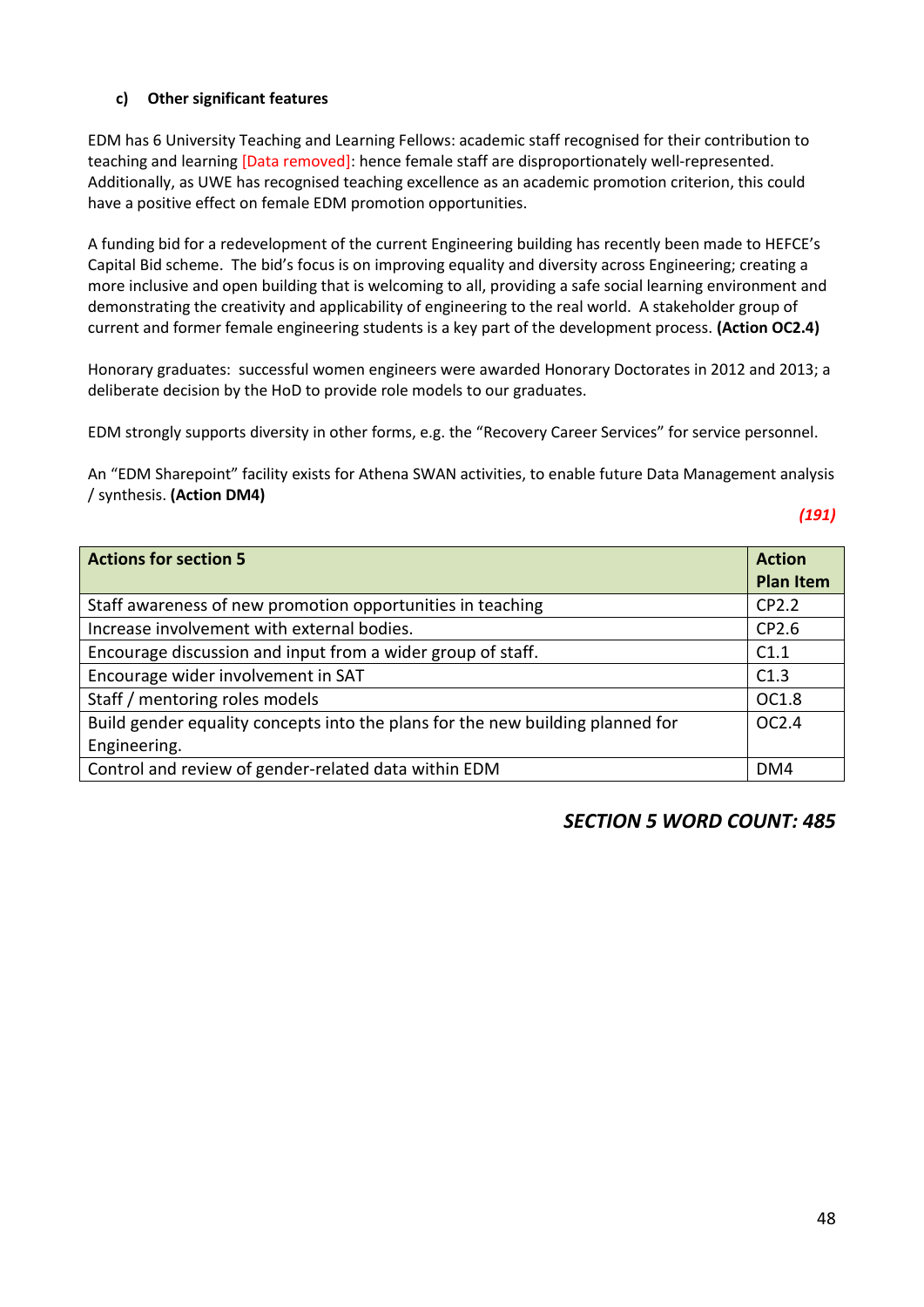## **6. Action plan**

*Provide an action plan as an appendix. An action plan template is available on the Athena SWAN website.*

*The Action Plan should be a table or a spreadsheet comprising actions to address the priorities identified by the analysis of relevant data presented in this application, success/outcome measures, the post holder responsible for each action and a timeline for completion. The plan should cover current initiatives and your aspirations for the next three years.*

## *The action plan does not need to cover all areas at Bronze; however the expectation is that the department will have the organisational structure to move forward, including collecting the necessary data.*

## **Re-submission Action Plan**

As this is a resubmission, the action plan has been updated to show what has been completed since the first submission. It also includes new actions arising from this resubmission, from page 53 onwards.

In addition, table 29 below has been created to show how the original Panel's feedback has been addressed. We hope this summary will help you to see what has been done and why.

| <b>Comments: "Would like to see"</b>       | <b>Department's Responses</b>                                            | <b>Position in</b>                 |
|--------------------------------------------|--------------------------------------------------------------------------|------------------------------------|
|                                            |                                                                          | <b>Resubmission</b>                |
| <b>SELF ASSESSMENT PROCESS</b>             |                                                                          |                                    |
| A better gender balance on the AS SAT      | Commitment to a maximum two thirds<br>female and minimum one third male. | Section 2, page 5                  |
|                                            | Want to ensure all staff feel welcome and                                |                                    |
|                                            | relevant on this SAT                                                     |                                    |
| ToRs and regular meetings required         | ToRs in place, and meetings held every 4-6                               | Section 2, page 5                  |
|                                            | weeks                                                                    |                                    |
| Beware of potential over-focus on          | Recognised: more breadth in SAT, and                                     | Throughout                         |
| Maths                                      | across all resubmission, including                                       |                                    |
|                                            | Outreach                                                                 |                                    |
| A PICTURE OF THE DEPARTMENT                |                                                                          |                                    |
| Where EDM sits with other                  | Diagram for EDM position in Faculty, and                                 | Section 2, figures 1 and 2,        |
| Departments in Faculty                     | revised Department diagram for clarity                                   | pages 8 and 9                      |
| Figure 1 was a little unclear              | Figure has been updated                                                  | Now section 2, figure 2, page<br>9 |
| Student progression pipeline required      | Done for students and staff in 2012/2013                                 | Figure 16, Page 21                 |
| Perceived female preference for BEng       | Action already provided in first submission                              | Action OC3.1                       |
| rather than MEng                           |                                                                          |                                    |
| More interrogation of differences          | We have considered how to improve all                                    | Throughout, e.g.                   |
| between EDM subjects and the               | activities, taking best practice from the                                | Action C2.3 - Promotional          |
| specificity of actions to these            | relevant subject areas; e.g. using Maths                                 | material                           |
|                                            | Outreach to develop further Engineering                                  | Action C2.7 - Outreach             |
| <b>SUPPORTING AND ADVANCING</b>            | outreach                                                                 |                                    |
| <b>WOMEN'S CAREERS</b>                     |                                                                          |                                    |
| More data on who has been promoted         | Promotion section has been clarified, with                               | Throughout, including pages        |
| - system confusing and concern staff       | the caveat that it is a University $-$ not                               | 25, 31-33 including figure         |
| unaware of procedure.                      | Departmental - process. Staff are                                        | 21), page 37 (table 20), pages     |
| More information required about how        | understood to be more aware: they have                                   | 48-49, plus actions CP2.2 -        |
| to address the significant actions raised. | had much communication to achieve this.                                  | CP2.5                              |
|                                            | This will be confirmed or otherwise by the                               |                                    |

#### Table 29: Responses to Original Panel's Comments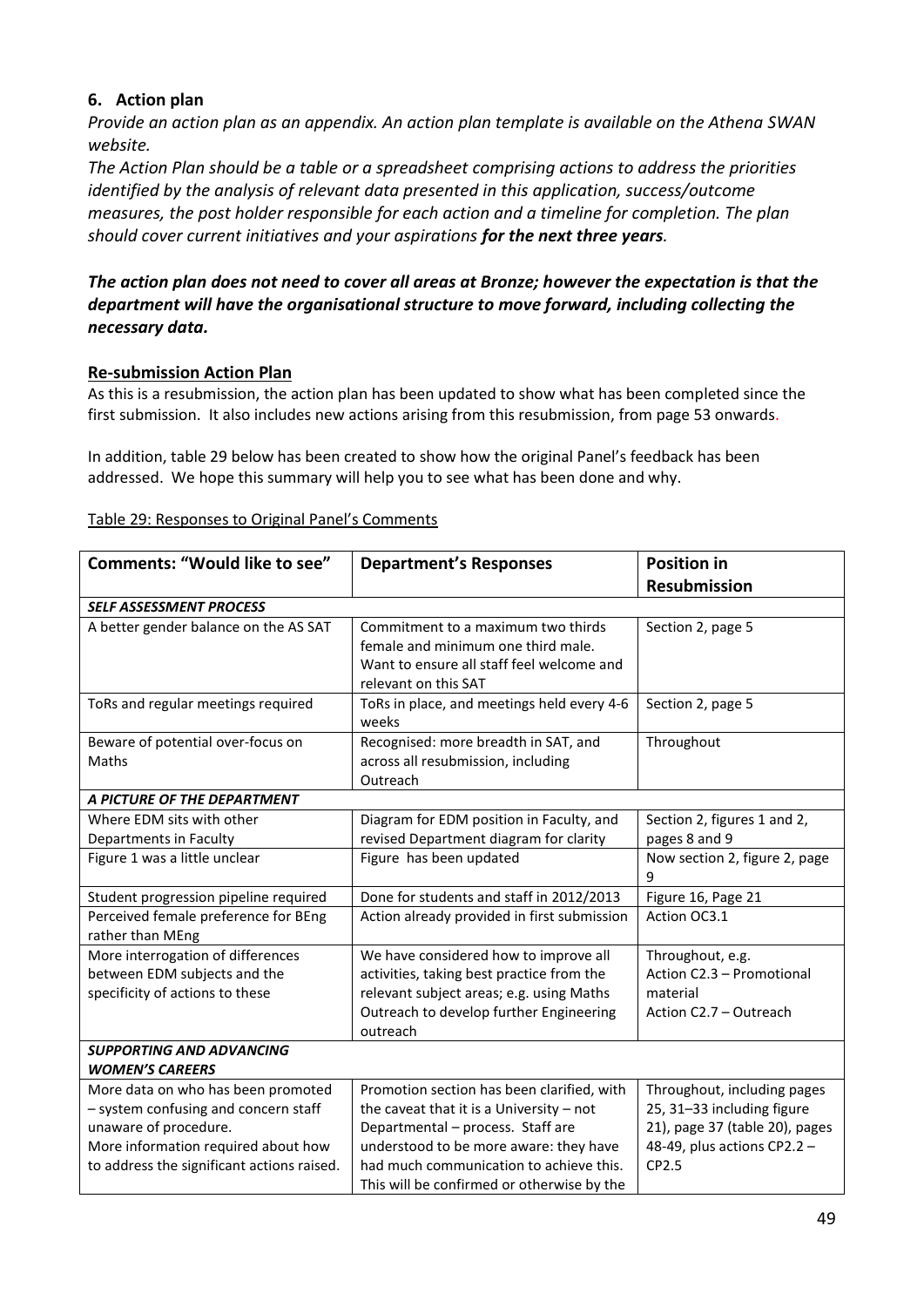|                                         | next survey, probably 2015                  |                              |
|-----------------------------------------|---------------------------------------------|------------------------------|
| Action to improve numbers of women      | Numbers at senior levels are already        | Throughout                   |
| at senior levels.                       | good. This has been clarified and           |                              |
|                                         | benchmarked throughout the document,        |                              |
|                                         | to ensure it is not missed.                 |                              |
| Tick-box approach taken to this section | Attempt to better convey the enthusiasm     | Throughout this section      |
|                                         | within the department & willingness to      |                              |
|                                         | explore & address these issues.             |                              |
| <b>CAREER DEVELOPMENT</b>               |                                             |                              |
| Less vague support for female students  | It is considered fair that all students are | Throughout, specifically     |
|                                         | given equal support. We do have a lot of    | Page 35                      |
|                                         | student support and have now clarified      | plus actions OC3.1 - OC 3.4  |
|                                         | this in the submission                      |                              |
| A tutor for PGT students                | All PGT programme leaders act as their      | Page 35                      |
|                                         | students' tutor. Two of the three           |                              |
|                                         | programme leaders for the PGT awards        |                              |
|                                         | are female. In addition, the CPD leader is  |                              |
|                                         | female.                                     |                              |
| Lack of promotions process and unclear  | New University promotion process is         | Figure 21, page 32           |
| section construction                    | shown, and better clarity has been          |                              |
|                                         | developed.                                  |                              |
| <b>ORGANISATION AND CULTURE</b>         |                                             |                              |
| Unfair allocation of workload           | More staff have been recruited, reducing    | Pages 41-42                  |
|                                         | workloads. Revised workload system          |                              |
|                                         | since questionnaire and previous            |                              |
|                                         | submissions has also helped                 |                              |
| Committee Composition                   | Better communication has been put in        | Pages 37-39, 40              |
|                                         | place and opportunities are equal           |                              |
|                                         | between male and female                     |                              |
| Figure 22 backs concern over women at   | The updated figure shows the                | Figure 26, Page 39           |
| senior levels                           | improvements made since the first           |                              |
|                                         | submission. Our numbers of senior           |                              |
|                                         | women continue to be above average for      |                              |
|                                         | the disciplines we cover                    |                              |
| <b>FLEXIBILITY AND MANAGING CAREER</b>  |                                             |                              |
| <b>BREAKS</b>                           |                                             |                              |
| More actions required in this section   | Actions OC2.1 - OC2.3 were already in       | Pages 44-46 and table 21     |
|                                         | place, and have been developed since the    |                              |
|                                         | first submission. OC1.4 is a new action.    |                              |
| Flexible working available to staff     | Flexible working is available - this has    | Pages 44-46, 49, plus tables |
|                                         | been clarified.                             | 21.22 and 26                 |
| Improvements to action OC2.1            | Re-worked, showing what has been done       | Page 61                      |
|                                         | and what is underway                        |                              |
| More concrete commitment to             | Guidelines have been written and            | Page 44, action OC2.2        |
| providing maternity leave guidelines    | approved - and ensure equality for all      |                              |
| <b>ACTION PLAN</b>                      |                                             |                              |
| Actions spanning all three years        | Completed across all sections               | Pages 54-61                  |
| Milestones for "on-going" actions       | Completed across all sections               | Pages 54-61                  |
| More specific success measures          | Completed as required                       | Pages 54-61                  |
| Too many actions reliant on HoD         | Actions spread across SAT and wider,        | Pages 54-61                  |
|                                         | where relevant                              |                              |
| Perception that EDM waits for           | EDM attempts to influence changes to        | Pages 54-61                  |
| University to make policy               | policy where necessary $-$ e.g. in getting  |                              |
|                                         | the University-wide Academic Careers        |                              |
|                                         | structure created. It is hoped this is more |                              |
|                                         | clearly shown in this resubmission. Note    |                              |
|                                         | that UWE has a centralised approach to      |                              |
|                                         | policy and governance.                      |                              |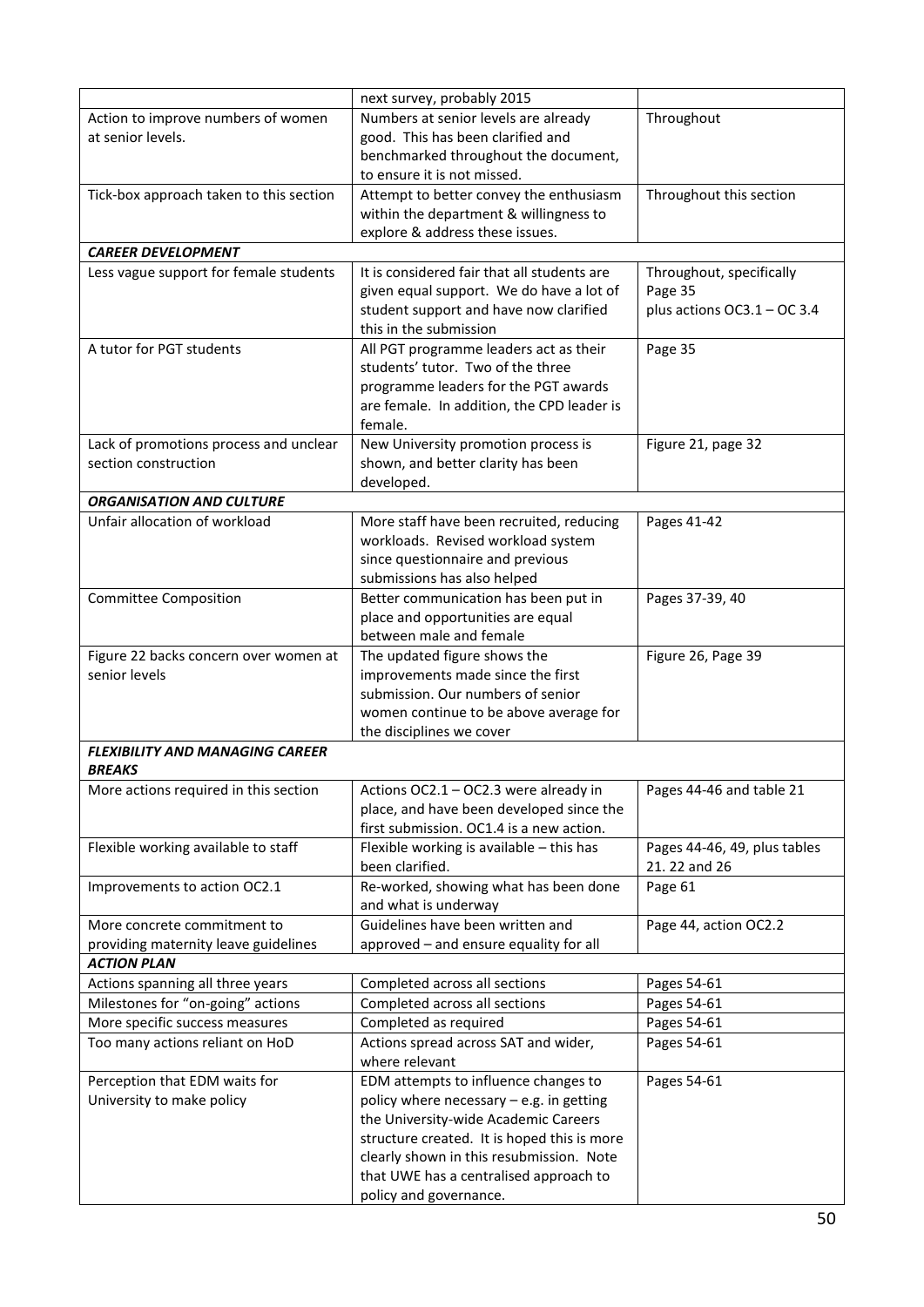# **Department of Engineering Design and Mathematics**

**Faculty of Environment and Technology, University of the West of England, Bristol**

# **Athena SWAN Action Plan**

## **Summary**

As this is a resubmission for the Bronze award, a column has been added to the Action Plan tables, to show what actions have been undertaken, and in many cases completed, since the original submission in November 2013.

Most actions are common across the Department, whilst some are specific to either Mathematics & Statistics or to Engineering, where identified. The majority of such actions are to do with Engineering, as it is recognised more work is required within this subject area. Actions cover the next three years; however, this action plan will be regularly reviewed and updated to show a minimum of three years' action at any one time.

The actions are separated into four groups, with sub-groups are identified in each table, as required:

- Communication C
- Career Progression CP
- Data Management DM
- Organisation and Culture OC

#### **Acronyms Used:**

| ,  ,       |                                            |             |                                                  |
|------------|--------------------------------------------|-------------|--------------------------------------------------|
| AHoD       | Associate Head of Department               | <b>HR</b>   | <b>Human Resources</b>                           |
| ASO        | Athena Swan Officer                        | КS          | Key Stage                                        |
| BEng/MEng  | Bachelors/Masters Degree in Engineering    | <b>LMS</b>  | London Mathematical Society                      |
| CEng       | <b>Chartered Engineer</b>                  | 0C          | Outreach Co-ordinator                            |
| <b>CH</b>  | Cluster Heads                              | <b>PDR</b>  | Performance and Development Review               |
| CPD        | <b>Continuing Professional Development</b> | <b>PGR</b>  | Postgraduate Researcher                          |
| EDM        | <b>Engineering Design and Mathematics</b>  | PL          | Programme Leader                                 |
| EDM MC     | <b>EDM Management Committee</b>            | <b>SAT</b>  | Athena SWAN Self Assessment Team                 |
| <b>FET</b> | Faculty of Environment and Technology      | <b>STEM</b> | Science, Technology, Engineering and Mathematics |
| <b>FTE</b> | <b>Full Time Equivalent</b>                | <b>UCAS</b> | Universities and Colleges Admissions Service     |
| HE.        | <b>Higher Education</b>                    | <b>UWE</b>  | University of the West of England                |
| HoD        | <b>Head of Department</b>                  | UWE Mk      | <b>UWE Marketing Department</b>                  |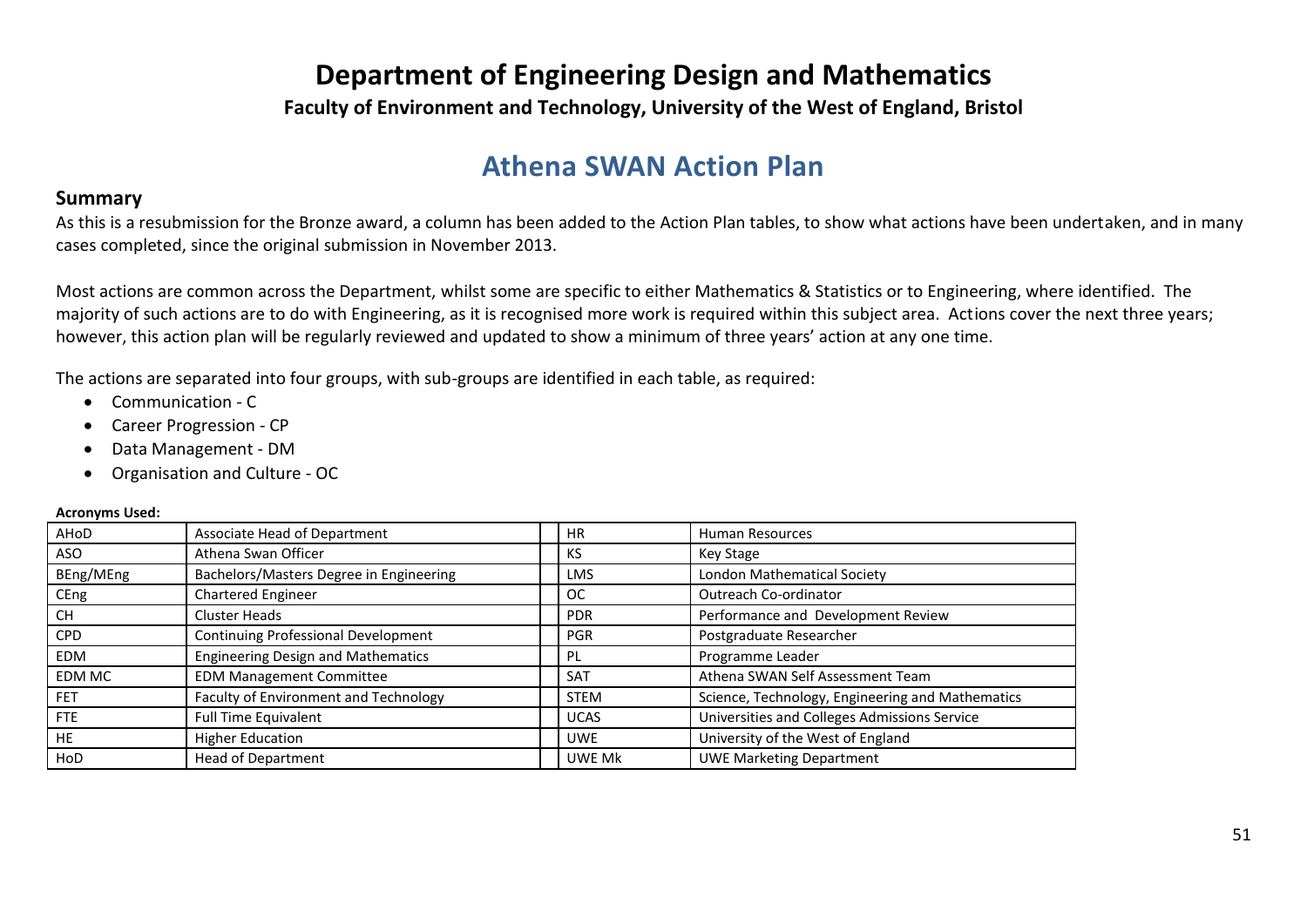## **Communication**

- C1: Promoting Athena SWAN to Staff
- C2: Student Recruitment encouraging female applicants

|      | <b>Description of action</b>                                                                    | Action taken already and outcome at<br><b>Nov 2014</b>                                                                                                                                                                                                 | Further action planned at Nov 2014                                                                                                                                                                                                                                                      | <b>Location in</b><br>Application | Responsibility<br>/ Action<br>Owner | <b>Deadline</b>              | <b>Success Measure</b>                                                                                                                                                                                  | Priority |
|------|-------------------------------------------------------------------------------------------------|--------------------------------------------------------------------------------------------------------------------------------------------------------------------------------------------------------------------------------------------------------|-----------------------------------------------------------------------------------------------------------------------------------------------------------------------------------------------------------------------------------------------------------------------------------------|-----------------------------------|-------------------------------------|------------------------------|---------------------------------------------------------------------------------------------------------------------------------------------------------------------------------------------------------|----------|
| C1   |                                                                                                 | COMMUNICATION: Promoting Athena SWAN Concepts to Staff in the Department and Further Afield                                                                                                                                                            |                                                                                                                                                                                                                                                                                         |                                   |                                     |                              |                                                                                                                                                                                                         |          |
| C1.1 | Encourage discussion and input<br>from a wider group of staff.                                  | Athena SWAN regularly raised at Departmental Forum<br>meetings                                                                                                                                                                                         | Continue to ensure inclusion of Athena<br>SWAN at relevant departmental meetings<br>and staff away days.                                                                                                                                                                                | 2 <sub>b</sub><br>4 a ii<br>5     | SAT                                 | Ongoing                      | Athena SWAN and gender issues on<br>agenda for all relevant departmental<br>committees/meetings                                                                                                         | H        |
| C1.2 | Regular communication to staff<br>and students of activities led by<br>the EDM Athena Swan SAT. |                                                                                                                                                                                                                                                        | Creation of a regular EDM Athena Swan<br>newsletter (potentially within existing<br>Department newsletter)                                                                                                                                                                              | 2 <sub>b</sub><br>4 a ii          | SAT Lead                            | March<br>2015                | Regular and detailed "newsletter"<br>communication in place                                                                                                                                             | M        |
| C1.3 | Encourage wider involvement in<br>SAT.                                                          | Terms of Reference created and agreed in January<br>2014, to be reviewed every two years.                                                                                                                                                              | (a) Clearly define the role and terms of<br>reference of the SAT in the department.                                                                                                                                                                                                     | 2c<br>4 a ii                      | <b>SAT</b>                          | January<br>2016              | Terms of reference reviewed and<br>updated as required.                                                                                                                                                 | M        |
|      |                                                                                                 | Membership partially rotated in April 2014, with some<br>members retained to enable re-submission.                                                                                                                                                     | (b) Review SAT membership and<br>encourage all staff to consider SAT<br>membership on this rotational 2 year<br>basis                                                                                                                                                                   | 2c<br>4 a ii<br>5                 | SAT/EDM AS<br>Champion              | On-going                     | Annual half-rotation, with new SAT over<br>two year period. Increasing proportion<br>of EDM staff have been SAT members.                                                                                | M        |
| C1.4 | Promotional items for general use<br>and Open Days.                                             | Produced an Athena SWAN banner to be placed in a<br>prominent position in the department and for use on<br>Open Days.<br>Production of a USB stick featuring a presentation of<br>our students' degree show work, displaying gender<br>balanced images | Production of further USB sticks, based<br>on the positive response from the recent<br>Open Day, updating and improving on<br>the information offered.                                                                                                                                  | 2 <sub>b</sub><br>4 a ii<br>5     | HoD/UWE<br>Marketing                | Nov 2015                     | Further USB sticks produced. Good<br>gender profile of images used.                                                                                                                                     | M        |
| C1.5 | Promotion in other faculty and<br>UWE departments                                               | Via ASO and EDM membership of the University SAT                                                                                                                                                                                                       | Ensure HR Representative remains in<br>EDM SAT for further good practice<br>dissemination.<br>Part of UWE-wide AS working group(s)                                                                                                                                                      | 2 <sub>b</sub>                    | Athena Swan<br>Officer              | On-going<br>December<br>2014 | Department recognised as source of good   M<br>practice at faculty and UWE level<br>AS Working group: active EDM members.                                                                               |          |
| C1.6 | Make links with other Engineering<br>and Maths departments in the<br>region.                    | Other Departments in Faculty are now considering<br>Athena SWAN submissions.<br>HoD attended workshops in London on Athena SWAN<br>/ LMS Good Practice.<br>SAT Lead attended Athena Swan September 2014<br>Conference - Swansea.                       | Sustain established links with other<br>departments and develop further with<br>the aim of sharing best practice in the<br>area                                                                                                                                                         | 2 <sub>b</sub>                    | HoD / Cluster<br>Heads              | On-going                     | Links made and maintained.<br>Support provided for other Athena Swan<br>applicants and successful departments.                                                                                          |          |
| C1.7 | Regularly run staff questionnaire<br>to monitor improvements                                    | Staff questionnaire created and run for first time in<br>2013                                                                                                                                                                                          | Decide on a schedule for running<br>questionnaire (every 2 years currently<br>decided as sufficient, to avoid "survey<br>fatigue")                                                                                                                                                      | 2 <sub>b</sub>                    | SAT                                 | Bi-Annual:<br>Autumn<br>Term | Results of questionnaire compared with<br>previous runs; trends noted and actions<br>taken by SAT when required.                                                                                        | M        |
| C1.8 | EDM Athena Swan "Champion" to<br>be identified, to be informal "face"<br>of SAT                 |                                                                                                                                                                                                                                                        | Define role to deal with staff concerns<br>and issues e.g. concerns from young men<br>that they are being discriminated against<br>to give women an unfair advantage, use<br>of social media to promote Athena Swan,<br>etc.<br>Identify and confirm individual to take on<br>this role | 2c                                | SAT                                 | December<br>2014             | Champion recognised and worth<br>appreciated at Department and<br>University level.<br>More EDM staff aware of the Athena<br>Swan process (via increase in awareness<br>responses on the Staff Survey). | H        |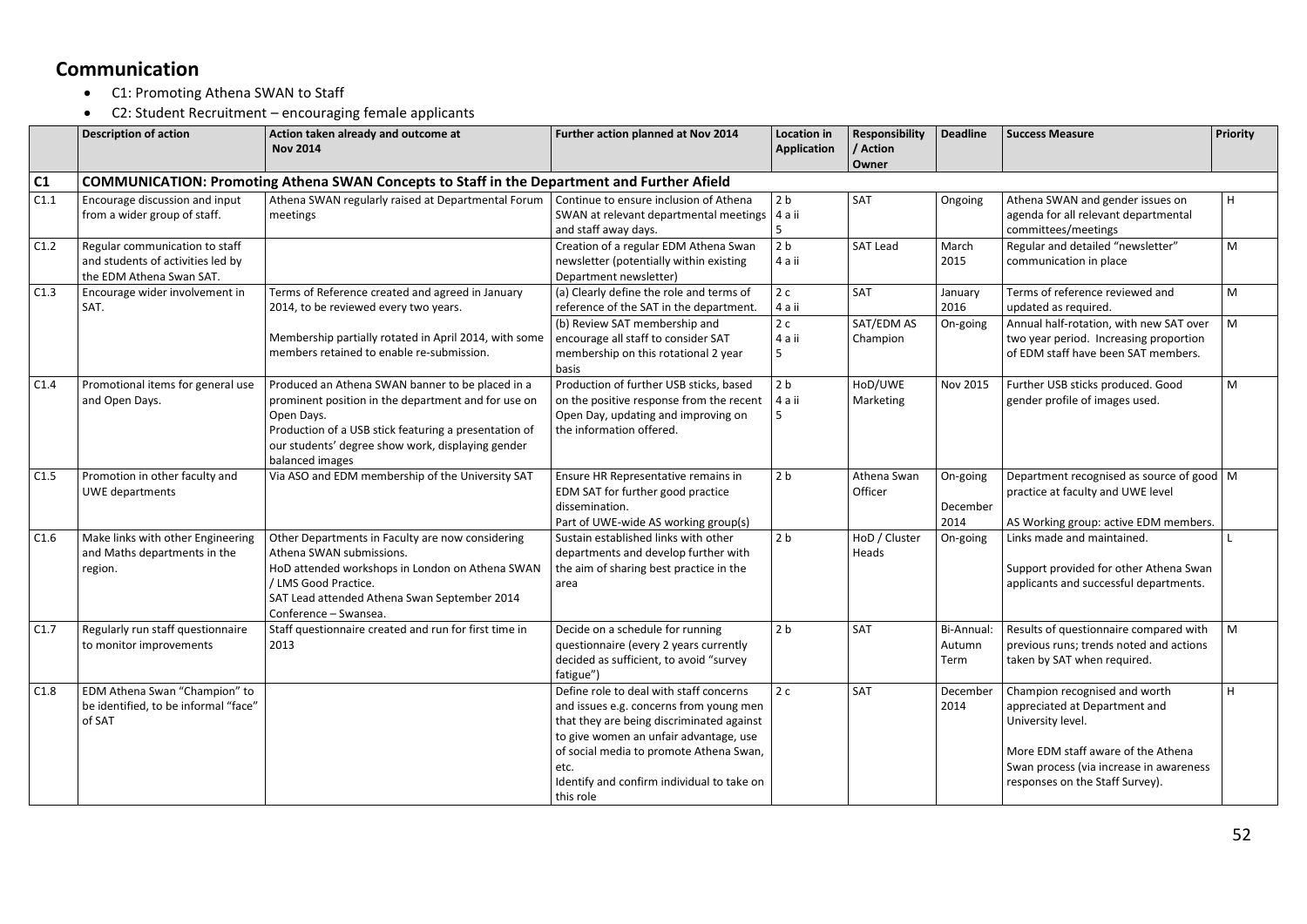| C10<br>ົບ⊥∙ວ | SAT to monitor and support    | r 4 – 6 week SAT meetings to<br>Regular | l SA1 | l December | . Annual reviews show actions are being |  |
|--------------|-------------------------------|-----------------------------------------|-------|------------|-----------------------------------------|--|
|              | Athena Swan action plan after | review progress                         |       | 2014       | met to time and required standard       |  |
|              | Bronze re-submission          |                                         |       |            |                                         |  |

|                  | <b>Description of action</b>                                                      | Action taken already and outcome at<br>November 2014                                                                                                                                                                                                                                                                 | Further action planned at Nov 2014                                                                                                                                                                                                                       | <b>Location in</b><br><b>Application</b> | <b>Responsibility</b><br>/ Action<br>Owner                                        | <b>Deadline</b>                                              | <b>Success Measure</b>                                                                                                                                                                   | <b>Priority</b> |
|------------------|-----------------------------------------------------------------------------------|----------------------------------------------------------------------------------------------------------------------------------------------------------------------------------------------------------------------------------------------------------------------------------------------------------------------|----------------------------------------------------------------------------------------------------------------------------------------------------------------------------------------------------------------------------------------------------------|------------------------------------------|-----------------------------------------------------------------------------------|--------------------------------------------------------------|------------------------------------------------------------------------------------------------------------------------------------------------------------------------------------------|-----------------|
| C <sub>2</sub>   |                                                                                   | COMMUNICATION: Student recruitment - encouraging female applicants                                                                                                                                                                                                                                                   |                                                                                                                                                                                                                                                          |                                          |                                                                                   |                                                              |                                                                                                                                                                                          |                 |
| C2.1             | Work with employers to<br>encourage more PT female<br>applicants                  |                                                                                                                                                                                                                                                                                                                      | Workshop to identify how to increase<br>employers' awareness of gender balance and<br>to determine whether they can provide more<br>female applicants                                                                                                    | 3 b ii<br>3 b iii<br>$3b$ v<br>3 b vi    | CH / AHoD<br><b>Business</b><br>Engagement                                        | Summer<br>2015                                               | Greater employer awareness and scrutiny   M<br>of gender balance in employer-led<br>applications                                                                                         |                 |
| C2.2             | Trend monitoring for gender<br>balance, in both Mathematics and<br>Engineering    | Current position identified                                                                                                                                                                                                                                                                                          | Continuing review of trends, as actions<br>identified are undertaken                                                                                                                                                                                     | 3 b ii<br>3 b iv<br>$3b$ v<br>3 b vi     | SAT                                                                               | April 2015<br>/ 2016 /<br>2017<br>(three year<br>review)     | Annual reviews and required<br>interventions identified to try to improve<br>gender recruitment balance                                                                                  | M               |
| C2.3             | Review promotional material,<br>particularly around Engineering<br>courses        | Reviews carried out and findings reported to<br>Marketing. Marketing staff briefed to ensure<br>gender balance of images in literature.<br>"Photo shoot" featuring female staff<br>commissioned by Department. Web pages now<br>showing more balanced imagery.                                                       | Rolling plan to ensure annual, systematic<br>reviews of marketing literature to ensure<br>balance of representation. Plan to be<br>annually updated.                                                                                                     | 3 b iii<br>$3b$ v<br>3.b vi              | <b>Engineering PLs</b>                                                            | April 2015<br>/ 2016<br>2017<br>(three year<br>review)       | Annual review plan updated and<br>implemented.<br>Updated promotional material is<br>available.<br>Case studies are continually added.                                                   | н               |
| C <sub>2.4</sub> | Review promotional material for<br>CPD/part time study, especially at<br>PG level | Updated marketing material available giving a<br>gender-balanced picture, circulated to key<br>audiences                                                                                                                                                                                                             | Further review gender profile of images and<br>case studies in promotional materials                                                                                                                                                                     | 3 b iii<br>$3b$ v<br>3 b vi              | <b>AHoD Business</b><br>Engagement /<br>PLs                                       | November<br>2015/<br>2016/<br>2017<br>(three year<br>review) | Three year review shows a successful<br>sustainable gender balance in all<br>marketing material                                                                                          | H               |
| C2.5             | Open Day staffing and<br>presentations demonstrate<br>diversity                   | Open Day staffing (academic and student<br>ambassadors) demonstrate a gender balance,<br>with the female Head of Department giving the<br>opening presentation and a representative<br>proportion of female staff and ambassadors in<br>attendance.<br>Presentations reworked to ensure gender<br>balance of images. | Rolling plan to ensure that Open Day<br>presentations and staff continue to<br>demonstrate gender balance when revised,<br>particularly focusing on Engineering, but also<br>ensuring Mathematics remains well-balanced.<br>Plan to be annually updated. | $3b$ v<br>3 b vi                         | HoD / Cluster<br>Heads / AHoD<br>student<br>Experience                            | April 2015<br>/2016/<br>2017<br>(three year<br>review)       | Gender balance of staff and student<br>ambassadors continues to demonstrate<br>good gender balance in all disciplines.<br>Emphasis on female role models in<br>Engineering, specifically | M               |
| C2.6             | Open Day rescheduling                                                             | Discussions held with Marketing. Reasons for<br>preference of Saturday Open Days over week<br>days thoroughly explored - turn out is<br>considered insufficient: no change expected at<br>University level.                                                                                                          | Consideration of practicality and usefulness of 3 b v<br>Department-led mid week applicant taster<br>day in spring term. Considering focus on<br>specific groups for such events, e.g. carers                                                            | 3 b vi<br>4 OC b v                       | HoD / EDM MC                                                                      | February<br>2015                                             | Determination of feasibility.<br>If going ahead, understanding of turnout.                                                                                                               | M               |
| C2.7             | Schools' Outreach activities to<br>target girls                                   | (a) A balance of female speakers invited to give<br>plenary talk at annual Year 12 'Maths Event<br>Day'                                                                                                                                                                                                              | Continue to focus on bringing in female role<br>models for Maths Event Day.                                                                                                                                                                              | 3 b vi<br>4 b iv<br>4 OC b v             | HoD / Maths<br>Cluster Head /<br><b>AHoD Student</b><br>Experience /<br><b>OC</b> | June 2015<br>/2016/<br>2017<br>(three year<br>review)        | Positive event feedback.                                                                                                                                                                 | H               |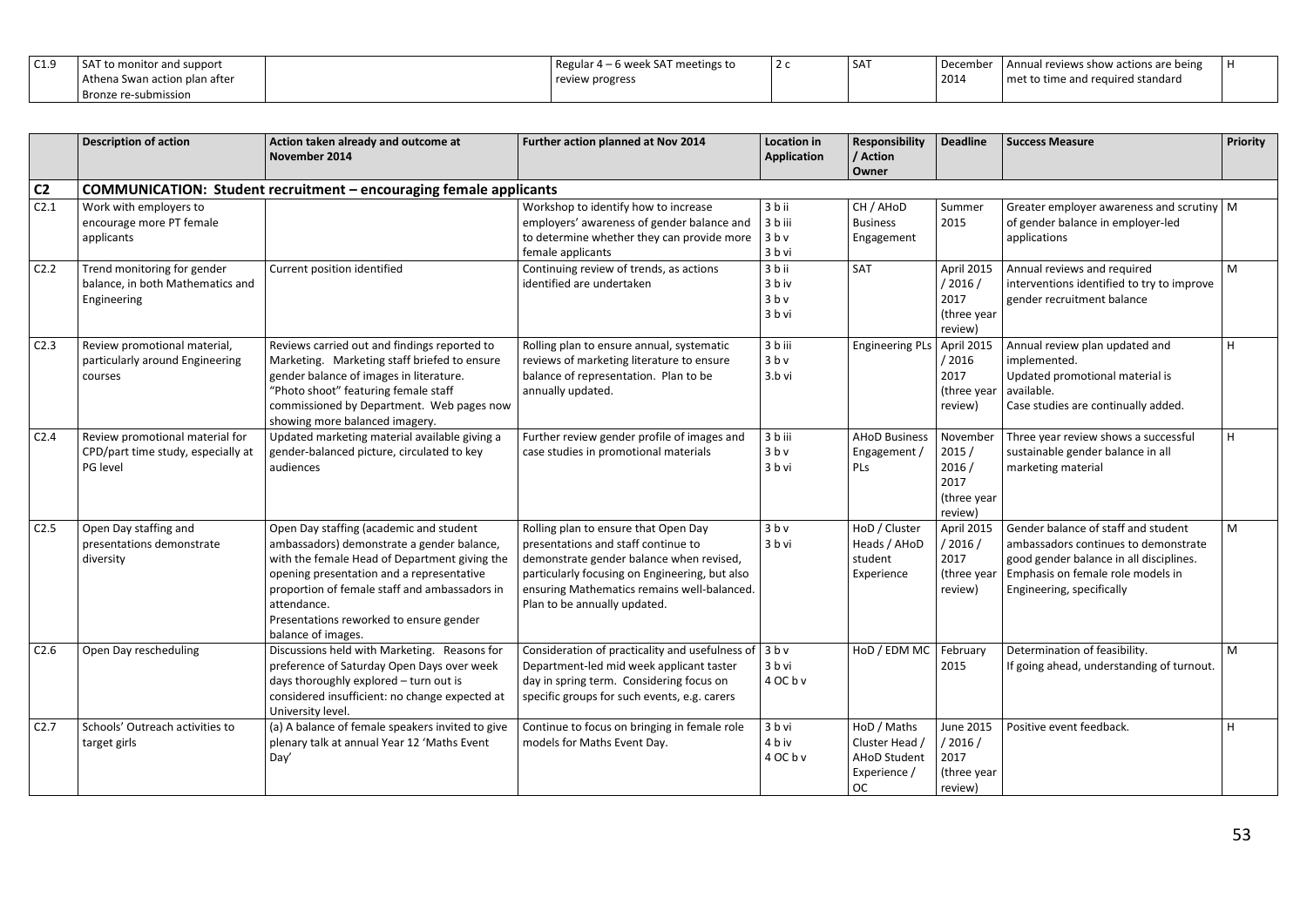|      |                                     | (b) Very successful Women into Engineering        | Follow-up activities being planned, e.g.<br>(b) | 3 b vi | HOD /           | April 2015 | Positive feedback for the events       |  |
|------|-------------------------------------|---------------------------------------------------|-------------------------------------------------|--------|-----------------|------------|----------------------------------------|--|
|      |                                     | Day run April 2014. (with extra UCAS points for   | "Ada Lovelace" Day.                             | 4 b iv | Engineering     | / 2016 /   | provided.                              |  |
|      |                                     | completing a UWE-based course during KS5)         |                                                 |        | Cluster Heads / | 2017       |                                        |  |
|      |                                     |                                                   |                                                 |        | AhoD Student    | three year |                                        |  |
|      |                                     |                                                   |                                                 |        | Experience /    | review)    |                                        |  |
|      |                                     |                                                   |                                                 |        | oc              |            |                                        |  |
| C2.8 | Ensure alternative routes to higher | Encouraging female students to learn about        | Annual sessions – more if required.             | 3 b vi | <b>FET CPD</b>  | November   | On-going review of student progression |  |
|      | degrees and Chartered Engineer      | routes to CEng via MSc and CPD routes they        |                                                 |        | Director /      | 2015/      | to PG and CPD study by gender.         |  |
|      | status are understood by UG         | might take after graduation. First session for UG |                                                 |        | AhoD Student    | 2016/      | Determination of factors encouraging / |  |
|      | students - either traditional       | Students held November 2014                       |                                                 |        | Experience      | 2017       | hindering such progression.            |  |
|      | academic routes or work-based       |                                                   |                                                 |        |                 | three year |                                        |  |
|      | opportunities                       |                                                   |                                                 |        |                 | review)    |                                        |  |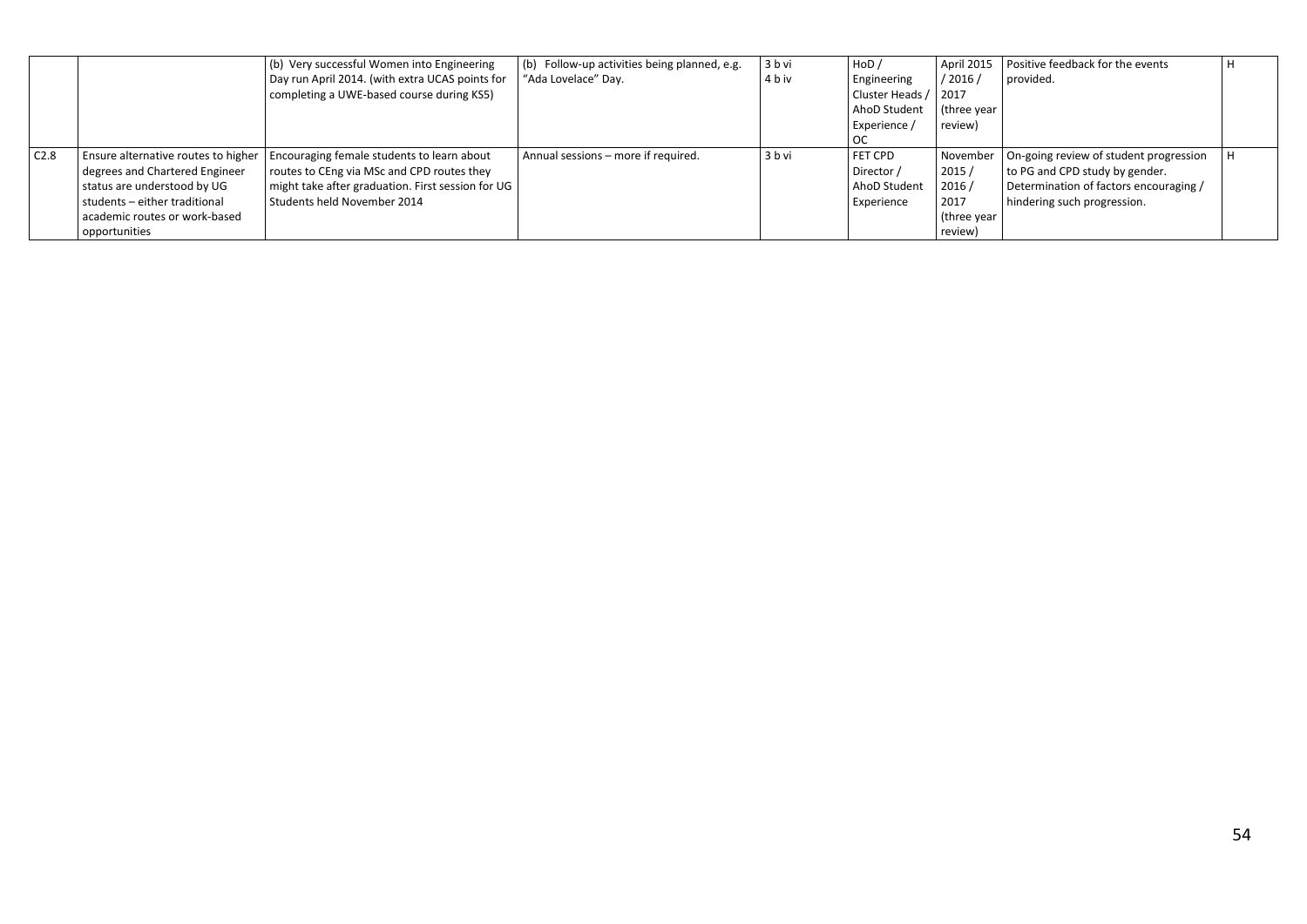## **Career Progression**

- CP1: Staff Recruitment
- CP2: Staff Development and Retention

|                 | <b>Description of action</b>                               | Action taken already and outcome at<br><b>Nov 2014</b>                                                                                                                                                                                                                                                      | Further action planned at Nov 2014                                                                                                                                                               | <b>Location in</b><br>Application | Responsibility<br>/ Action<br>Owner  | <b>Deadline</b>                                                           | <b>Success Measure</b>                                                                                                                                                                                             | Priority |
|-----------------|------------------------------------------------------------|-------------------------------------------------------------------------------------------------------------------------------------------------------------------------------------------------------------------------------------------------------------------------------------------------------------|--------------------------------------------------------------------------------------------------------------------------------------------------------------------------------------------------|-----------------------------------|--------------------------------------|---------------------------------------------------------------------------|--------------------------------------------------------------------------------------------------------------------------------------------------------------------------------------------------------------------|----------|
| CP <sub>1</sub> | <b>CAREER PROGRESSION: Staff Recruitment</b>               |                                                                                                                                                                                                                                                                                                             |                                                                                                                                                                                                  |                                   |                                      |                                                                           |                                                                                                                                                                                                                    |          |
| CP1.1           | Promote department as inclusive<br>and diverse.            | Female staff agreed to contribute to Marketing<br>Department's "Staff Stories" webpage. Images of<br>female staff from "photo shoot" now on webpages.<br>Athena SWAN and LMS Good Practice websites live.                                                                                                   | Action plan to enable further updates to<br>website and external channels with<br>EDM's Athena SWAN involvement. More<br>female achievements and case studies to<br>be added when available.     | 4bi                               | HoD / Central<br>web editing<br>team | March<br>2015<br>March<br>2016<br>March<br>2017<br>(three year<br>review) | Website regularly reviewed and<br>enhanced.<br>2014 Recruitment round saw 7 out of 10<br>new posts go to female candidates.<br>Future rounds to see further<br>improvements - successful review in<br>three years. | H.       |
|                 |                                                            | Athena SWAN logo now on all job adverts                                                                                                                                                                                                                                                                     | Athena SWAN logo and information on all 4 b i<br>relevant new material                                                                                                                           |                                   | HoD / HR                             | On-going<br>as and<br>when new<br>material<br>available                   | New and updated EDM material refers to H<br>Athena SWAN, making it an implicit<br>Departmental activity.                                                                                                           |          |
| CP1.2           | Actively target women's networks<br>to advertise vacancies | All recent vacancies advertised on Women in Maths<br>email list / Women's Engineering Society webpages, as<br>appropriate                                                                                                                                                                                   | Determine further networks / contacts<br>for advertising mathematics and<br>engineering jobs for women, and flag<br>these to HR for advertising jobs as<br>appropriate.                          | 4 b i                             | EDM MC / HR                          | Ongoing                                                                   | Advertising opportunities flagged to HR.<br>Continuing the positive trend in<br>recruitment of women initiated in 2014                                                                                             | H.       |
| CP1.3           | Equality in shortlisting and at<br>interview               | New Interview training for Panel Chairs includes<br>equality and diversity awareness.<br>Unconscious bias training located by HR (as a result of<br>the EDM action in Athena Swan November 2013<br>submission), and under review within HR and the UWE<br>Equality and Diversity Unit for roll-out in 2015. | The department will speak with HR about<br>provision of training in unconscious bias<br>and advocate provision of compulsory<br>training for all interview panel members<br>with the university. | $4b$ i                            | HoD / HR                             | On-going                                                                  | Dialogue with HR about provision of<br>training in unconscious bias.                                                                                                                                               | H.       |
| CP1.4           | EDM included in HR "positive<br>action" agenda             | UWE / EDM subscribes to "Diversity Jobs" to improve<br>access to jobs for all perceived minorities, including<br>women                                                                                                                                                                                      | EDM to remain included in similar central<br>equality and diversity activities                                                                                                                   | $4b$ i                            | HoD / HR                             | On-going                                                                  | Increased awareness of gender initiatives   M<br>in the department.<br>Continuing the positive trend in<br>recruitment of women initiated in 2014                                                                  |          |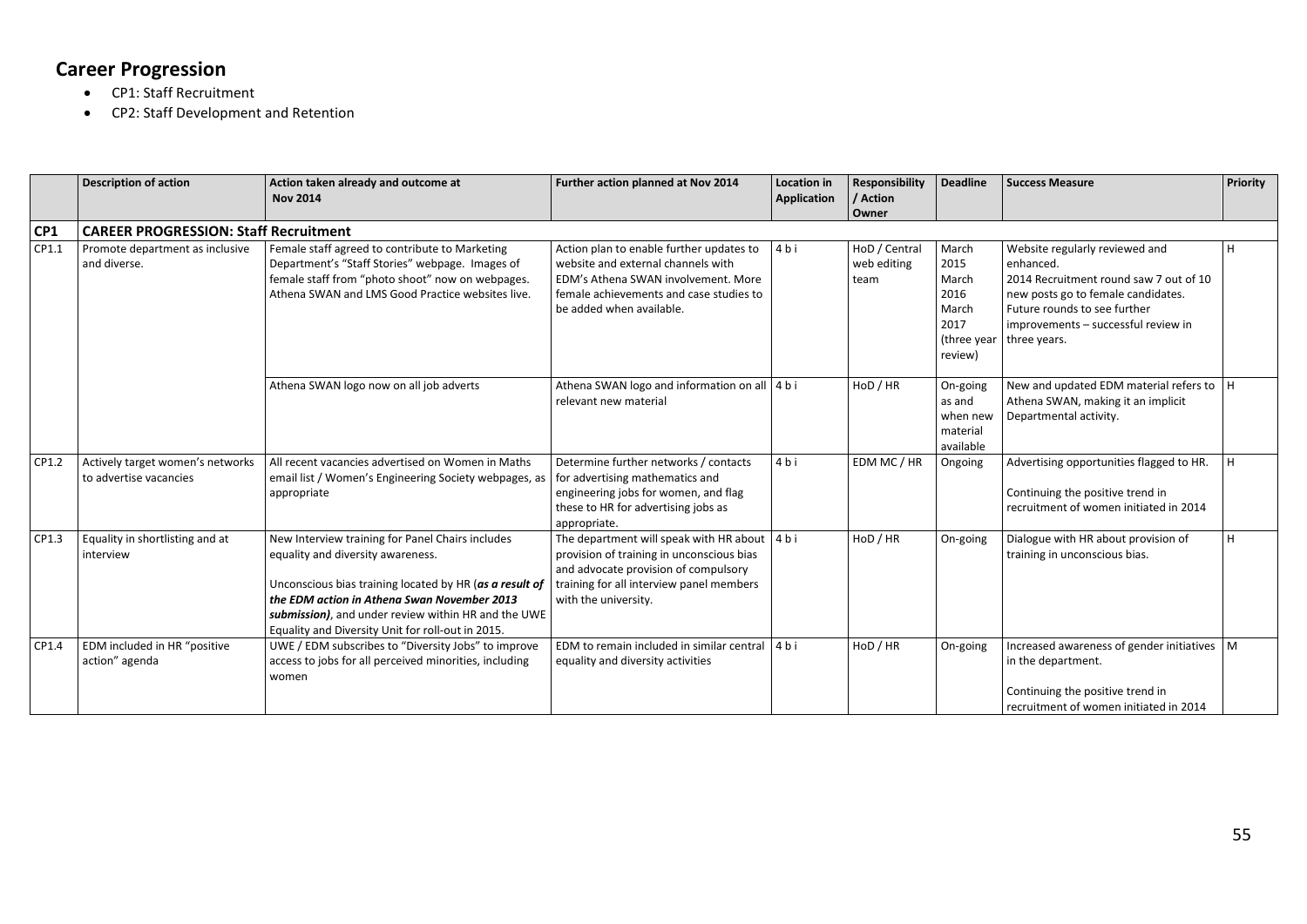|                 | <b>Description of action</b>                                                                                                       | Action taken already and outcome at<br><b>Nov 2014</b>                                                                                                                                                                                                                                                                    | Further action planned at Nov 2014                                                                                                                                                                                                                                                        | <b>Location in</b><br><b>Application</b> | Responsibility<br>/ Action<br>Owner         | <b>Deadline</b>                                                              | <b>Success Measure</b>                                                                                                                                     | Priority |
|-----------------|------------------------------------------------------------------------------------------------------------------------------------|---------------------------------------------------------------------------------------------------------------------------------------------------------------------------------------------------------------------------------------------------------------------------------------------------------------------------|-------------------------------------------------------------------------------------------------------------------------------------------------------------------------------------------------------------------------------------------------------------------------------------------|------------------------------------------|---------------------------------------------|------------------------------------------------------------------------------|------------------------------------------------------------------------------------------------------------------------------------------------------------|----------|
| CP <sub>2</sub> |                                                                                                                                    | <b>CAREER PROGRESSION: Staff Development and Retention</b>                                                                                                                                                                                                                                                                |                                                                                                                                                                                                                                                                                           |                                          |                                             |                                                                              |                                                                                                                                                            |          |
| CP2.1           | Increase involvement in the<br>Women Researcher's mentoring<br>scheme.                                                             | UWE's Women Researcher's Mentoring Scheme has<br>regular calls for participants - both mentors and<br>mentees.<br>Up to July 2014, all eligible female staff had already<br>entered the scheme. Scheme was publicised to new<br>female staff joining September 2014.                                                      | Promote the mentoring scheme within<br>the department, including a rough<br>estimate of the time commitment.                                                                                                                                                                              | 4 b ii<br>5                              | HoD/EDM rep<br>on Mentoring<br>Scheme panel | On-going<br><b>June 2017</b><br>(three year<br>review)                       | Scheme promoted. Appropriate uptake at M<br>all calls (normally February each year)<br>and subsequent years.                                               |          |
| CP2.2           | Staff awareness of new promotion<br>opportunities in teaching                                                                      | The University has announced the possibility of<br>promotion on the grounds of teaching and/or<br>knowledge exchange excellence as alternatives to<br>research excellence, at least at Associate Professor<br>level (Reader).                                                                                             | Raise awareness amongst staff of the<br>existing promotion process and criteria.                                                                                                                                                                                                          | 3 b vii<br>4 a ii<br>5                   | HoD, AHoDs,<br><b>PDR Reviewers</b>         | Through<br>2014/15                                                           | Better staff awareness of promotion<br>process and criteria (measured by staff<br>questionnaire 2015)                                                      | H        |
| CP2.3           | Inform all staff of career pathways                                                                                                | There is now a UWE academic promotion structure in<br>place, which meets the demands of EDM academic<br>development                                                                                                                                                                                                       | EDM to ensure applications for<br>promotion through the academic careers<br>pathway are encouraged and supported                                                                                                                                                                          | 3 b vii<br>4 a ii<br>5.                  | EDM MC / HR                                 | On-going<br>(annual<br>review)                                               | A positive impact on women going for<br>and achieving promotion                                                                                            | M        |
| CP2.4           | Encourage staff involvement in<br>career information gathering<br>towards promotion application                                    | A faculty-wide workshop about promotion has been<br>held, with Departmental support.                                                                                                                                                                                                                                      | The department is currently aiming to<br>achieve promotion through teaching or<br>knowledge exchange excellence for some<br>members of staff - in progress.                                                                                                                               | 3 b vii<br>4.a ii<br>5                   | EDM MC                                      | On-going<br>(annual<br>review)<br><b>June 2017</b><br>(three year<br>review) | Successful promotions are achieved,<br>based on equal opportunities for women<br>and men.                                                                  | H        |
| CP2.5           | Encourage UWE to adopt a<br>"promotion round" approach,<br>whilst supporting female and male<br>staff through the existing process | The department raised the issue of promotion by<br>business case, not by personal application, questioning<br>whether the procedures could be changed to develop<br>talent in a better way. However, the University<br>continues with the business case approach and does<br>not yet consider a promotion round approach. | Female staff will be encouraged to put<br>forward their cases more firmly, with<br>advice and positive action provided to<br>ensure their promotion business cases<br>are as strong as those of male colleagues.<br>The department will continue to lobby<br>for the alternative approach | $3b$ v<br>4 a ii                         | EDM MC                                      | On-going<br>(annual<br>review)<br><b>June 2017</b><br>(three year<br>review) | More women apply for promotion<br>All staff have equivalent support during<br>their promotion applications                                                 | H        |
| CP2.6           | Increase involvement with external<br>bodies.                                                                                      | A number of members of staff are involved at local<br>and national level with professional bodies, including<br>professional body women's groups.                                                                                                                                                                         | (a) Develop and extend links with<br>professional bodies' women's groups.                                                                                                                                                                                                                 | 4.OC bi<br>4 OC b 2                      | All staff                                   | On-going<br>(annual<br>review)                                               | EDM affiliation to bodies such as WISE<br>and the Women's Engineering Society                                                                              | M        |
|                 |                                                                                                                                    | Female staff have been encouraged to join the<br>Women in Engineering Society and other Women's                                                                                                                                                                                                                           | (b) Continue to promote benefits of<br>professional body membership to staff                                                                                                                                                                                                              | 4.OC bi<br>4 OC b 2                      | HoD / AhoDs /<br><b>CH</b>                  | On-going<br>(annual<br>review)                                               | Increase in membership of professional<br>bodies, particularly among women                                                                                 | M        |
|                 |                                                                                                                                    | Engineering committees - progress is positive.<br>Department is now paying fees for Chartership<br>applications.                                                                                                                                                                                                          | I Encourage and support staff<br>engagement at national level e.g.<br>through board/committee membership.<br>Publicise case studies featuring staff who<br>already do this (particularly women).                                                                                          | 4.OC bi<br>4 OC b 2<br>5                 | HoD/PDR<br>Reviewers/<br>EDM MC             | Annual<br>PDR round<br>/ review of<br>marketing<br>material                  | PDRs and EDM Survey results (every 2<br>years) confirm Increase in staff taking on<br>roles within their professional body,<br>particularly amongst women. | H        |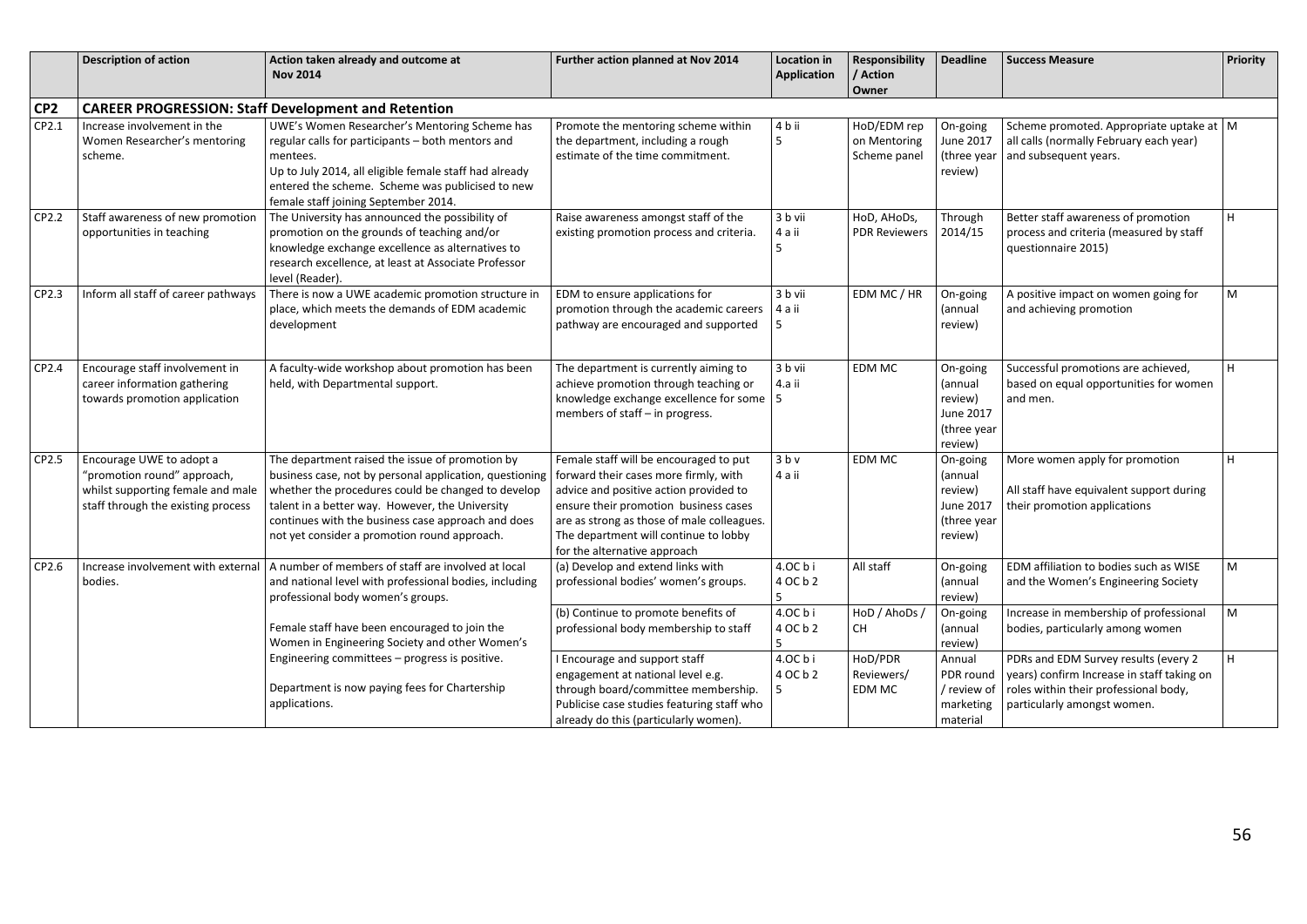| CP2.7 | Staff development funding<br>allocated in a balanced way | Staff development funding is available to all. Staff<br>development opportunities publicised. Department<br>Away Day held on PDR and Staff Development, with                                                                                                                                                                                                                                                             | (a) Ensure opportunities within the<br>university are more widely known                                                                                     | 4 b ii<br>4 OC a ii | HoD/PDR<br>Reviewers | During<br>annual<br>PDR round  | Annual review to ensure staff uptake of<br>internal training is more gender-balanced                                                   |   |
|-------|----------------------------------------------------------|--------------------------------------------------------------------------------------------------------------------------------------------------------------------------------------------------------------------------------------------------------------------------------------------------------------------------------------------------------------------------------------------------------------------------|-------------------------------------------------------------------------------------------------------------------------------------------------------------|---------------------|----------------------|--------------------------------|----------------------------------------------------------------------------------------------------------------------------------------|---|
|       |                                                          | case studies illustrated during the Away Day.                                                                                                                                                                                                                                                                                                                                                                            | (b) Ensure funding availability is more<br>transparent; develop and publicise case<br>studies about the development in which<br>staff members have engaged. | 4b ii<br>4 OC a ii  | EDM MC               | On-going<br>(annual<br>review) | Funding allocation monitored annually by   H<br>gender and action taken if there<br>continues to be a trend of differential<br>awards. |   |
| CP2.8 | Reasons for leaving mitigated                            | UWE has committed to running a pilot exit interview<br>project for academics in 2014-15.<br>The Exit Questionnaire changed in January 2014, to<br>explore a breadth, rather than a depth of reasons for<br>leaving. It is also now anonymous. As a result: 1)<br>response rate has hugely improved (8% to 30+ %,<br>however, more detail required at departmental level.<br>An Exit Interview Project began summer 2014. | Work with HR to identify what mitigation<br>can be put into place to counter any<br>issues identified.                                                      | 3 b viii            | HoD                  | On-going<br>(annual<br>review) | Results from this survey are built into<br>staff retention activities.                                                                 | M |
| CP2.9 | Early Career Research Support<br>Encouragement           | Information to eligible new staff about this<br>opportunity                                                                                                                                                                                                                                                                                                                                                              | All early career researchers will be<br>informed of the opportunity and<br>supported in any applications                                                    | 4 b ii              | HoD                  | On-going<br>(annual<br>review) | All eligible informed of the opportunity;<br>on-going review of success of these<br>applications in each round                         | M |

## **Data Management**

|                 | <b>Description of action</b>      | Action taken already and outcome at<br><b>Nov 2014</b> | Further action planned at Nov 2014       | Location in<br>Application | Responsibility<br>/ Action | <b>Deadline</b> | <b>Success Measure</b>                    | Priority |
|-----------------|-----------------------------------|--------------------------------------------------------|------------------------------------------|----------------------------|----------------------------|-----------------|-------------------------------------------|----------|
|                 |                                   |                                                        |                                          |                            | Owner                      |                 |                                           |          |
| DM1             | Collection of Department data for |                                                        | An extension of the SAT to support the   |                            | $SAT -$                    | November        | SAT submission group in place             | H (in    |
|                 | three-year re-application for the |                                                        | new submission                           |                            | submission                 | 2016            | Successful submission result April<br>  b | 2016)    |
|                 | Athena Swan Bronze award, or, if  |                                                        |                                          |                            | working group              |                 | 2018                                      |          |
|                 | ready, for the Silver award       |                                                        |                                          |                            |                            |                 |                                           |          |
| DM <sub>2</sub> | Analyse data on proportion of     | This data and its analysis has been provided and       | Annual review of this data.              | 4.OC a ii                  | Athena Swan                | Summer          | Current process shows 20% of FTE on       | M        |
|                 | fixed term staff in terms of FTE  | discussed in the main body of this submission.         |                                          |                            | Officer / SAT              | 2015/           | fixed term are female - improved on       |          |
|                 | rather than head count.           |                                                        |                                          |                            |                            | 2016/           | previous year, and in line with national  |          |
|                 |                                   |                                                        |                                          |                            |                            | 2017            | expectations.                             |          |
|                 |                                   |                                                        |                                          |                            |                            | (three year     | This % does not increase                  |          |
|                 |                                   |                                                        |                                          |                            |                            | review)         | disproportionally                         |          |
| DM3             | Analyse workload model data to    |                                                        | Collect data from workload model system  | 4.OC b ii                  | Athena Swan                | Annually,       | Better perception of workload allocation  |          |
|                 | determine if there are gender     |                                                        | by gender, and report findings.          |                            | Officer / HoD /            | starting        | measured by staff survey (2015, 2017)     |          |
|                 | differences in terms of overall   |                                                        | Ensure those involved in workload        |                            | Cluster Heads              | October         |                                           |          |
|                 | loading                           |                                                        | modelling (AHoDs) are aware of findings. |                            |                            | 2014            |                                           |          |
| DM4             | Control and review of gender-     | A Sharepoint site has been created for all relevant    | Data on action completion and further    |                            | Athena SWAN                | SAT             | Ease of data retrieval for next EDM       | M        |
|                 | related data within EDM           | information, including submission documents            | developments to be recorded as required  |                            | Officer / SAT              | monitoring      | Athena SWAN submission                    |          |
|                 |                                   |                                                        |                                          |                            |                            | .on-going,      |                                           |          |
|                 |                                   |                                                        |                                          |                            |                            | full review     |                                           |          |
|                 |                                   |                                                        |                                          |                            |                            | Jan 2017        |                                           |          |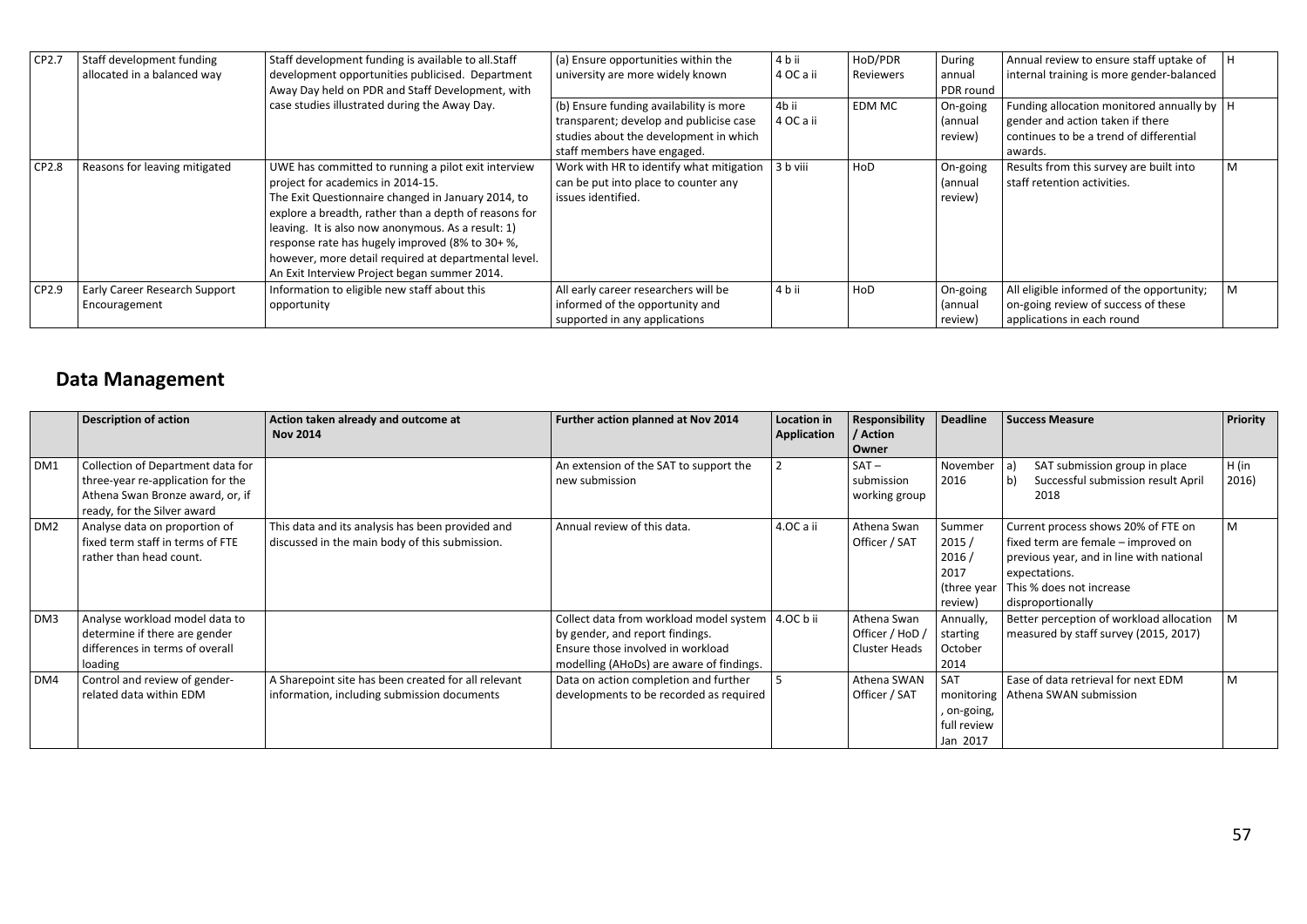## **Organisation and Culture**

- OC1: Staff Support
- OC2: Staff Work / Life Balance
- OC3: Student Support

|                 | <b>Description of action</b>                                                                                                         | Action taken already and outcome at<br><b>Nov 2014</b>                                                                                                                            | Further action planned at Nov 2014                                                                                                                                                 | Location in<br>Application | <b>Responsibility</b><br>/ Action<br>Owner | <b>Deadline</b>               | <b>Success Measure</b>                                                                                                                                               | <b>Priority</b> |
|-----------------|--------------------------------------------------------------------------------------------------------------------------------------|-----------------------------------------------------------------------------------------------------------------------------------------------------------------------------------|------------------------------------------------------------------------------------------------------------------------------------------------------------------------------------|----------------------------|--------------------------------------------|-------------------------------|----------------------------------------------------------------------------------------------------------------------------------------------------------------------|-----------------|
| OC <sub>1</sub> |                                                                                                                                      | ORGANISATION AND CULTURE: Staff Support - ensure equal opportunities                                                                                                              |                                                                                                                                                                                    |                            |                                            |                               |                                                                                                                                                                      |                 |
| OC1.1           | Staff training in equality and<br>diversity/ gender issues                                                                           | Existing UWE training material identified, and staff<br>regularly reminded, via email and at various<br>Departmental Fora (70%+ completed).                                       | Encourage all staff to complete centrally<br>provided equality and diversity training                                                                                              | 4 CD a ii                  | HoD / all<br>AHoDs                         | January<br>2015               | Close monitoring of training uptake in<br>Equality and Diversity - 90% of staff<br>undertake the training                                                            | H               |
| OC1.2           | Increase awareness of unconscious<br>bias and how to avoid it : Training<br>in unconscious bias                                      | HoD attended LMS Good Practice Scheme Workshop -<br>October 2014: plan to help dispel unconscious bias                                                                            | (b) Work with HR to create further<br>opportunities for staff training in<br>unconscious bias.                                                                                     | 4 b i                      | EDM MC / HR                                | September<br>2015             | Department has shared with the UWE<br>Learning Development Centre possible<br>ways forward to develop such<br>programmes and will participate should<br>they go live | H               |
| OC1.3           | Increase staff members'<br>understanding of the department's   new staff induction sessions.<br>structure and their place within it. | Structure of department is briefly highlighted during                                                                                                                             | Create and signpost organisational chart<br>of staff, and a further chart of roles: both<br>roles within the department and faculty<br>roles affiliated to the department.         | 4 CD a ii                  | HoD / AHoDs                                | March<br>2014                 | Charts created and signposted<br>effectively.                                                                                                                        | H               |
| OC1.4           | Ensure gender balance on<br>committees (whilst not<br>overloading female staff)                                                      | Workload is allocated for generic committee<br>attendance, and extra is allocated for some specific<br>committees.<br>Departmental committees already well-balanced by<br>gender. | Inform, motivate and equip staff to<br>attend higher level meetings, e.g.<br>through encouragement to stand for<br>election or nominating staff bearing in<br>mind gender balance. | 4 OC a i                   | <b>PDR Reviewers</b>                       | During<br>annual<br>PDR round | Opportunities are continually identified<br>and implemented through the PDR<br>process.<br>Progress reported to EDM MC annually.                                     | M               |
| OC1.5           | Departmental lecture series and<br>speakers.                                                                                         | EDM Lecture Series in place from 14/15. Female<br>speakers are strongly encouraged, internal and<br>external.                                                                     | (a) Commit to a proportional split of male 4 OC b iv<br>and female speakers (who may be<br>internal or external) in departmental<br>seminars                                       |                            | AHoD Research<br>& Scholarship             | January<br>2015               | Departmental seminar series remains in<br>place, adheres to gender target and<br>remains relevant                                                                    | M               |
|                 |                                                                                                                                      |                                                                                                                                                                                   | (b) Encourage other departments in the<br>Faculty of Environment and Technology<br>to contribute to or to initiate their own<br>similar series                                     | 4.OC b iv                  | AHoD Research<br>& Scholarship             | On-going                      | Participation by other departments.                                                                                                                                  |                 |
| OC1.6           | More transparency for staff of the<br>WLM                                                                                            | Move to WAMS software complete, further issues<br>have been identified                                                                                                            | EDM to lobby University for more<br>transparency of the WLM amongst<br>colleagues                                                                                                  | 4 OC a                     | HoD                                        | <b>July 2015</b>              | University lobbied to increase level of<br>transparency within WLM                                                                                                   | H               |
| OC1.7           | Review of internal survey<br>questions and their position within<br>the Questionnaire                                                | Some areas for improvement identified, such as<br>dealing with "survey fatigue"                                                                                                   | A review of the questions asked, and<br>ensuring they are current when the<br>survey is repeated                                                                                   | 4 OC a                     | Survey<br>Developer                        | January<br>2016               | Good response and clear results from the   M<br>next survey                                                                                                          |                 |
| OC1.8           | Staff / mentoring roles models                                                                                                       | Informal identification of staff to help their colleagues                                                                                                                         | Mentoring opportunities to be<br>considered and developed, as possible                                                                                                             | 5                          | <b>Cluster Heads</b>                       | September<br>2015             | Confirmation of relevance of scheme,<br>and if so, process in place, mentors /<br>mentees identified and working together                                            | M               |